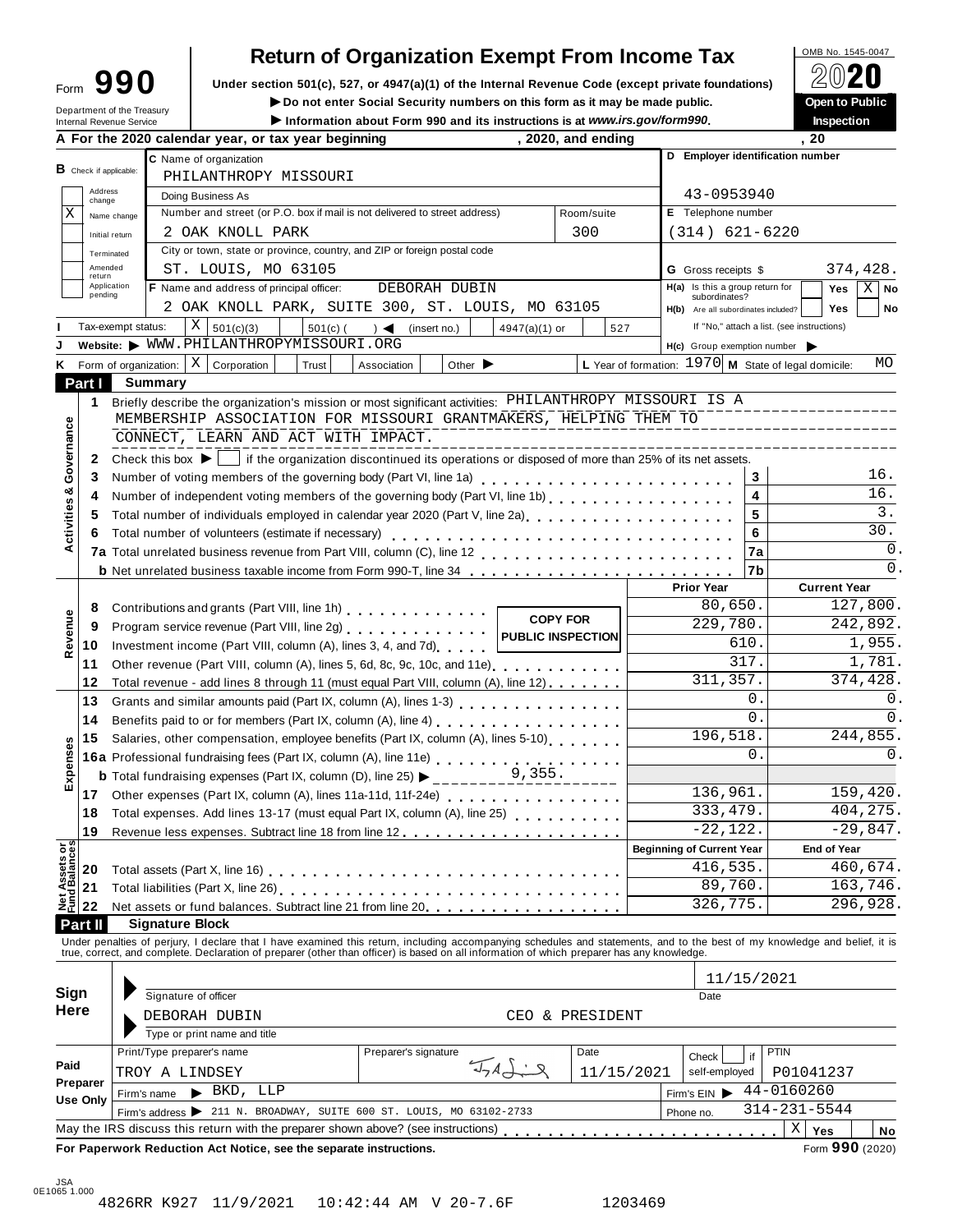## **Application for Automatic Extension of Time To File an Exempt Organization Return** (Rev. January 2020) OMB No. 1545-0047

**EXEMPL OF GETTIPL OF SERVIPTION ARELATION ARELATION**<br>
Department of the Treasury<br>
Internal Revenue Service → Co to www.irs.gov/Form8868 for the latest information

▶ Go to www.irs.gov/Form8868 for the latest information.

**Electronic filing** *(e-file)***.** You can electronically file Form 8868 to request a 6-month automatic extension of time to file any of the forms listed below with the exception of Form 8870, Information Return for Transfers Associated With Certain Personal Benefit Contracts, for which an extension request must be sent to the IRS in paper format (see instructions). For more details on the electronic filing of this form, visit *www.irs.gov/e-file-providers/e-file-for-charities-and-non-profits.*

#### **Automatic 6-Month Extension of Time.** Only submit original (no copies needed).

All corporations required to file an income tax return other than Form 990-T (including 1120-C filers), partnerships, REMICs, and trusts must use Form 7004 to request an extension of time to file income tax returns.

|                             | Name of exempt organization or other filer, see instructions.                                                                                                                                                                            |        |                                                                                                                                                                                                                                 | Taxpayer identification number (TIN) |        |
|-----------------------------|------------------------------------------------------------------------------------------------------------------------------------------------------------------------------------------------------------------------------------------|--------|---------------------------------------------------------------------------------------------------------------------------------------------------------------------------------------------------------------------------------|--------------------------------------|--------|
| Type or                     |                                                                                                                                                                                                                                          |        |                                                                                                                                                                                                                                 |                                      |        |
| print                       | GATEWAY CENTER FOR GIVING                                                                                                                                                                                                                |        |                                                                                                                                                                                                                                 | 43-0953940                           |        |
| File by the<br>due date for | Number, street, and room or suite no. If a P.O. box, see instructions.                                                                                                                                                                   |        |                                                                                                                                                                                                                                 |                                      |        |
| filing your                 | #2 OAK KNOLL PARK SUITE 300                                                                                                                                                                                                              |        |                                                                                                                                                                                                                                 |                                      |        |
| return. See                 | City, town or post office, state, and ZIP code. For a foreign address, see instructions.                                                                                                                                                 |        |                                                                                                                                                                                                                                 |                                      |        |
| instructions.               | SAINT LOUIS, MO 63105                                                                                                                                                                                                                    |        |                                                                                                                                                                                                                                 |                                      |        |
|                             | Enter the Return Code for the return that this application is for (file a separate application for each return) $\dots \dots \dots \dots$                                                                                                |        |                                                                                                                                                                                                                                 |                                      | 0 1    |
|                             |                                                                                                                                                                                                                                          | Return |                                                                                                                                                                                                                                 |                                      | Return |
| <b>Application</b>          |                                                                                                                                                                                                                                          |        | <b>Application</b>                                                                                                                                                                                                              |                                      |        |
| Is For                      |                                                                                                                                                                                                                                          | Code   | <b>Is For</b>                                                                                                                                                                                                                   |                                      | Code   |
|                             | Form 990 or Form 990-EZ                                                                                                                                                                                                                  | 01     | Form 990-T (corporation)                                                                                                                                                                                                        |                                      | 07     |
| Form 990-BL                 |                                                                                                                                                                                                                                          | 02     | Form 1041-A                                                                                                                                                                                                                     |                                      | 08     |
|                             | Form 4720 (individual)                                                                                                                                                                                                                   | 03     | Form 4720 (other than individual)                                                                                                                                                                                               |                                      | 09     |
| Form 990-PF                 |                                                                                                                                                                                                                                          | 04     | Form 5227                                                                                                                                                                                                                       |                                      | 10     |
|                             | Form 990-T (sec. 401(a) or 408(a) trust)                                                                                                                                                                                                 | 05     | Form 6069                                                                                                                                                                                                                       |                                      | 11     |
|                             | Form 990-T (trust other than above)                                                                                                                                                                                                      | 06     | Form 8870                                                                                                                                                                                                                       |                                      | 12     |
|                             | GATEWAY CENTER FOR GIVING                                                                                                                                                                                                                |        |                                                                                                                                                                                                                                 |                                      |        |
|                             | • The books are in the care of $\blacktriangleright$ #2 OAK KNOLL PARK SUITE 300 ST. LOUIS MO 63105                                                                                                                                      |        |                                                                                                                                                                                                                                 |                                      |        |
|                             |                                                                                                                                                                                                                                          |        |                                                                                                                                                                                                                                 |                                      |        |
|                             | Telephone No. ▶ 314 621-6220                                                                                                                                                                                                             |        | Fax No. $\blacktriangleright$                                                                                                                                                                                                   |                                      |        |
|                             | $\mathcal{L}(\mathcal{A})$ and the set of the set of the set of the set of the set of the set of the set of the set of the set of the set of the set of the set of the set of the set of the set of the set of the set of the set of the |        | $\sim$ . The state of the state of the state of the state of the state of the state of the state of the state of the state of the state of the state of the state of the state of the state of the state of the state of the st |                                      |        |

|  | Telephone No. $\blacktriangleright$ 314 621-6220                                                                                                                            | Fax No. $\blacktriangleright$ |  |              |  |
|--|-----------------------------------------------------------------------------------------------------------------------------------------------------------------------------|-------------------------------|--|--------------|--|
|  | • If the organization does not have an office or place of business in the United States, check this box $\ldots$ , $\ldots$ , $\ldots$                                      |                               |  |              |  |
|  | • If this is for a Group Return, enter the organization's four digit Group Exemption Number (GEN)                                                                           |                               |  | . If this is |  |
|  | for the whole group, check this box $\begin{array}{c} \bullet \end{array}$ If it is for part of the group, check this box $\begin{array}{c} \bullet \end{array}$ and attach |                               |  |              |  |
|  | a list with the names and TINs of all members the extension is for.                                                                                                         |                               |  |              |  |

| 1 I request an automatic 6-month extension of time until                              |  | $11/15$ , 20 21, to file the exempt organization return |
|---------------------------------------------------------------------------------------|--|---------------------------------------------------------|
| for the organization named above. The extension is for the organization's return for: |  |                                                         |

|  | $\blacktriangleright$   X   calendar year 20 20 |  |  |
|--|-------------------------------------------------|--|--|
|  | $\blacktriangleright$   tax year beginning      |  |  |

| $\mathbf{2}$ | If the tax year entered in line 1 is for less than 12 months, check reason: $\vert$   Initial return<br>Final return<br>Change in accounting period |        |    |
|--------------|-----------------------------------------------------------------------------------------------------------------------------------------------------|--------|----|
|              | 3a If this application is for Forms 990-BL, 990-PF, 990-T, 4720, or 6069, enter the tentative tax, less any                                         |        |    |
|              | nonrefundable credits. See instructions.                                                                                                            | 3a ∣\$ | 0. |
|              | <b>b</b> If this application is for Forms 990-PF, 990-T, 4720, or 6069, enter any refundable credits and                                            |        |    |
|              | estimated tax payments made. Include any prior year overpayment allowed as a credit.                                                                | $3b$ s | 0. |
|              | c Balance due. Subtract line 3b from line 3a. Include your payment with this form, if required, by using EFTPS                                      |        |    |

 $\begin{array}{c} \text{and ending} \end{array}$ , 20 , and ending , 20 , 20

(Electronic Federal Tax Payment System). See instructions.

**3c \$ Caution:** If you are going to make an electronic funds withdrawal (direct debit) with this Form 8868, see Form 8453-EO and Form 8879-EO for payment instructions.

**For Privacy Act and Paperwork Reduction Act Notice, see instructions.** Form **8868** (Rev. 1-2020)

0.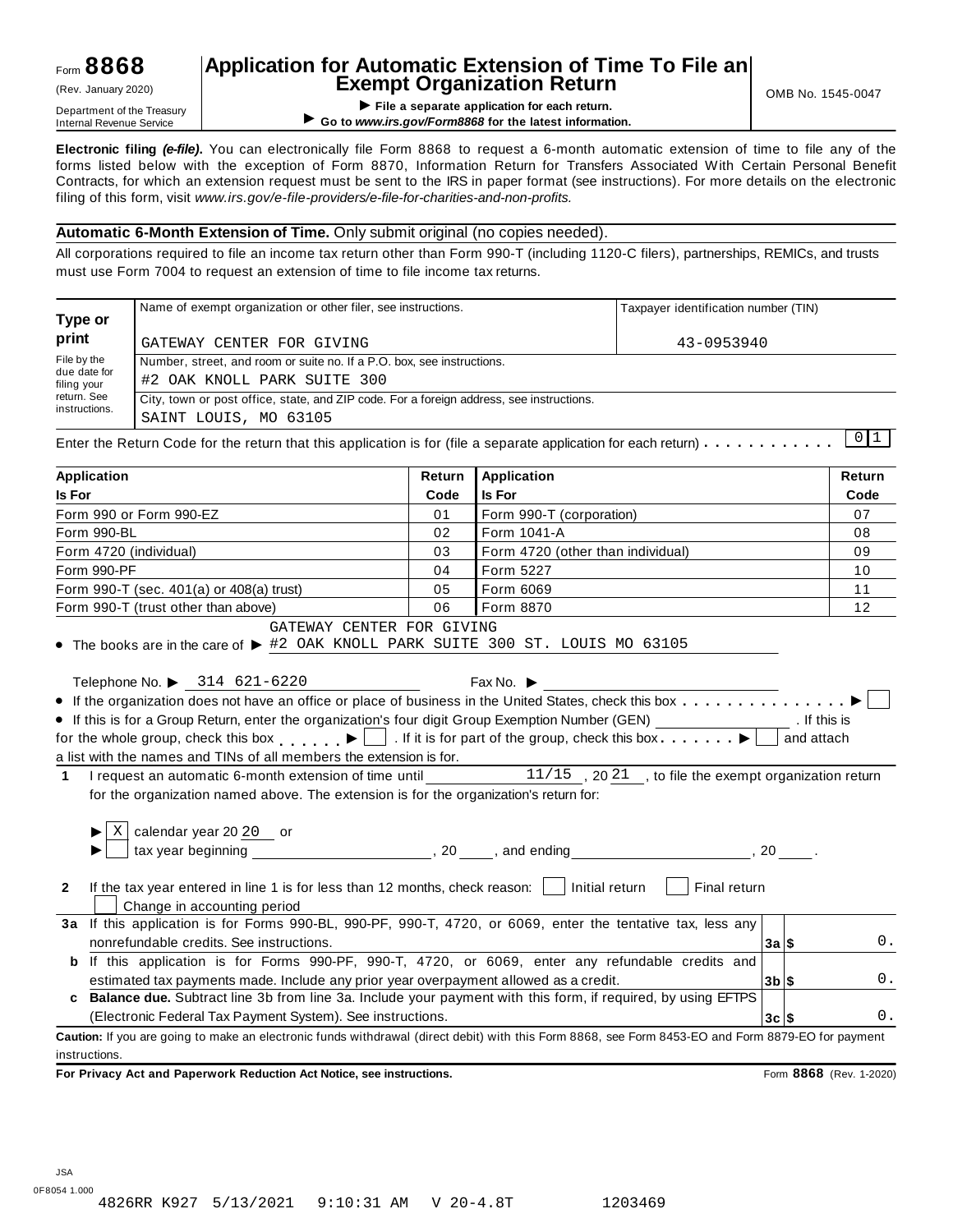| PHILANTHROPY MISSOURI |  | 43-0953940 |
|-----------------------|--|------------|
|-----------------------|--|------------|

| Form 990 (2020)           |                                                      |                                                                             |               |                                                                                                                                                                                                                                                                    | Page 2                             |
|---------------------------|------------------------------------------------------|-----------------------------------------------------------------------------|---------------|--------------------------------------------------------------------------------------------------------------------------------------------------------------------------------------------------------------------------------------------------------------------|------------------------------------|
| Part III                  |                                                      | <b>Statement of Program Service Accomplishments</b>                         |               |                                                                                                                                                                                                                                                                    |                                    |
|                           | 1 Briefly describe the organization's mission:       |                                                                             |               |                                                                                                                                                                                                                                                                    | $\mathbf{x}$                       |
|                           |                                                      | STRENGTHENING AND EXPANDING PHILANTHROPY BY PROMOTING IMPACTFUL AND         |               |                                                                                                                                                                                                                                                                    |                                    |
| INNOVATIVE PRACTICES.     |                                                      |                                                                             |               |                                                                                                                                                                                                                                                                    |                                    |
|                           |                                                      |                                                                             |               |                                                                                                                                                                                                                                                                    |                                    |
|                           |                                                      |                                                                             |               |                                                                                                                                                                                                                                                                    |                                    |
|                           | If "Yes," describe these new services on Schedule O. |                                                                             |               | Did the organization undertake any significant program services during the year which were not listed on the                                                                                                                                                       | $ X $ No<br>Yes                    |
|                           |                                                      |                                                                             |               | Did the organization cease conducting, or make significant changes in how it conducts, any program                                                                                                                                                                 | $\lceil x \rceil$ No<br><b>Yes</b> |
|                           | If "Yes," describe these changes on Schedule O.      | the total expenses, and revenue, if any, for each program service reported. |               | 4 Describe the organization's program service accomplishments for each of its three largest program services, as measured by<br>expenses. Section $501(c)(3)$ and $501(c)(4)$ organizations are required to report the amount of grants and allocations to others, |                                    |
| 4a (Code:<br>ATTACHMENT 1 |                                                      |                                                                             |               | (Expenses \$154,225. including grants of \$154,225. including grants of \$154,673. )                                                                                                                                                                               |                                    |
|                           |                                                      |                                                                             |               |                                                                                                                                                                                                                                                                    |                                    |
|                           |                                                      |                                                                             |               |                                                                                                                                                                                                                                                                    |                                    |
|                           |                                                      |                                                                             |               |                                                                                                                                                                                                                                                                    |                                    |
|                           |                                                      |                                                                             |               | 4b (Code: ) (Expenses \$ including grants of \$ ) (Revenue \$                                                                                                                                                                                                      |                                    |
|                           |                                                      |                                                                             |               |                                                                                                                                                                                                                                                                    |                                    |
|                           |                                                      |                                                                             |               |                                                                                                                                                                                                                                                                    |                                    |
|                           |                                                      |                                                                             |               |                                                                                                                                                                                                                                                                    |                                    |
| 4c (Code:                 | ) (Expenses \$                                       |                                                                             |               | including grants of \$ ) (Revenue \$                                                                                                                                                                                                                               |                                    |
|                           |                                                      |                                                                             |               |                                                                                                                                                                                                                                                                    |                                    |
|                           |                                                      |                                                                             |               |                                                                                                                                                                                                                                                                    |                                    |
|                           |                                                      |                                                                             |               |                                                                                                                                                                                                                                                                    |                                    |
|                           |                                                      |                                                                             |               |                                                                                                                                                                                                                                                                    |                                    |
| (Expenses \$              | 4d Other program services (Describe on Schedule O.)  | including grants of \$                                                      | ) (Revenue \$ |                                                                                                                                                                                                                                                                    |                                    |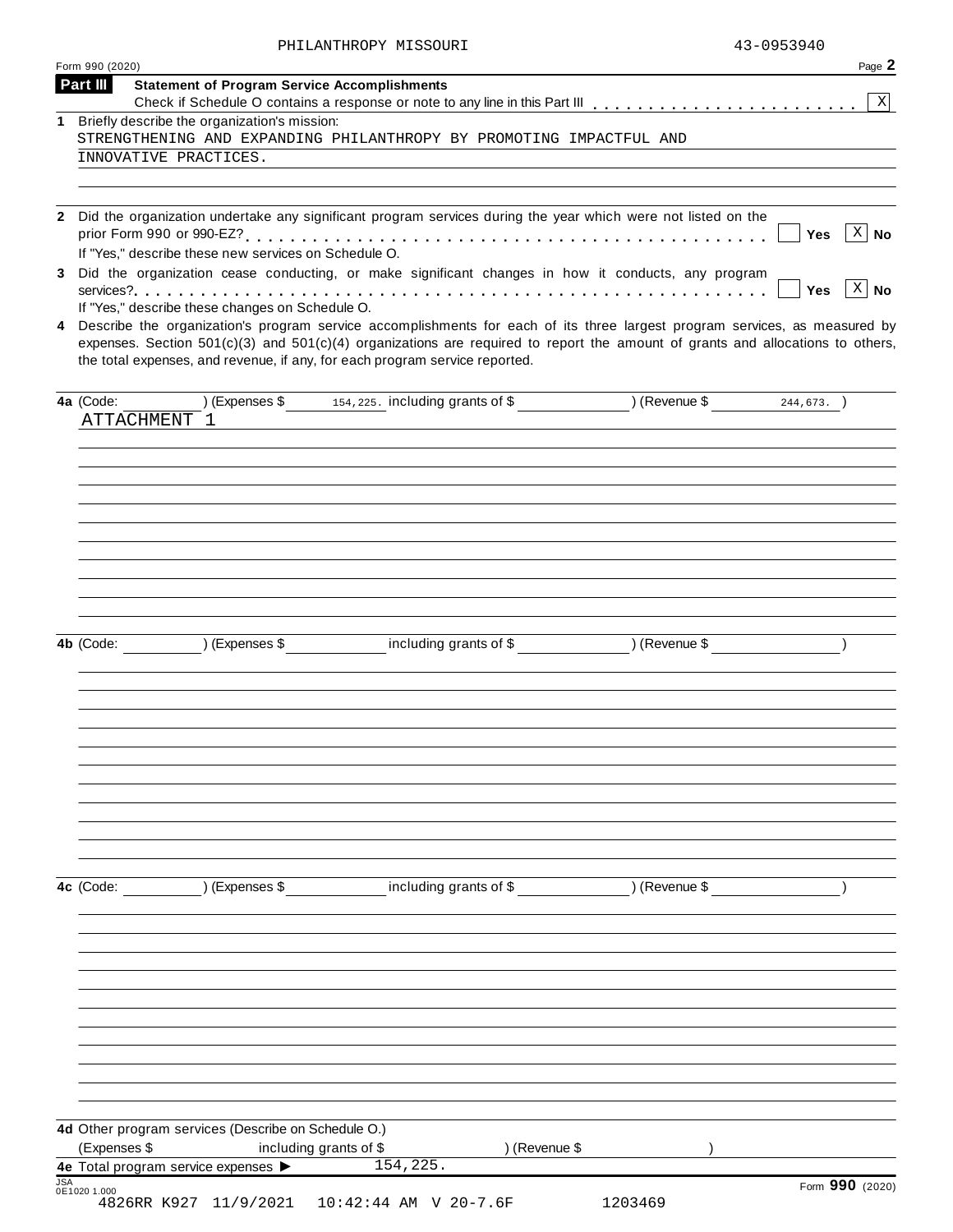| Part IV      | <b>Checklist of Required Schedules</b>                                                                                  |                 |             |    |
|--------------|-------------------------------------------------------------------------------------------------------------------------|-----------------|-------------|----|
|              |                                                                                                                         |                 | Yes         | No |
| 1            | Is the organization described in section $501(c)(3)$ or $4947(a)(1)$ (other than a private foundation)? If "Yes,"       |                 |             |    |
|              |                                                                                                                         | 1               | Χ           |    |
| $\mathbf{2}$ | Is the organization required to complete Schedule B, Schedule of Contributors See instructions?                         | $\mathbf{2}$    | $\mathbf X$ |    |
| 3            | Did the organization engage in direct or indirect political campaign activities on behalf of or in opposition to        |                 |             |    |
|              | candidates for public office? If "Yes," complete Schedule C, Part I.                                                    | 3               |             | Χ  |
| 4            | Section 501(c)(3) organizations. Did the organization engage in lobbying activities, or have a section 501(h)           |                 |             |    |
|              |                                                                                                                         | 4               |             | X  |
| 5            | Is the organization a section $501(c)(4)$ , $501(c)(5)$ , or $501(c)(6)$ organization that receives membership dues,    |                 |             | Χ  |
|              | assessments, or similar amounts as defined in Revenue Procedure 98-19? If "Yes," complete Schedule C, Part III          | 5               |             |    |
| 6            | Did the organization maintain any donor advised funds or any similar funds or accounts for which donors                 |                 |             |    |
|              | have the right to provide advice on the distribution or investment of amounts in such funds or accounts? If             |                 |             | X  |
|              |                                                                                                                         | 6               |             |    |
| 7            | Did the organization receive or hold a conservation easement, including easements to preserve open space,               |                 |             | Χ  |
|              | the environment, historic land areas, or historic structures? If "Yes," complete Schedule D, Part II.                   | $\overline{7}$  |             |    |
| 8            | Did the organization maintain collections of works of art, historical treasures, or other similar assets? If "Yes,"     |                 |             | Χ  |
|              | Did the organization report an amount in Part X, line 21, for escrow or custodial account liability, serve as a         | 8               |             |    |
| 9            | custodian for amounts not listed in Part X; or provide credit counseling, debt management, credit repair, or            |                 |             |    |
|              |                                                                                                                         | 9               |             | X  |
| 10           | Did the organization, directly or through a related organization, hold assets in donor-restricted endowments            |                 |             |    |
|              |                                                                                                                         | 10              |             | Χ  |
| 11           | If the organization's answer to any of the following questions is "Yes," then complete Schedule D, Parts VI,            |                 |             |    |
|              | VII, VIII, IX, or X as applicable.                                                                                      |                 |             |    |
|              | a Did the organization report an amount for land, buildings, and equipment in Part X, line 10? If "Yes,"                |                 |             |    |
|              |                                                                                                                         | 11a             | Χ           |    |
|              | <b>b</b> Did the organization report an amount for investments-other securities in Part X, line 12, that is 5% or more  |                 |             |    |
|              | of its total assets reported in Part X, line 16? If "Yes," complete Schedule D, Part VII                                | 11 <sub>b</sub> |             | Χ  |
|              | c Did the organization report an amount for investments-program related in Part X, line 13, that is 5% or more          |                 |             |    |
|              | of its total assets reported in Part X, line 16? If "Yes," complete Schedule D, Part VIII                               | 11c             |             | Χ  |
|              | d Did the organization report an amount for other assets in Part X, line 15, that is 5% or more of its total assets     |                 |             |    |
|              | reported in Part X, line 16? If "Yes," complete Schedule D, Part IX.                                                    | 11d             |             | Χ  |
|              | e Did the organization report an amount for other liabilities in Part X, line 25? If "Yes," complete Schedule D, Part X | 11e             | $\mathbf X$ |    |
| f            | Did the organization's separate or consolidated financial statements for the tax year include a footnote that addresses |                 |             |    |
|              | the organization's liability for uncertain tax positions under FIN 48 (ASC 740)? If "Yes," complete Schedule D, Part X  | 11f             |             | Χ  |
|              | 12a Did the organization obtain separate, independent audited financial statements for the tax year? If "Yes," complete |                 |             |    |
|              |                                                                                                                         | 12a             | Χ           |    |
|              | <b>b</b> Was the organization included in consolidated, independent audited financial statements for the tax year? If   |                 |             |    |
|              | "Yes," and if the organization answered "No" to line 12a, then completing Schedule D, Parts XI and XII is optional      | 12 <sub>b</sub> |             | Χ  |
| 13           | Is the organization a school described in section $170(b)(1)(A)(ii)$ ? If "Yes," complete Schedule E.                   | 13              |             | Χ  |
|              | 14a Did the organization maintain an office, employees, or agents outside of the United States?.                        | 14a             |             | Χ  |
|              | <b>b</b> Did the organization have aggregate revenues or expenses of more than \$10,000 from grantmaking,               |                 |             |    |
|              | fundraising, business, investment, and program service activities outside the United States, or aggregate               |                 |             |    |
|              | foreign investments valued at \$100,000 or more? If "Yes," complete Schedule F, Parts I and IV                          | 14b             |             | Χ  |
| 15           | Did the organization report on Part IX, column (A), line 3, more than \$5,000 of grants or other assistance to or       |                 |             |    |
|              |                                                                                                                         | 15              |             | Χ  |
| 16           | Did the organization report on Part IX, column (A), line 3, more than \$5,000 of aggregate grants or other              |                 |             |    |
|              | assistance to or for foreign individuals? If "Yes," complete Schedule F, Parts III and IV                               | 16              |             | Χ  |
| 17           | Did the organization report a total of more than \$15,000 of expenses for professional fundraising services on          |                 |             |    |
|              | Part IX, column (A), lines 6 and 11e? If "Yes," complete Schedule G, Part I See instructions                            | 17              |             | Χ  |
| 18           | Did the organization report more than \$15,000 total of fundraising event gross income and contributions on             |                 |             |    |
|              |                                                                                                                         | 18              |             | Χ  |
| 19           | Did the organization report more than \$15,000 of gross income from gaming activities on Part VIII, line 9a?            |                 |             |    |
|              |                                                                                                                         | 19              |             | Χ  |
|              | 20a Did the organization operate one or more hospital facilities? If "Yes," complete Schedule H                         | 20a             |             | Χ  |
|              | <b>b</b> If "Yes" to line 20a, did the organization attach a copy of its audited financial statements to this return?   | 20 <sub>b</sub> |             |    |
| 21           | Did the organization report more than \$5,000 of grants or other assistance to any domestic organization or             |                 |             |    |
|              | domestic government on Part IX, column (A), line 1? If "Yes," complete Schedule I, Parts I and II                       | 21              |             | X  |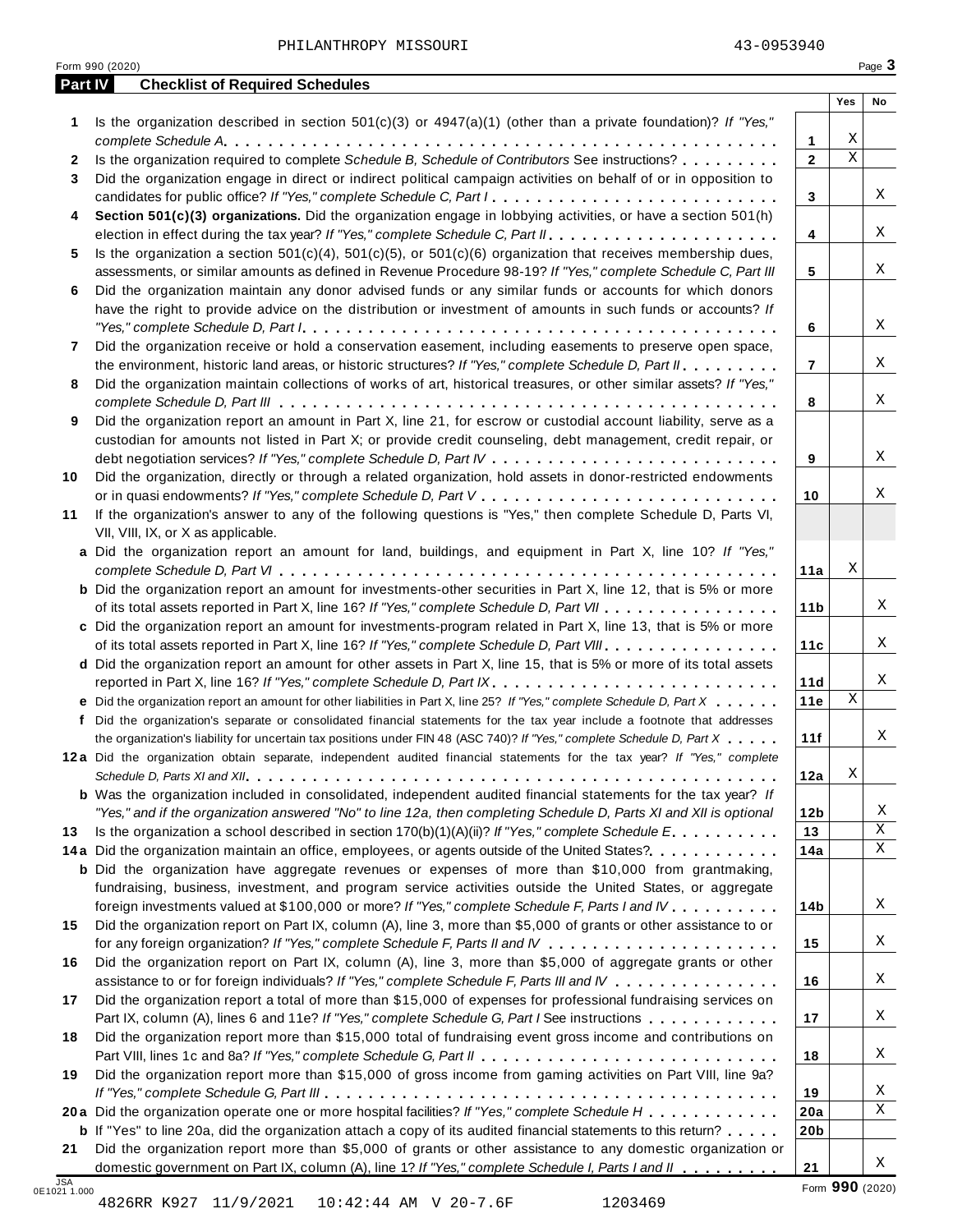|               | <b>Part IV</b> Checklist of Required Schedules (continued)                                                                |                 |                 |             |
|---------------|---------------------------------------------------------------------------------------------------------------------------|-----------------|-----------------|-------------|
|               |                                                                                                                           |                 | Yes             | No          |
| 22            | Did the organization report more than \$5,000 of grants or other assistance to or for domestic individuals on             |                 |                 |             |
|               | Part IX, column (A), line 2? If "Yes," complete Schedule I, Parts I and III                                               | 22              |                 | Χ           |
| 23            | Did the organization answer "Yes" to Part VII, Section A, line 3, 4, or 5 about compensation of the                       |                 |                 |             |
|               | organization's current and former officers, directors, trustees, key employees, and highest compensated                   |                 |                 |             |
|               |                                                                                                                           | 23              |                 | X           |
|               | 24a Did the organization have a tax-exempt bond issue with an outstanding principal amount of more than                   |                 |                 |             |
|               | \$100,000 as of the last day of the year, that was issued after December 31, 2002? If "Yes," answer lines 24b             |                 |                 |             |
|               |                                                                                                                           |                 |                 | Χ           |
|               | <b>b</b> Did the organization invest any proceeds of tax-exempt bonds beyond a temporary period exception? 24b            |                 |                 |             |
|               | c Did the organization maintain an escrow account other than a refunding escrow at any time during the year               |                 |                 |             |
|               |                                                                                                                           |                 |                 |             |
|               | <b>d</b> Did the organization act as an "on behalf of" issuer for bonds outstanding at any time during the year? 24d      |                 |                 |             |
|               | 25a Section 501(c)(3), 501(c)(4), and 501(c)(29) organizations. Did the organization engage in an excess benefit          |                 |                 |             |
|               | transaction with a disqualified person during the year? If "Yes," complete Schedule L, Part $1, \ldots, \ldots, 125$ a    |                 |                 | X           |
|               | <b>b</b> Is the organization aware that it engaged in an excess benefit transaction with a disqualified person in a prior |                 |                 |             |
|               | year, and that the transaction has not been reported on any of the organization's prior Forms 990 or 990-EZ?              |                 |                 |             |
|               |                                                                                                                           |                 |                 | Χ           |
| 26            | Did the organization report any amount on Part X, line 5 or 22, for receivables from or payables to any current           |                 |                 |             |
|               | or former officer, director, trustee, key employee, creator or founder, substantial contributor, or 35%                   |                 |                 |             |
|               | controlled entity or family member of any of these persons? If "Yes," complete Schedule L, Part II.                       | 26              |                 | X           |
| 27            | Did the organization provide a grant or other assistance to any current or former officer, director, trustee, key         |                 |                 |             |
|               | employee, creator or founder, substantial contributor or employee thereof, a grant selection committee                    |                 |                 |             |
|               | member, or to a 35% controlled entity (including an employee thereof) or family member of any of these                    |                 |                 |             |
|               |                                                                                                                           | 27              |                 | X           |
| 28            | Was the organization a party to a business transaction with one of the following parties (see Schedule L,                 |                 |                 |             |
|               | Part IV instructions, for applicable filing thresholds, conditions, and exceptions):                                      |                 |                 |             |
|               | a A current or former officer, director, trustee, key employee, creator or founder, or substantial contributor? If        |                 |                 |             |
|               |                                                                                                                           |                 |                 | Χ           |
|               | <b>b</b> A family member of any individual described in line 28a? If "Yes," complete Schedule L, Part IV.                 | 28 <sub>b</sub> |                 | X           |
|               | c A 35% controlled entity of one or more individuals and/or organizations described in lines 28a or 28b? If               |                 |                 |             |
|               |                                                                                                                           | 28c             |                 | X           |
| 29            | Did the organization receive more than \$25,000 in non-cash contributions? If "Yes," complete Schedule M $\ldots$         | 29              |                 | $\mathbf X$ |
| 30            | Did the organization receive contributions of art, historical treasures, or other similar assets, or qualified            |                 |                 |             |
|               |                                                                                                                           | 30              |                 | X           |
| 31            | Did the organization liquidate, terminate, or dissolve and cease operations? If "Yes," complete Schedule N, Part I        | 31              |                 | $\mathbf X$ |
| 32            | Did the organization sell, exchange, dispose of, or transfer more than 25% of its net assets? If "Yes,"                   |                 |                 |             |
|               |                                                                                                                           | 32              |                 | X           |
|               | Did the organization own 100% of an entity disregarded as separate from the organization under Regulations                |                 |                 |             |
| 33            |                                                                                                                           |                 |                 | Χ           |
|               | Was the organization related to any tax-exempt or taxable entity? If "Yes," complete Schedule R, Part II, III,            | 33              |                 |             |
| 34            |                                                                                                                           |                 |                 | Χ           |
|               | 35a Did the organization have a controlled entity within the meaning of section 512(b)(13)?                               | 34              |                 | $\mathbf X$ |
|               |                                                                                                                           | 35a             |                 |             |
|               | <b>b</b> If "Yes" to line 35a, did the organization receive any payment from or engage in any transaction with a          |                 |                 |             |
|               | controlled entity within the meaning of section 512(b)(13)? If "Yes," complete Schedule R, Part V, line 2                 | 35 <sub>b</sub> |                 |             |
| 36            | Section 501(c)(3) organizations. Did the organization make any transfers to an exempt non-charitable                      |                 |                 |             |
|               |                                                                                                                           | 36              |                 | X           |
| 37            | Did the organization conduct more than 5% of its activities through an entity that is not a related organization          |                 |                 |             |
|               | and that is treated as a partnership for federal income tax purposes? If "Yes," complete Schedule R, Part VI              | 37              |                 | Χ           |
| 38            | Did the organization complete Schedule O and provide explanations in Schedule O for Part VI, lines 11b and                |                 |                 |             |
|               | 19? Note: All Form 990 filers are required to complete Schedule O.                                                        | 38              | Χ               |             |
| <b>Part V</b> | <b>Statements Regarding Other IRS Filings and Tax Compliance</b>                                                          |                 |                 |             |
|               | Check if Schedule O contains a response or note to any line in this Part V                                                |                 |                 |             |
|               |                                                                                                                           |                 | Yes             | No          |
|               | 3<br>1a Enter the number reported in Box 3 of Form 1096. Enter -0- if not applicable   1a                                 |                 |                 |             |
|               | 0.<br><b>b</b> Enter the number of Forms W-2G included in line 1a. Enter -0- if not applicable   1b                       |                 |                 |             |
|               | c Did the organization comply with backup withholding rules for reportable payments to vendors and                        |                 |                 |             |
| <b>JSA</b>    |                                                                                                                           | 1c              | Χ               |             |
| 0E1030 1.000  |                                                                                                                           |                 | Form 990 (2020) |             |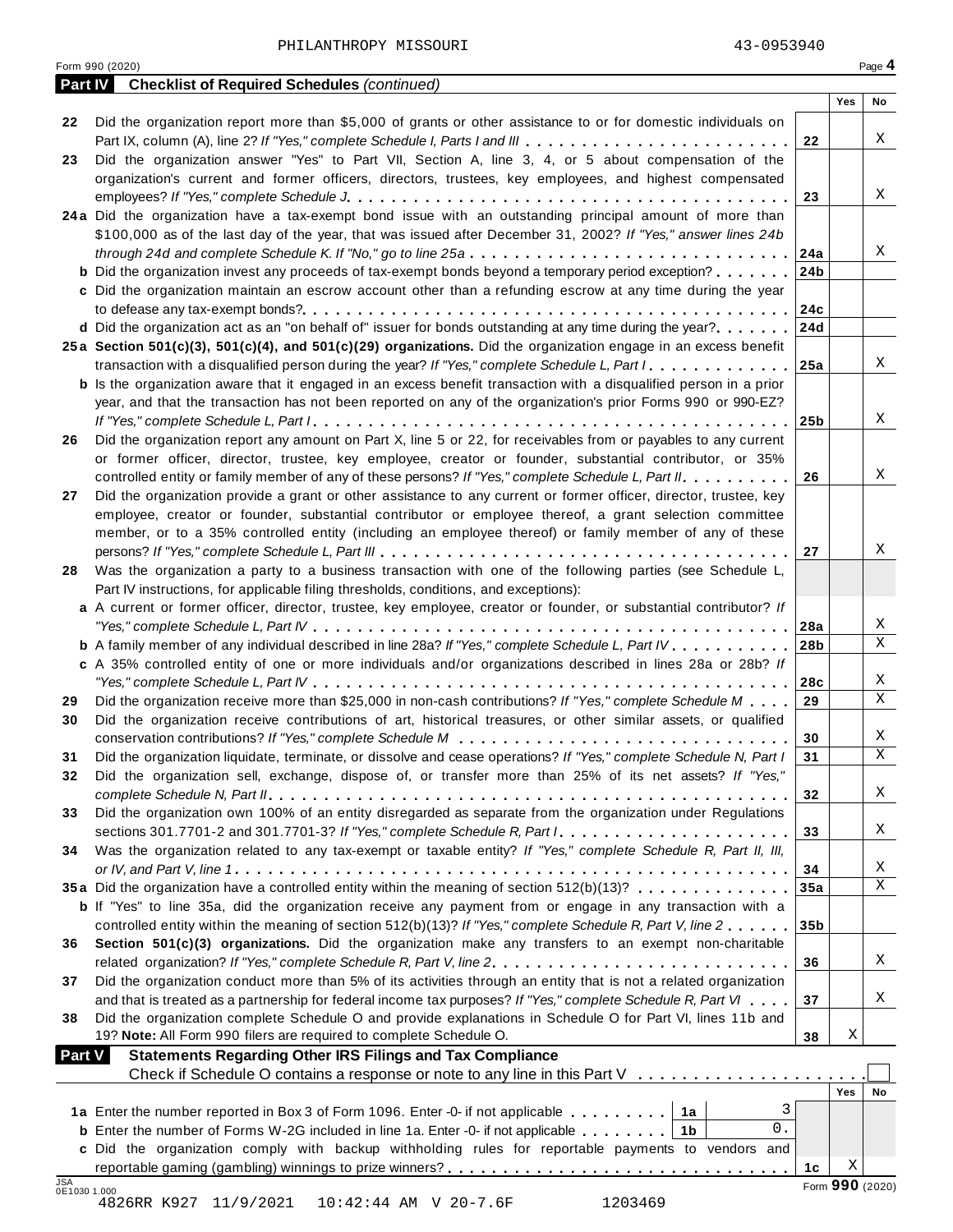|        | Form 990 (2020)                                                                                                                      |     |     | Page 5 |
|--------|--------------------------------------------------------------------------------------------------------------------------------------|-----|-----|--------|
| Part V | Statements Regarding Other IRS Filings and Tax Compliance (continued)                                                                |     |     |        |
|        |                                                                                                                                      |     | Yes | No     |
|        | 2a Enter the number of employees reported on Form W-3, Transmittal of Wage and Tax                                                   |     |     |        |
|        | 3<br>Statements, filed for the calendar year ending with or within the year covered by this return. [2a                              |     |     |        |
|        | <b>b</b> If at least one is reported on line 2a, did the organization file all required federal employment tax returns?              | 2b  | Χ   |        |
|        | <b>Note:</b> If the sum of lines 1a and 2a is greater than 250, you may be required to e-file (see instructions).                    |     |     |        |
|        | 3a Did the organization have unrelated business gross income of \$1,000 or more during the year?                                     | 3a  |     | Χ      |
|        | <b>b</b> If "Yes," has it filed a Form 990-T for this year? If "No" to line 3b, provide an explanation on Schedule O                 | 3b  |     |        |
|        | 4a At any time during the calendar year, did the organization have an interest in, or a signature or other authority over,           |     |     |        |
|        | a financial account in a foreign country (such as a bank account, securities account, or other financial account)?                   | 4a  |     | Χ      |
|        | <b>b</b> If "Yes," enter the name of the foreign country $\blacktriangleright$                                                       |     |     |        |
|        | See instructions for filing requirements for FinCEN Form 114, Report of Foreign Bank and Financial Accounts (FBAR).                  |     |     |        |
|        | 5a Was the organization a party to a prohibited tax shelter transaction at any time during the tax year?                             | 5a  |     | Χ      |
|        | <b>b</b> Did any taxable party notify the organization that it was or is a party to a prohibited tax shelter transaction?            | 5b  |     | Χ      |
|        | c If "Yes" to line 5a or 5b, did the organization file Form 8886-T?                                                                  | 5c  |     |        |
|        | 6a Does the organization have annual gross receipts that are normally greater than \$100,000, and did the                            |     |     |        |
|        |                                                                                                                                      | 6a  |     | Χ      |
|        | organization solicit any contributions that were not tax deductible as charitable contributions?                                     |     |     |        |
|        | <b>b</b> If "Yes," did the organization include with every solicitation an express statement that such contributions or              |     |     |        |
|        |                                                                                                                                      | 6b  |     |        |
| 7      | Organizations that may receive deductible contributions under section 170(c).                                                        |     |     |        |
|        | a Did the organization receive a payment in excess of \$75 made partly as a contribution and partly for goods                        |     |     |        |
|        |                                                                                                                                      | 7a  |     | Χ      |
|        | <b>b</b> If "Yes," did the organization notify the donor of the value of the goods or services provided?                             | 7b  |     |        |
|        | c Did the organization sell, exchange, or otherwise dispose of tangible personal property for which it was                           |     |     |        |
|        |                                                                                                                                      | 7c  |     | Χ      |
|        |                                                                                                                                      |     |     |        |
|        | e Did the organization receive any funds, directly or indirectly, to pay premiums on a personal benefit contract?                    | 7е  |     | Χ      |
|        | f Did the organization, during the year, pay premiums, directly or indirectly, on a personal benefit contract?                       | 7f  |     | Χ      |
|        | g If the organization received a contribution of qualified intellectual property, did the organization file Form 8899 as required?   | 7g  |     |        |
|        | h If the organization received a contribution of cars, boats, airplanes, or other vehicles, did the organization file a Form 1098-C? | 7h  |     |        |
| 8      | Sponsoring organizations maintaining donor advised funds. Did a donor advised fund maintained by the                                 |     |     |        |
|        | sponsoring organization have excess business holdings at any time during the year?                                                   | 8   |     |        |
| 9      | Sponsoring organizations maintaining donor advised funds.                                                                            |     |     |        |
|        | a Did the sponsoring organization make any taxable distributions under section 4966?                                                 | 9a  |     |        |
|        | <b>b</b> Did the sponsoring organization make a distribution to a donor, donor advisor, or related person?                           | 9b  |     |        |
| 10     | Section 501(c)(7) organizations. Enter:                                                                                              |     |     |        |
|        | 10a<br>a Initiation fees and capital contributions included on Part VIII, line 12                                                    |     |     |        |
|        | 10b<br><b>b</b> Gross receipts, included on Form 990, Part VIII, line 12, for public use of club facilities                          |     |     |        |
| 11     | Section 501(c)(12) organizations. Enter:                                                                                             |     |     |        |
|        | 11a<br>a Gross income from members or shareholders                                                                                   |     |     |        |
|        | b Gross income from other sources (Do not net amounts due or paid to other sources                                                   |     |     |        |
|        | 11 <sub>b</sub>                                                                                                                      |     |     |        |
|        |                                                                                                                                      | 12a |     |        |
|        | 12a Section 4947(a)(1) non-exempt charitable trusts. Is the organization filing Form 990 in lieu of Form 1041?                       |     |     |        |
|        | 12b<br><b>b</b> If "Yes," enter the amount of tax-exempt interest received or accrued during the year                                |     |     |        |
| 13     | Section 501(c)(29) qualified nonprofit health insurance issuers.                                                                     |     |     |        |
|        | a Is the organization licensed to issue qualified health plans in more than one state?                                               | 13а |     |        |
|        | Note: See the instructions for additional information the organization must report on Schedule O.                                    |     |     |        |
|        | <b>b</b> Enter the amount of reserves the organization is required to maintain by the states in which                                |     |     |        |
|        | the organization is licensed to issue qualified health plans $\ldots \ldots \ldots \ldots \ldots \ldots \ldots$                      |     |     |        |
|        | 13c                                                                                                                                  |     |     |        |
|        | 14a Did the organization receive any payments for indoor tanning services during the tax year?                                       | 14a |     | Χ      |
|        | <b>b</b> If "Yes," has it filed a Form 720 to report these payments? If "No," provide an explanation on Schedule O                   | 14b |     |        |
| 15     | Is the organization subject to the section 4960 tax on payment(s) of more than \$1,000,000 in remuneration or                        |     |     |        |
|        |                                                                                                                                      | 15  |     | Χ      |
|        | If "Yes," see instructions and file Form 4720, Schedule N.                                                                           |     |     |        |
| 16.    | Is the organization an educational institution subject to the section 4968 excise tax on net investment income?                      | 16  |     | Χ      |
|        | If "Yes," complete Form 4720, Schedule O.                                                                                            |     |     |        |

Form **990** (2020)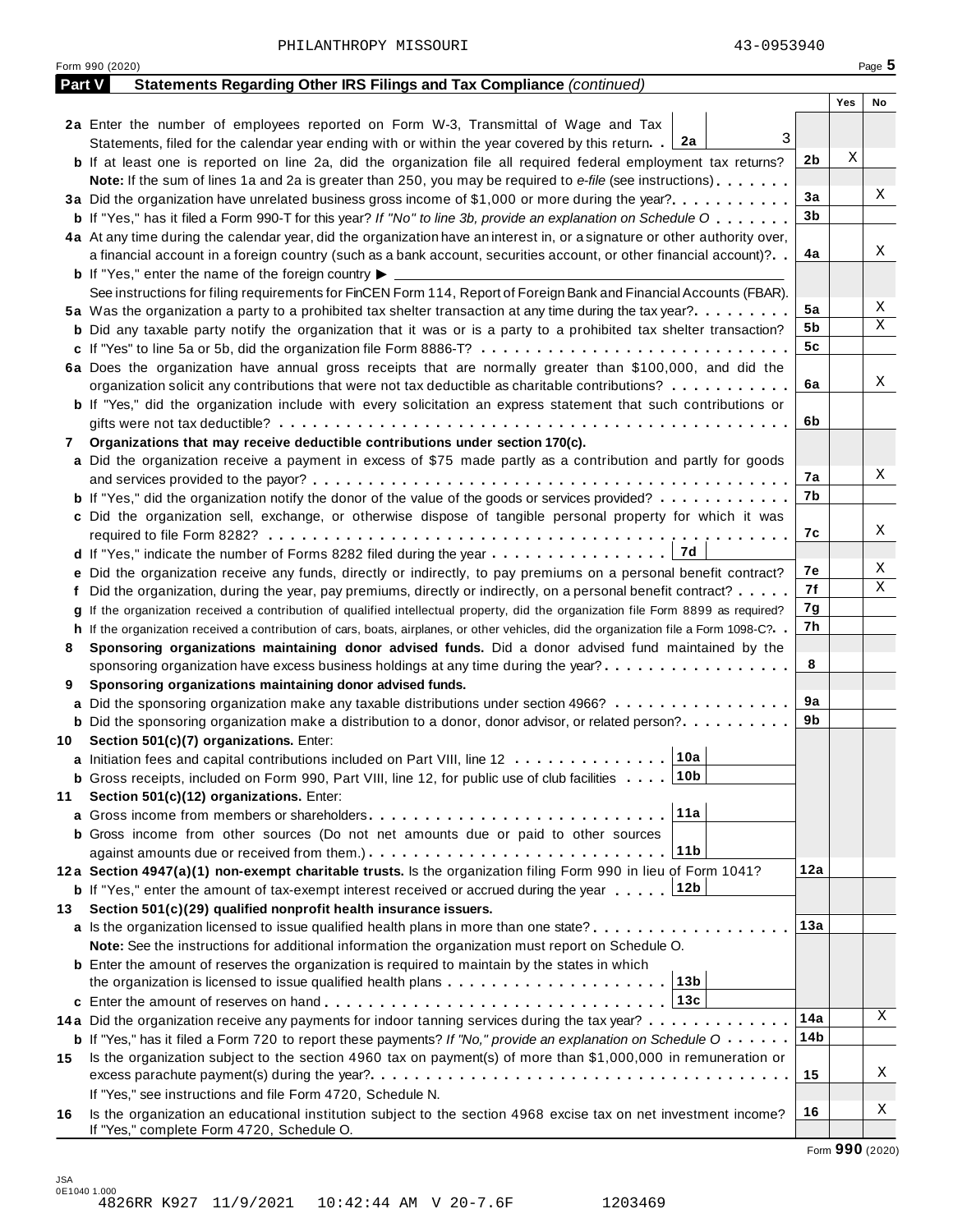|                                       | Form 990 (2020)                                                                                                                                                                                                                                                                | 43-0953940      |            | Page $6$  |
|---------------------------------------|--------------------------------------------------------------------------------------------------------------------------------------------------------------------------------------------------------------------------------------------------------------------------------|-----------------|------------|-----------|
|                                       | <b>Part VI</b><br>Governance, Management, and Disclosure For each "Yes" response to lines 2 through 7b below, and for a "No"                                                                                                                                                   |                 |            |           |
|                                       | response to line 8a, 8b, or 10b below, describe the circumstances, processes, or changes on Schedule O. See instructions.                                                                                                                                                      |                 |            |           |
|                                       |                                                                                                                                                                                                                                                                                |                 |            | X         |
|                                       | <b>Section A. Governing Body and Management</b>                                                                                                                                                                                                                                |                 | <b>Yes</b> | <b>No</b> |
|                                       | 16<br>1a                                                                                                                                                                                                                                                                       |                 |            |           |
|                                       | 1a Enter the number of voting members of the governing body at the end of the tax year<br>If there are material differences in voting rights among members of the governing body, or                                                                                           |                 |            |           |
|                                       | if the governing body delegated broad authority to an executive committee or similar                                                                                                                                                                                           |                 |            |           |
|                                       | committée, explain on Schedule O.                                                                                                                                                                                                                                              |                 |            |           |
|                                       | 16<br>1b<br>Enter the number of voting members included on line 1a, above, who are independent                                                                                                                                                                                 |                 |            |           |
| 2                                     | Did any officer, director, trustee, or key employee have a family relationship or a business relationship with                                                                                                                                                                 |                 |            |           |
|                                       |                                                                                                                                                                                                                                                                                | 2               |            | Χ         |
| 3                                     | Did the organization delegate control over management duties customarily performed by or under the direct                                                                                                                                                                      |                 |            |           |
|                                       | supervision of officers, directors, trustees, or key employees to a management company or other person?                                                                                                                                                                        | 3               |            | Χ         |
| 4                                     | Did the organization make any significant changes to its governing documents since the prior Form 990 was filed?                                                                                                                                                               | 4               |            | Χ         |
| 5                                     | Did the organization become aware during the year of a significant diversion of the organization's assets?                                                                                                                                                                     | 5               |            | Χ         |
| 6                                     |                                                                                                                                                                                                                                                                                | 6               | Χ          |           |
|                                       | Did the organization have members, stockholders, or other persons who had the power to elect or appoint                                                                                                                                                                        |                 |            |           |
| 7a                                    |                                                                                                                                                                                                                                                                                | 7a              | X          |           |
|                                       |                                                                                                                                                                                                                                                                                |                 |            |           |
| b                                     | Are any governance decisions of the organization reserved to (or subject to approval by) members,                                                                                                                                                                              |                 |            | Χ         |
|                                       |                                                                                                                                                                                                                                                                                | 7b              |            |           |
| 8                                     | Did the organization contemporaneously document the meetings held or written actions undertaken during                                                                                                                                                                         |                 |            |           |
|                                       | the year by the following:                                                                                                                                                                                                                                                     |                 |            |           |
| а                                     |                                                                                                                                                                                                                                                                                | 8a              | X          |           |
| b                                     |                                                                                                                                                                                                                                                                                | 8b              | Χ          |           |
| 9                                     | Is there any officer, director, trustee, or key employee listed in Part VII, Section A, who cannot be reached at                                                                                                                                                               |                 |            |           |
|                                       | the organization's mailing address? If "Yes," provide the names and addresses on Schedule O.                                                                                                                                                                                   | 9               |            | Χ         |
|                                       | Section B. Policies (This Section B requests information about policies not required by the Internal Revenue Code.)                                                                                                                                                            |                 |            |           |
|                                       |                                                                                                                                                                                                                                                                                |                 | Yes        | No        |
|                                       | 10a Did the organization have local chapters, branches, or affiliates?                                                                                                                                                                                                         | 10a             |            | Χ         |
|                                       |                                                                                                                                                                                                                                                                                |                 |            |           |
|                                       | <b>b</b> If "Yes," did the organization have written policies and procedures governing the activities of such chapters,                                                                                                                                                        | 10 <sub>b</sub> |            |           |
|                                       | affiliates, and branches to ensure their operations are consistent with the organization's exempt purposes?                                                                                                                                                                    | 11a             | X          |           |
|                                       | 11a Has the organization provided a complete copy of this Form 990 to all members of its governing body before filing the form?                                                                                                                                                |                 |            |           |
|                                       | <b>b</b> Describe in Schedule O the process, if any, used by the organization to review this Form 990.                                                                                                                                                                         |                 |            |           |
|                                       |                                                                                                                                                                                                                                                                                |                 |            |           |
|                                       | 12a Did the organization have a written conflict of interest policy? If "No," go to line 13                                                                                                                                                                                    | 12a             | X          |           |
|                                       | <b>b</b> Were officers, directors, or trustees, and key employees required to disclose annually interests that could give                                                                                                                                                      |                 |            |           |
|                                       |                                                                                                                                                                                                                                                                                | 12 <sub>b</sub> | X          |           |
|                                       | Did the organization regularly and consistently monitor and enforce compliance with the policy? If "Yes,"                                                                                                                                                                      |                 |            |           |
|                                       |                                                                                                                                                                                                                                                                                | 12c             | X          |           |
|                                       |                                                                                                                                                                                                                                                                                | 13              | X          |           |
|                                       | Did the organization have a written whistleblower policy?                                                                                                                                                                                                                      | 14              | Χ          |           |
|                                       | Did the organization have a written document retention and destruction policy?                                                                                                                                                                                                 |                 |            |           |
|                                       | Did the process for determining compensation of the following persons include a review and approval by                                                                                                                                                                         |                 |            |           |
|                                       | independent persons, comparability data, and contemporaneous substantiation of the deliberation and decision?                                                                                                                                                                  |                 |            |           |
|                                       | The organization's CEO, Executive Director, or top management official                                                                                                                                                                                                         | 15a             | X          |           |
|                                       |                                                                                                                                                                                                                                                                                | 15b             |            | Χ         |
|                                       | If "Yes" to line 15a or 15b, describe the process in Schedule O (see instructions).                                                                                                                                                                                            |                 |            |           |
|                                       | 16a Did the organization invest in, contribute assets to, or participate in a joint venture or similar arrangement                                                                                                                                                             |                 |            |           |
|                                       |                                                                                                                                                                                                                                                                                | 16a             |            | Χ         |
|                                       | <b>b</b> If "Yes," did the organization follow a written policy or procedure requiring the organization to evaluate its                                                                                                                                                        |                 |            |           |
|                                       | participation in joint venture arrangements under applicable federal tax law, and take steps to safeguard the                                                                                                                                                                  |                 |            |           |
|                                       |                                                                                                                                                                                                                                                                                | 16 <sub>b</sub> |            |           |
|                                       | <b>Section C. Disclosure</b>                                                                                                                                                                                                                                                   |                 |            |           |
|                                       |                                                                                                                                                                                                                                                                                |                 |            |           |
|                                       | List the states with which a copy of this Form 990 is required to be filed $\blacktriangleright$                                                                                                                                                                               |                 |            |           |
|                                       | Section 6104 requires an organization to make its Forms 1023 (1024 or 1024-A, if applicable), 990, and 990-T (Section 501(c)                                                                                                                                                   |                 |            |           |
|                                       | (3)s only) available for public inspection. Indicate how you made these available. Check all that apply.                                                                                                                                                                       |                 |            |           |
|                                       | Χ<br>$X$ Upon request<br>ΧI<br>Own website<br>Another's website<br>Other (explain on Schedule O)                                                                                                                                                                               |                 |            |           |
| 13<br>14<br>15<br>b<br>17<br>18<br>19 | Describe on Schedule O whether (and if so, how) the organization made its governing documents, conflict of interest policy,                                                                                                                                                    |                 |            |           |
|                                       | and financial statements available to the public during the tax year.<br>State the name, address, and telephone number of the person who possesses the organization's books and records $\blacktriangleright$<br>DEBORAH DUBIN 2 OAK KNOLL PARK, SUITE 300 ST. LOUIS, MO 63105 |                 |            |           |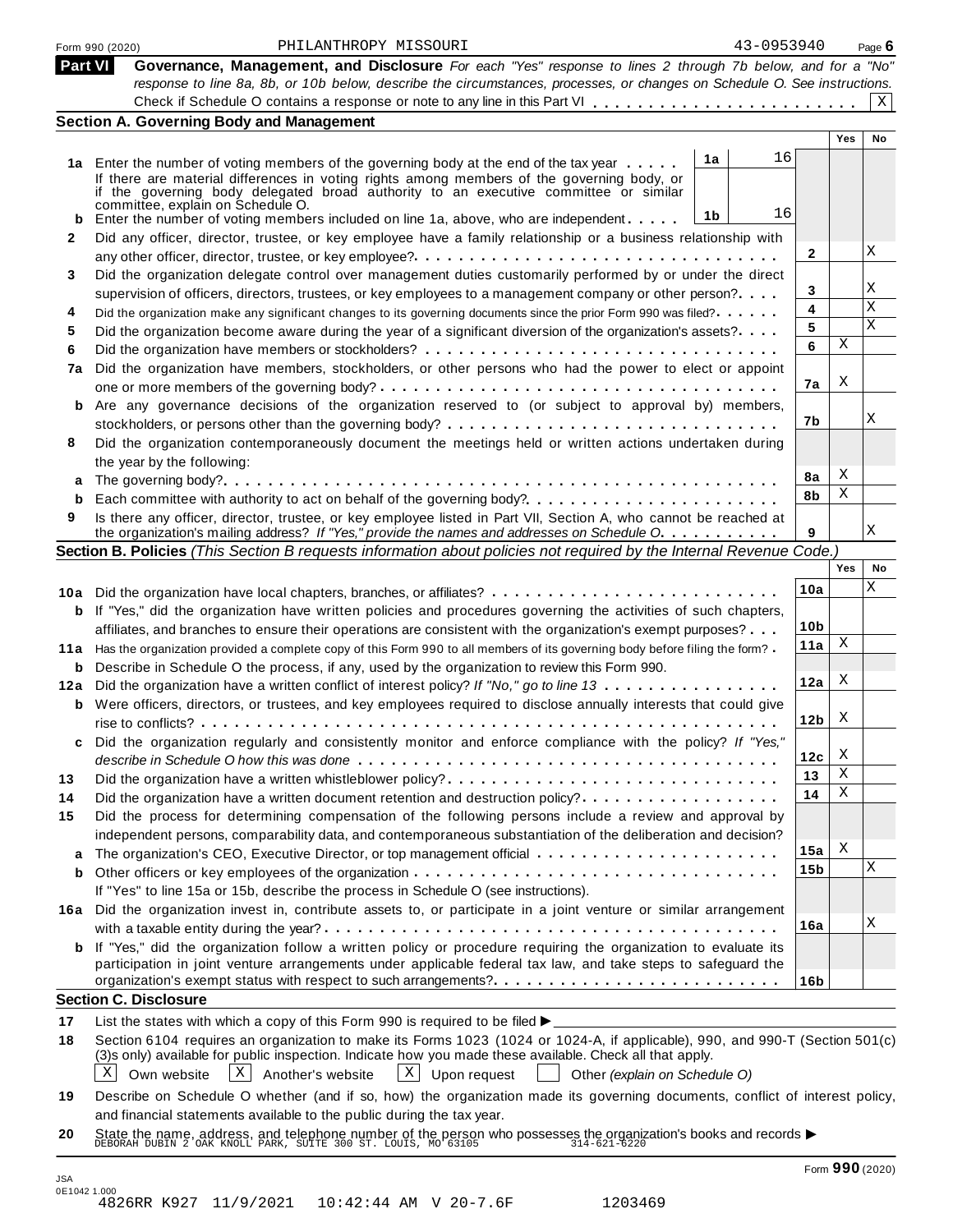| Part VII Compensation of Officers, Directors, Trustees, Key Employees, Highest Compensated Employees, and |  |  |  |  |  |
|-----------------------------------------------------------------------------------------------------------|--|--|--|--|--|
| <b>Independent Contractors</b>                                                                            |  |  |  |  |  |

Check if Schedule O contains a response or note to any line in this Part VII  $\dots \dots \dots \dots \dots \dots \dots \dots \dots \dots \dots \dots$ 

**Section A. Officers, Directors, Trustees, Key Employees, and Highest Compensated Employees**

**1a** Complete this table for all persons required to be listed. Report compensation for the calendar year ending with or within the organization's tax year.

anization's lax year.<br>● List all of the organization's **current** officers, directors, trustees (whether individuals or organizations), regardless of amount of<br>nnensation Enter -0- in columns (D) (E) and (E) if no compensa compensation. Enter -0- in columns (D), (E), and (F) if no compensation was paid.

• List all of the organization's current key employees, if any. See instructions for definition of "key employee."

■ List all of the organization's current key employees, if any. See instructions for definition of "key employee."<br>■ List the organization's five current highest compensated employees (other than an officer, director, tru who received reportable compensation (Box 5 of Form W-2 and/or Box 7 of Form 1099-MISC) of more than \$100,000 from the<br>organization and any related organizations.

organization and any related organizations.<br>• List all of the organization's **former** officers, key employees, and highest compensated employees who received more than<br>\$1.00.000 of reportable componention from the erganiza \$100,000 of reportable compensation from the organization and any related organizations.

% List all of the organization's **former directors or trustees** that received, in the capacity as a former director or trustee of the organization, more than \$10,000 of reportable compensation from the organization and any related organizations. See instructions for the order in which to list the persons above.

Check this box if neither the organization nor any related organization compensated any current officer, director, or trustee.

|                           |                                                                |                                   |                       | (C)         |              |                                 |        |                          |                               |                                           |
|---------------------------|----------------------------------------------------------------|-----------------------------------|-----------------------|-------------|--------------|---------------------------------|--------|--------------------------|-------------------------------|-------------------------------------------|
| (A)                       | (B)                                                            |                                   |                       |             | Position     |                                 |        | (D)                      | (E)                           | (F)                                       |
| Name and title            | Average                                                        |                                   |                       |             |              | (do not check more than one     |        | Reportable               | Reportable                    | <b>Estimated amount</b>                   |
|                           | hours                                                          |                                   |                       |             |              | box, unless person is both an   |        | compensation             | compensation                  | of other                                  |
|                           | per week<br>(list any                                          |                                   |                       |             |              | officer and a director/trustee) |        | from the<br>organization | from related<br>organizations | compensation<br>from the                  |
|                           | hours for<br>related<br>organizations<br>below<br>dotted line) | Individual trustee<br>or director | Institutional trustee | Officer     | Key employee | Highest compensated<br>employee | Former | (W-2/1099-MISC)          | (W-2/1099-MISC)               | organization and<br>related organizations |
|                           |                                                                |                                   |                       |             |              |                                 |        |                          |                               |                                           |
| (1) DEBORAH DUBIN         | 40.00                                                          |                                   |                       |             |              |                                 |        |                          |                               |                                           |
| CEO & PRESIDENT           | $0$ .                                                          |                                   |                       | Χ           |              |                                 |        | 96,167.                  | $\boldsymbol{0}$ .            | 19,644.                                   |
| (2) JENNY HOELZER         | 1.00                                                           |                                   |                       |             |              |                                 |        |                          |                               |                                           |
| BOARD CHAIR               | О.                                                             | X                                 |                       | $\mathbf X$ |              |                                 |        | 0                        | 0                             | 0.                                        |
| (3) GREGORY GLORE         | 1.00                                                           |                                   |                       |             |              |                                 |        |                          |                               |                                           |
| VICE CHAIR                | 0.                                                             | X                                 |                       | X           |              |                                 |        | 0                        | 0                             | $\mathsf 0$ .                             |
| (4) VANDER CORLISS        | 1.00                                                           |                                   |                       |             |              |                                 |        |                          |                               |                                           |
| SECRETARY                 | $0$ .                                                          | X                                 |                       | Χ           |              |                                 |        | $0$ .                    | 0                             | $\mathsf 0$ .                             |
| (5) ANGELA BROWN          | 1.00                                                           |                                   |                       |             |              |                                 |        |                          |                               |                                           |
| TREASURER                 | 0.                                                             | $\mathbf X$                       |                       | X           |              |                                 |        | 0                        | 0                             | $\mathsf 0$ .                             |
| (6) VIANEY BELTRAN        | 1.00                                                           |                                   |                       |             |              |                                 |        |                          |                               |                                           |
| <b>DIRECTOR</b>           | 0.                                                             | Χ                                 |                       |             |              |                                 |        | 0                        | 0                             | 0.                                        |
| (7) BARBARA CARSWELL      | 1.00                                                           |                                   |                       |             |              |                                 |        |                          |                               |                                           |
| <b>DIRECTOR</b>           | $0$ .                                                          | X                                 |                       |             |              |                                 |        | 0                        | 0                             | $\mathsf 0$ .                             |
| (8) JANE CALLAHAN         | 1.00                                                           |                                   |                       |             |              |                                 |        |                          |                               |                                           |
| <b>DIRECTOR</b>           | 0.                                                             | Х                                 |                       |             |              |                                 |        | $\mathsf 0$              | 0                             | $0$ .                                     |
| (9) JULIE HARDIN          | 1.00                                                           |                                   |                       |             |              |                                 |        |                          |                               |                                           |
| <b>DIRECTOR</b>           | $0$ .                                                          | Χ                                 |                       |             |              |                                 |        | 0                        | $0$ .                         | $0$ .                                     |
| (10) WENDELL KIMBROUGH    | 1.00                                                           |                                   |                       |             |              |                                 |        |                          |                               |                                           |
| <b>DIRECTOR</b>           | 0.                                                             | Χ                                 |                       |             |              |                                 |        | $\mathsf{O}$ .           | 0                             | $0$ .                                     |
| (11) EMILY KOENIG         | 1.00                                                           |                                   |                       |             |              |                                 |        |                          |                               |                                           |
| <b>DIRECTOR</b>           | 0.                                                             | Χ                                 |                       |             |              |                                 |        | 0                        | 0                             | $\mathsf 0$ .                             |
| (12) DEENA LAUVER SCOTTI  | 1.00                                                           |                                   |                       |             |              |                                 |        |                          |                               |                                           |
| DIRECTOR                  | $0$ .                                                          | Χ                                 |                       |             |              |                                 |        | 0                        | 0                             | $\mathsf 0$ .                             |
| (13) AL MITCHELL          | 1.00                                                           |                                   |                       |             |              |                                 |        |                          |                               |                                           |
| <b>DIRECTOR</b>           | 0.                                                             | Х                                 |                       |             |              |                                 |        | 0                        | 0                             | $\mathsf{0}$ .                            |
| (14) D-LORI NEWSOME-PITTS | 1.00                                                           |                                   |                       |             |              |                                 |        |                          |                               |                                           |
| <b>DIRECTOR</b>           | 0.                                                             | Χ                                 |                       |             |              |                                 |        | $0$ .                    | $0$ .                         | $\mathsf 0$ .                             |

Form **990** (2020)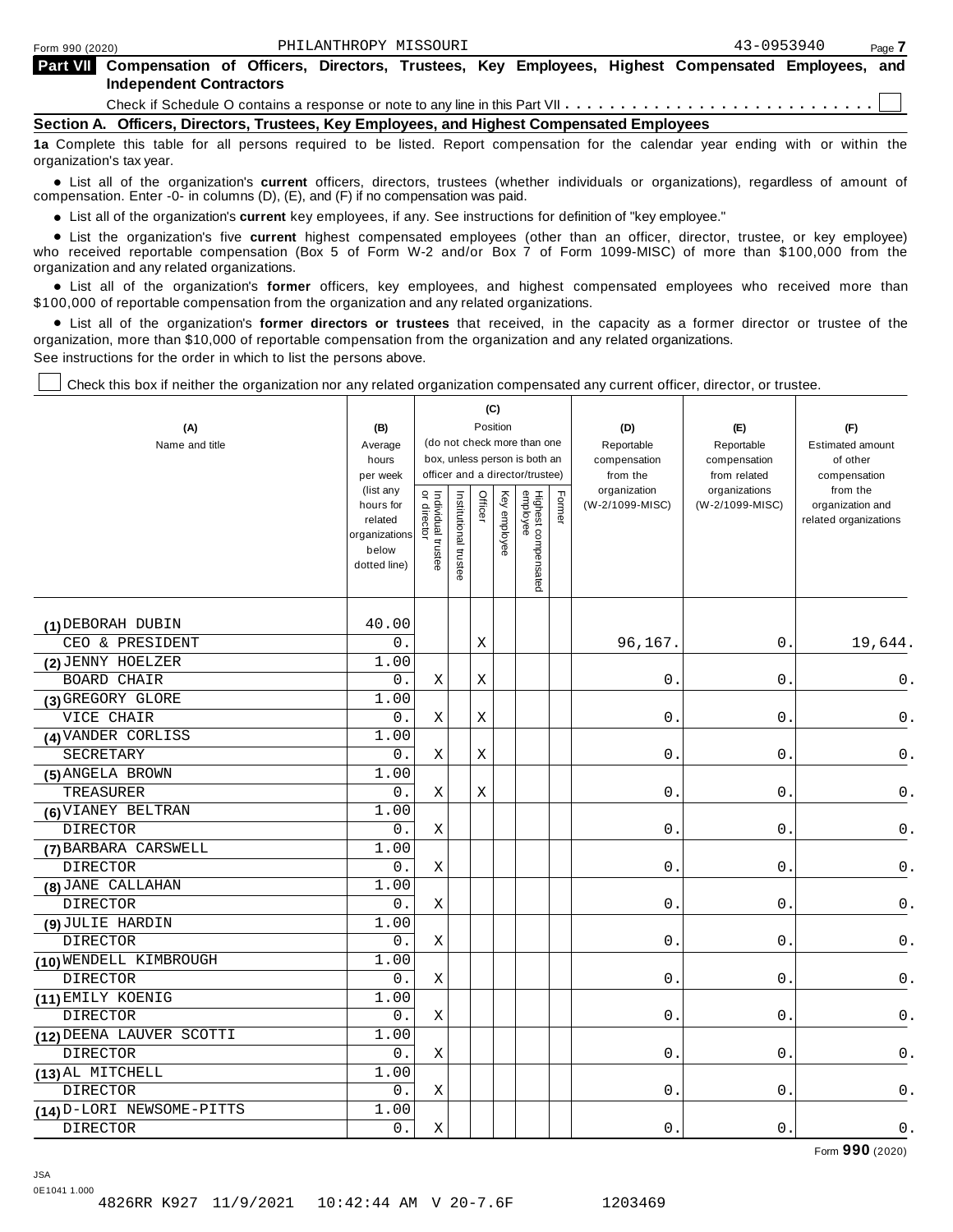| Name and title                                                                                                                                                                                                                                            | (B)<br>Average<br>hours per<br>week (list any<br>hours for |                                     |                       |         | (C)<br>Position | (do not check more than one<br>box, unless person is both an<br>officer and a director/trustee) |        | (D)<br>Reportable<br>compensation<br>from<br>the | (E)<br>Reportable<br>compensation from<br>related<br>organizations | (F)<br>Estimated<br>amount of<br>other<br>compensation   |
|-----------------------------------------------------------------------------------------------------------------------------------------------------------------------------------------------------------------------------------------------------------|------------------------------------------------------------|-------------------------------------|-----------------------|---------|-----------------|-------------------------------------------------------------------------------------------------|--------|--------------------------------------------------|--------------------------------------------------------------------|----------------------------------------------------------|
|                                                                                                                                                                                                                                                           | related<br>organizations<br>below dotted<br>line)          | Individual trustee<br>  or director | Institutional trustee | Officer | Key employee    | Highest compensated<br>employee                                                                 | Former | organization<br>(W-2/1099-MISC)                  | (W-2/1099-MISC)                                                    | from the<br>organization<br>and related<br>organizations |
| 15) BETH RADTKE                                                                                                                                                                                                                                           | 1.00                                                       |                                     |                       |         |                 |                                                                                                 |        |                                                  |                                                                    |                                                          |
| <b>DIRECTOR</b><br>16) RICH RYFFEL<br><b>DIRECTOR</b>                                                                                                                                                                                                     | $0$ .<br>1.00<br>0.                                        | Χ                                   |                       |         |                 |                                                                                                 |        | 0<br>0                                           | 0.<br>0.                                                           | 0.<br>0.                                                 |
| 17) JULIO SUÁREZ<br><b>DIRECTOR</b>                                                                                                                                                                                                                       | 1.00<br>0.                                                 | Χ<br>Χ                              |                       |         |                 |                                                                                                 |        | 0                                                | 0.                                                                 | 0.                                                       |
|                                                                                                                                                                                                                                                           |                                                            |                                     |                       |         |                 |                                                                                                 |        |                                                  |                                                                    |                                                          |
|                                                                                                                                                                                                                                                           |                                                            |                                     |                       |         |                 |                                                                                                 |        |                                                  |                                                                    |                                                          |
|                                                                                                                                                                                                                                                           |                                                            |                                     |                       |         |                 |                                                                                                 |        |                                                  |                                                                    |                                                          |
|                                                                                                                                                                                                                                                           |                                                            |                                     |                       |         |                 |                                                                                                 |        |                                                  |                                                                    |                                                          |
|                                                                                                                                                                                                                                                           |                                                            |                                     |                       |         |                 |                                                                                                 |        |                                                  |                                                                    |                                                          |
|                                                                                                                                                                                                                                                           |                                                            |                                     |                       |         |                 |                                                                                                 |        |                                                  |                                                                    |                                                          |
|                                                                                                                                                                                                                                                           |                                                            |                                     |                       |         |                 |                                                                                                 |        |                                                  |                                                                    |                                                          |
| 1b Sub-total<br>c Total from continuation sheets to Part VII, Section A                                                                                                                                                                                   |                                                            |                                     |                       |         |                 |                                                                                                 |        | 96,167.<br>$\mathbf{0}$                          | 0<br>0                                                             | 19,644.<br>0.                                            |
| 2 Total number of individuals (including but not limited to those listed above) who received more than \$100,000 of<br>reportable compensation from the organization ▶                                                                                    |                                                            | 0.                                  |                       |         |                 |                                                                                                 |        | 96,167.                                          | 0                                                                  | 19,644.                                                  |
| Did the organization list any former officer, director, or trustee, key employee, or highest compensated<br>employee on line 1a? If "Yes," complete Schedule J for such individual                                                                        |                                                            |                                     |                       |         |                 |                                                                                                 |        |                                                  |                                                                    | <b>Yes</b><br>No.<br>X<br>3                              |
| For any individual listed on line 1a, is the sum of reportable compensation and other compensation from the<br>organization and related organizations greater than \$150,000? If "Yes," complete Schedule J for such                                      |                                                            |                                     |                       |         |                 |                                                                                                 |        |                                                  |                                                                    | X<br>4                                                   |
| Did any person listed on line 1a receive or accrue compensation from any unrelated organization or individual<br>for services rendered to the organization? If "Yes," complete Schedule J for such person                                                 |                                                            |                                     |                       |         |                 |                                                                                                 |        |                                                  |                                                                    | х<br>5                                                   |
| <b>Section B. Independent Contractors</b>                                                                                                                                                                                                                 |                                                            |                                     |                       |         |                 |                                                                                                 |        |                                                  |                                                                    |                                                          |
| Complete this table for your five highest compensated independent contractors that received more than \$100,000 of<br>compensation from the organization. Report compensation for the calendar year ending with or within the organization's tax<br>year. |                                                            |                                     |                       |         |                 |                                                                                                 |        |                                                  |                                                                    |                                                          |
| (A)<br>Name and business address                                                                                                                                                                                                                          |                                                            |                                     |                       |         |                 |                                                                                                 |        | (B)<br>Description of services                   |                                                                    | (C)<br>Compensation                                      |
|                                                                                                                                                                                                                                                           |                                                            |                                     |                       |         |                 |                                                                                                 |        |                                                  |                                                                    |                                                          |
|                                                                                                                                                                                                                                                           |                                                            |                                     |                       |         |                 |                                                                                                 |        |                                                  |                                                                    |                                                          |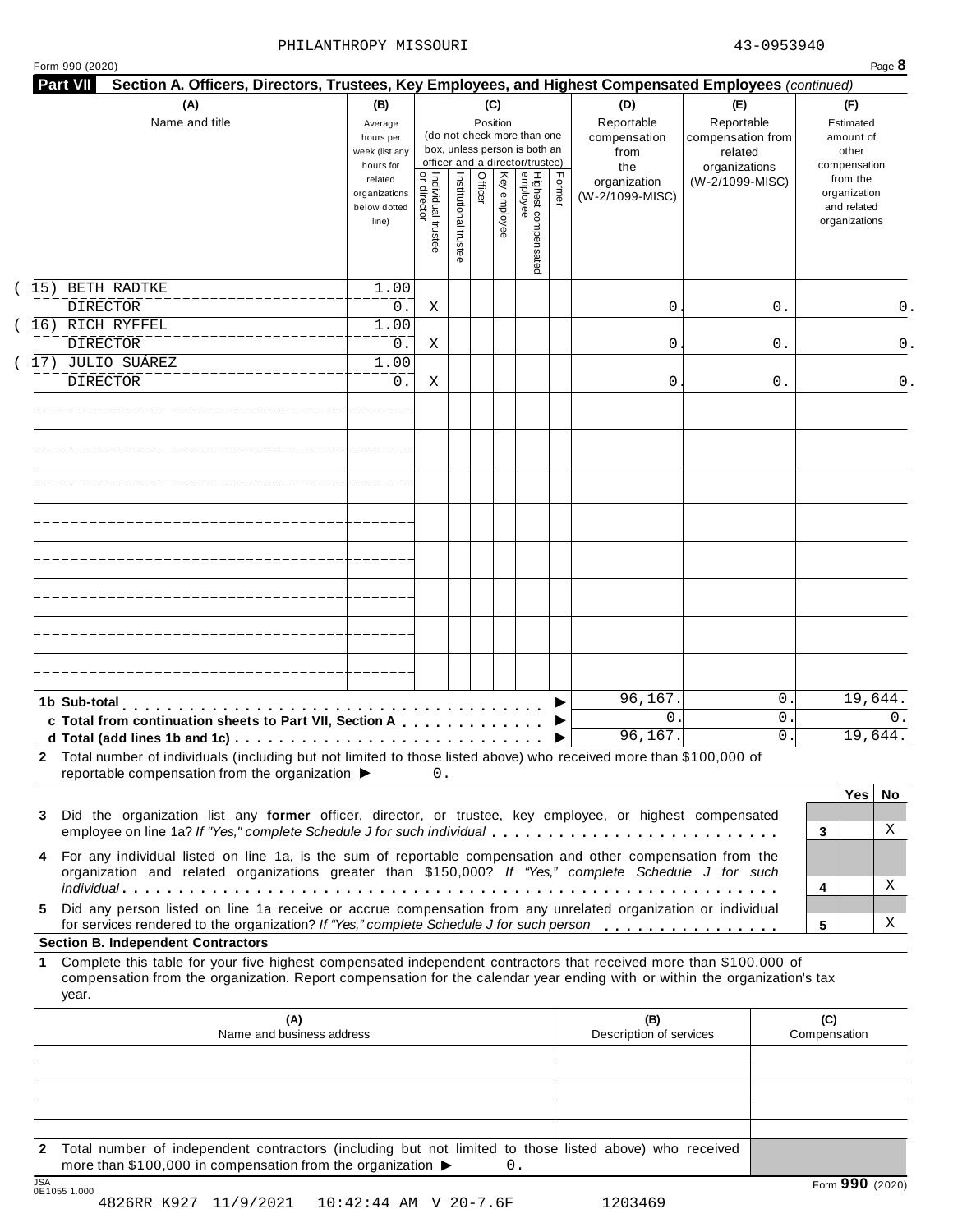**Part VIII Statement of Revenue**

|                                                           | <b>Part VIII</b> | Statement of Revenue                                                                                                                                                                                                                      |                      |                      |                                              |                                      |                                                               |
|-----------------------------------------------------------|------------------|-------------------------------------------------------------------------------------------------------------------------------------------------------------------------------------------------------------------------------------------|----------------------|----------------------|----------------------------------------------|--------------------------------------|---------------------------------------------------------------|
|                                                           |                  |                                                                                                                                                                                                                                           |                      | (A)<br>Total revenue | (B)<br>Related or exempt<br>function revenue | (C)<br>Unrelated<br>business revenue | (D)<br>Revenue excluded<br>from tax under<br>sections 512-514 |
|                                                           | 1a               | Federated campaigns <b>Federated</b><br>1a                                                                                                                                                                                                |                      |                      |                                              |                                      |                                                               |
| Contributions, Gifts, Grants<br>and Other Similar Amounts | b                | Membership dues <b>All Accords</b> Membership dues<br>1b                                                                                                                                                                                  |                      |                      |                                              |                                      |                                                               |
|                                                           | c                | Fundraising events <b>Example 2</b> is a set of the set of the set of the set of the set of the set of the set of the set of the set of the set of the set of the set of the set of the set of the set of the set of the set of the<br>1с |                      |                      |                                              |                                      |                                                               |
|                                                           | d                | Related organizations <b>contains</b> and the set of the set of the set of the set of the set of the set of the set of the set of the set of the set of the set of the set of the set of the set of the set of the set of the set o<br>1d |                      |                      |                                              |                                      |                                                               |
|                                                           | е                | Government grants (contributions).<br>1e                                                                                                                                                                                                  |                      |                      |                                              |                                      |                                                               |
|                                                           | t.               | All other contributions, gifts, grants,                                                                                                                                                                                                   |                      |                      |                                              |                                      |                                                               |
|                                                           |                  | and similar amounts not included above<br>1f                                                                                                                                                                                              | 127,800.             |                      |                                              |                                      |                                                               |
|                                                           | g                | Noncash contributions included in                                                                                                                                                                                                         |                      |                      |                                              |                                      |                                                               |
|                                                           |                  | $1g$ \$<br>lines 1a-1f                                                                                                                                                                                                                    |                      |                      |                                              |                                      |                                                               |
|                                                           |                  | h Total. Add lines 1a-1f $\ldots$ , $\ldots$ , $\ldots$ , $\blacktriangleright$                                                                                                                                                           |                      | 127,800              |                                              |                                      |                                                               |
|                                                           |                  |                                                                                                                                                                                                                                           | <b>Business Code</b> |                      |                                              |                                      |                                                               |
|                                                           | 2a               | MEMBERSHIP DUES                                                                                                                                                                                                                           | 900099               | 232,271.             | 232,271                                      |                                      |                                                               |
|                                                           | b                | FEES                                                                                                                                                                                                                                      | 900099               | 10,621.              | 10,621                                       |                                      |                                                               |
|                                                           | c                |                                                                                                                                                                                                                                           |                      |                      |                                              |                                      |                                                               |
|                                                           | d                |                                                                                                                                                                                                                                           |                      |                      |                                              |                                      |                                                               |
| Program Service<br>Revenue                                | е                |                                                                                                                                                                                                                                           |                      |                      |                                              |                                      |                                                               |
|                                                           | f                | All other program service revenue                                                                                                                                                                                                         |                      |                      |                                              |                                      |                                                               |
|                                                           | g                | Total. Add lines 2a-2f ▶                                                                                                                                                                                                                  |                      | 242,892.             |                                              |                                      |                                                               |
|                                                           | 3                | Investment income (including dividends, interest, and                                                                                                                                                                                     |                      |                      |                                              |                                      |                                                               |
|                                                           |                  |                                                                                                                                                                                                                                           |                      | 1,955.               |                                              |                                      | 1,955.                                                        |
|                                                           | 4                | Income from investment of tax-exempt bond proceeds $\blacktriangleright$                                                                                                                                                                  |                      | $\mathbf 0$ .        |                                              |                                      |                                                               |
|                                                           | 5                |                                                                                                                                                                                                                                           |                      | $0$ .                |                                              |                                      |                                                               |
|                                                           |                  | (i) Real                                                                                                                                                                                                                                  | (ii) Personal        |                      |                                              |                                      |                                                               |
|                                                           | 6a               | Gross rents<br>6a                                                                                                                                                                                                                         |                      |                      |                                              |                                      |                                                               |
|                                                           | b                | Less: rental expenses<br>6b                                                                                                                                                                                                               |                      |                      |                                              |                                      |                                                               |
|                                                           | c                | Rental income or (loss)<br>6с                                                                                                                                                                                                             |                      |                      |                                              |                                      |                                                               |
|                                                           | d                |                                                                                                                                                                                                                                           |                      | $0$ .                |                                              |                                      |                                                               |
|                                                           | 7а               | (i) Securities<br>Gross amount from                                                                                                                                                                                                       | (ii) Other           |                      |                                              |                                      |                                                               |
|                                                           |                  | sales<br>of<br>assets                                                                                                                                                                                                                     |                      |                      |                                              |                                      |                                                               |
|                                                           |                  | other than inventory<br>7а                                                                                                                                                                                                                |                      |                      |                                              |                                      |                                                               |
|                                                           | b                | Less: cost or other basis                                                                                                                                                                                                                 |                      |                      |                                              |                                      |                                                               |
| evenue                                                    |                  | and sales expenses<br>7b                                                                                                                                                                                                                  |                      |                      |                                              |                                      |                                                               |
|                                                           |                  | 7c<br><b>c</b> Gain or (loss) <b>c</b>                                                                                                                                                                                                    |                      |                      |                                              |                                      |                                                               |
| Other <sub>R</sub>                                        | d                | Net gain or (loss)                                                                                                                                                                                                                        | ▸                    | $0$ .                |                                              |                                      |                                                               |
|                                                           | 8a               | income<br>from fundraising<br>Gross                                                                                                                                                                                                       |                      |                      |                                              |                                      |                                                               |
|                                                           |                  | events (not including \$                                                                                                                                                                                                                  |                      |                      |                                              |                                      |                                                               |
|                                                           |                  | of contributions reported on line                                                                                                                                                                                                         |                      |                      |                                              |                                      |                                                               |
|                                                           |                  | 8а<br>1c). See Part IV, line 18                                                                                                                                                                                                           | 0.                   |                      |                                              |                                      |                                                               |
|                                                           | b                | 8b<br>Less: direct expenses                                                                                                                                                                                                               | 0.                   |                      |                                              |                                      |                                                               |
|                                                           | с                | Net income or (loss) from fundraising events.                                                                                                                                                                                             |                      | $\mathbf 0$ .        |                                              |                                      |                                                               |
|                                                           | 9а               | income<br>from<br>gaming<br>Gross                                                                                                                                                                                                         |                      |                      |                                              |                                      |                                                               |
|                                                           |                  | activities. See Part IV, line 19<br>9а                                                                                                                                                                                                    | 0.                   |                      |                                              |                                      |                                                               |
|                                                           | b                | 9b<br>Less: direct expenses                                                                                                                                                                                                               | 0.                   |                      |                                              |                                      |                                                               |
|                                                           | c                | Net income or (loss) from gaming activities.                                                                                                                                                                                              |                      | $0$ .                |                                              |                                      |                                                               |
|                                                           | 10a              | sales of inventory,<br>less<br>Gross                                                                                                                                                                                                      |                      |                      |                                              |                                      |                                                               |
|                                                           |                  | returns and allowances<br>10a                                                                                                                                                                                                             | 0.                   |                      |                                              |                                      |                                                               |
|                                                           | b                | 10 <sub>b</sub><br>Less: cost of goods sold                                                                                                                                                                                               | 0.                   |                      |                                              |                                      |                                                               |
|                                                           | c                | Net income or (loss) from sales of inventory                                                                                                                                                                                              |                      | $\mathbf{0}$ .       |                                              |                                      |                                                               |
|                                                           |                  |                                                                                                                                                                                                                                           | <b>Business Code</b> |                      |                                              |                                      |                                                               |
|                                                           | 11a              | MISCELLANEOUS INCOME                                                                                                                                                                                                                      | 900099               | 1,781.               | 1,781.                                       |                                      |                                                               |
|                                                           | b                |                                                                                                                                                                                                                                           |                      |                      |                                              |                                      |                                                               |
|                                                           | c                |                                                                                                                                                                                                                                           |                      |                      |                                              |                                      |                                                               |
| Miscellaneous<br>Revenue                                  | d                | All other revenue example and the state of the state of the state of the state of the state of the state of the                                                                                                                           |                      |                      |                                              |                                      |                                                               |
|                                                           | е                | Total. Add lines 11a-11d                                                                                                                                                                                                                  |                      | 1,781.               |                                              |                                      |                                                               |
| 10A                                                       | 12               | Total revenue. See instructions                                                                                                                                                                                                           |                      | 374,428.             | 244,673.                                     |                                      | 1,955.                                                        |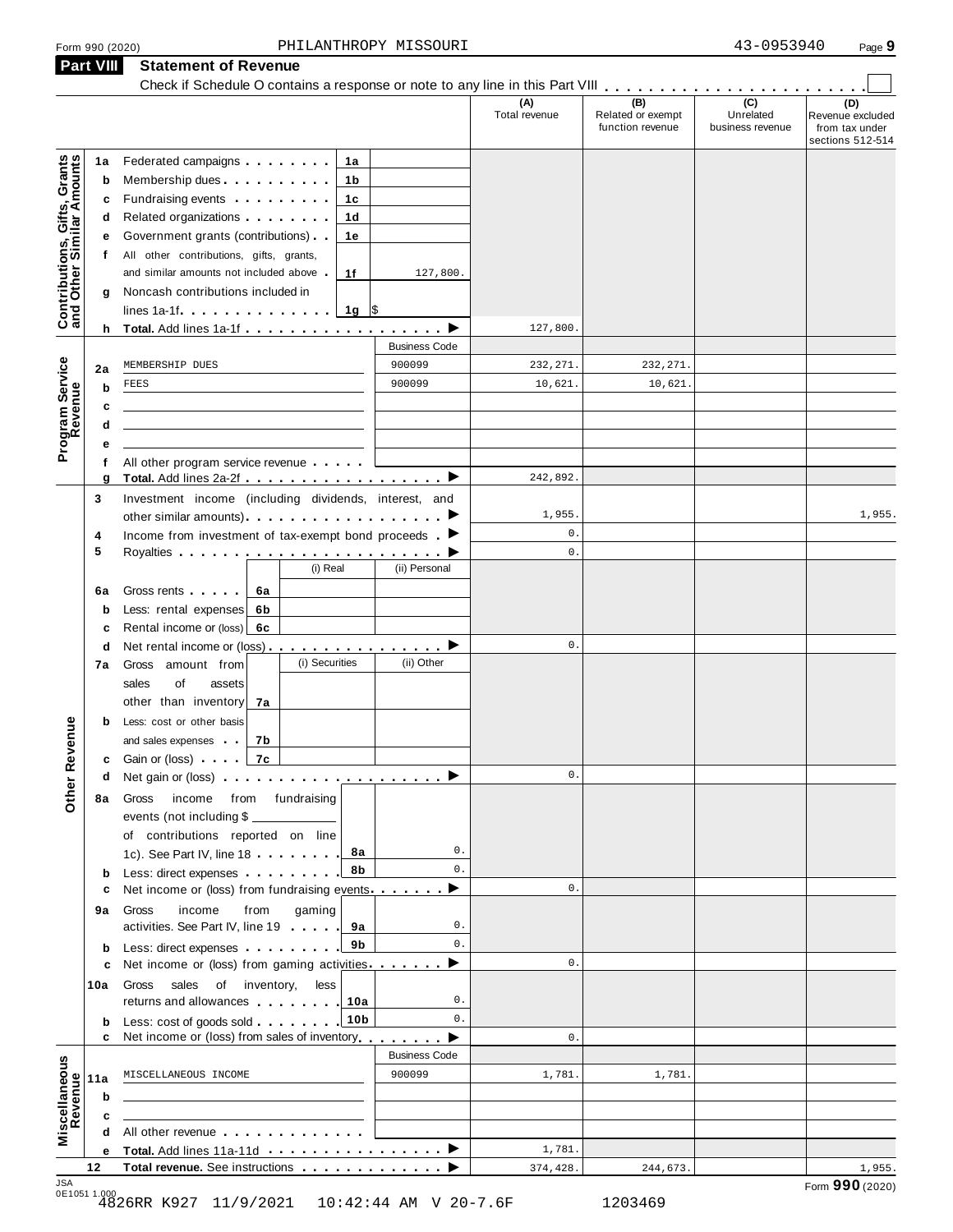#### Form <sup>990</sup> (2020) Page **10** PHILANTHROPY MISSOURI 43-0953940

| $\mathbf X$<br>(A)<br>Total expenses<br>(D)<br>(B)<br>Program service<br>Do not include amounts reported on lines 6b, 7b,<br>Fundraising<br>Management and<br>8b, 9b, and 10b of Part VIII.<br>general expenses<br>expenses<br>expenses<br>1 Grants and other assistance to domestic organizations<br>0<br>and domestic governments. See Part IV, line 21<br>2 Grants and other assistance to domestic<br>0<br>individuals. See Part IV, line 22<br>3 Grants and other assistance to foreign<br>organizations,<br>foreign<br>governments,<br>and<br>0<br>foreign individuals. See Part IV, lines 15 and 16<br>$\overline{0}$ .<br>Benefits paid to or for members<br>5 Compensation of current officers, directors,<br>115,811.<br>4,304.<br>38,199.<br>73,308.<br>trustees, and key employees expressed and the state of<br>6 Compensation not included above to disqualified<br>persons (as defined under section 4958(f)(1)) and<br>$\mathbf{0}$ .<br>persons described in section 4958(c)(3)(B)<br>3,952.<br>104,628.<br>34,211<br>66,465<br>Pension plan accruals and contributions (include<br>8<br>0<br>section 401(k) and 403(b) employer contributions)<br>9,685.<br>3,330.<br>6,024.<br>331.<br>Other employee benefits<br>9<br>556.<br>14,731.<br>4,815.<br>9,360<br>Payroll taxes<br>10<br>Fees for services (nonemployees):<br>11<br>2,449.<br>2,014.<br>435<br>a Management<br>$\Omega$ .<br>26,701.<br>26,701<br>c Accounting<br>$\mathbf 0$ .<br>$\mathbf{0}$ .<br>e Professional fundraising services. See Part IV, line 17<br>$^{\circ}$<br>f Investment management fees<br>9 Other. (If line 11g amount exceeds 10% of line 25, column<br>50,728.<br>72,980.<br>22, 252.<br>(A) amount, list line 11g expenses on Schedule O.) $\text{ATCH}$ 2<br>$\Omega$ .<br>12 Advertising and promotion<br>3,305.<br>990<br>2,315<br>Office expenses extensive and the set of the set of the set of the set of the set of the set of the set of the<br>13<br>$\mathbf{0}$ .<br>Information technology<br>14<br>$\Omega$ .<br>15<br>Royalties<br>16, 159.<br>16,159<br>16 Occupancy<br>717<br>63<br>654<br>18 Payments of travel or entertainment expenses<br>$\mathsf{O}$ .<br>for any federal, state, or local public officials<br>$\overline{0}$ .<br>19 Conferences, conventions, and meetings<br>2,527.<br>1,592.<br>101.<br>834.<br>20<br>Interest $\ldots$ , $\ldots$ , $\ldots$ , $\ldots$ , $\ldots$ , $\ldots$ , $\ldots$<br>0.<br>Payments to affiliates.<br>21<br>2,899.<br>1,832.<br>111.<br>956.<br>Depreciation, depletion, and amortization<br>22<br>2,401.<br>2,401<br>23<br>Insurance experience and the set of the set of the set of the set of the set of the set of the set of the set of the set of the set of the set of the set of the set of the set of the set of the set of the set of the set of<br>24 Other expenses. Itemize expenses not covered<br>above (List miscellaneous expenses on line 24e. If<br>line 24e amount exceeds 10% of line 25, column<br>(A) amount, list line 24e expenses on Schedule O.)<br>8,256.<br>1,500.<br>6,756.<br>a PROFESSIONAL AFFILIATION<br>16,821.<br>16,585.<br>236<br><b>b</b> MEMBER EXPENSES<br>750.<br>750<br><b>CSTAFF DEVELOPMENT</b><br>865.<br>dBANK FEES<br>865.<br>2,590.<br>2,590<br>e All other expenses<br>404,275.<br>154,225.<br>240,695.<br>9,355.<br>25 Total functional expenses. Add lines 1 through 24e<br>Joint costs. Complete this line only if the<br>26.<br>organization reported in column (B) joint costs<br>from a combined educational campaign and<br>fundraising solicitation. Check here<br>if | <b>Part IX</b> Statement of Functional Expenses<br>Section 501(c)(3) and 501(c)(4) organizations must complete all columns. All other organizations must complete column (A). |   |  |  |
|----------------------------------------------------------------------------------------------------------------------------------------------------------------------------------------------------------------------------------------------------------------------------------------------------------------------------------------------------------------------------------------------------------------------------------------------------------------------------------------------------------------------------------------------------------------------------------------------------------------------------------------------------------------------------------------------------------------------------------------------------------------------------------------------------------------------------------------------------------------------------------------------------------------------------------------------------------------------------------------------------------------------------------------------------------------------------------------------------------------------------------------------------------------------------------------------------------------------------------------------------------------------------------------------------------------------------------------------------------------------------------------------------------------------------------------------------------------------------------------------------------------------------------------------------------------------------------------------------------------------------------------------------------------------------------------------------------------------------------------------------------------------------------------------------------------------------------------------------------------------------------------------------------------------------------------------------------------------------------------------------------------------------------------------------------------------------------------------------------------------------------------------------------------------------------------------------------------------------------------------------------------------------------------------------------------------------------------------------------------------------------------------------------------------------------------------------------------------------------------------------------------------------------------------------------------------------------------------------------------------------------------------------------------------------------------------------------------------------------------------------------------------------------------------------------------------------------------------------------------------------------------------------------------------------------------------------------------------------------------------------------------------------------------------------------------------------------------------------------------------------------------------------------------------------------------------------------------------------------------------------------------------------------------------------------------------------------------------------------------------------------------------------------------------------------------------------------------------------------------------------------------------------------------------------------------------------------------------------------|-------------------------------------------------------------------------------------------------------------------------------------------------------------------------------|---|--|--|
|                                                                                                                                                                                                                                                                                                                                                                                                                                                                                                                                                                                                                                                                                                                                                                                                                                                                                                                                                                                                                                                                                                                                                                                                                                                                                                                                                                                                                                                                                                                                                                                                                                                                                                                                                                                                                                                                                                                                                                                                                                                                                                                                                                                                                                                                                                                                                                                                                                                                                                                                                                                                                                                                                                                                                                                                                                                                                                                                                                                                                                                                                                                                                                                                                                                                                                                                                                                                                                                                                                                                                                                                          |                                                                                                                                                                               |   |  |  |
|                                                                                                                                                                                                                                                                                                                                                                                                                                                                                                                                                                                                                                                                                                                                                                                                                                                                                                                                                                                                                                                                                                                                                                                                                                                                                                                                                                                                                                                                                                                                                                                                                                                                                                                                                                                                                                                                                                                                                                                                                                                                                                                                                                                                                                                                                                                                                                                                                                                                                                                                                                                                                                                                                                                                                                                                                                                                                                                                                                                                                                                                                                                                                                                                                                                                                                                                                                                                                                                                                                                                                                                                          |                                                                                                                                                                               |   |  |  |
|                                                                                                                                                                                                                                                                                                                                                                                                                                                                                                                                                                                                                                                                                                                                                                                                                                                                                                                                                                                                                                                                                                                                                                                                                                                                                                                                                                                                                                                                                                                                                                                                                                                                                                                                                                                                                                                                                                                                                                                                                                                                                                                                                                                                                                                                                                                                                                                                                                                                                                                                                                                                                                                                                                                                                                                                                                                                                                                                                                                                                                                                                                                                                                                                                                                                                                                                                                                                                                                                                                                                                                                                          |                                                                                                                                                                               |   |  |  |
|                                                                                                                                                                                                                                                                                                                                                                                                                                                                                                                                                                                                                                                                                                                                                                                                                                                                                                                                                                                                                                                                                                                                                                                                                                                                                                                                                                                                                                                                                                                                                                                                                                                                                                                                                                                                                                                                                                                                                                                                                                                                                                                                                                                                                                                                                                                                                                                                                                                                                                                                                                                                                                                                                                                                                                                                                                                                                                                                                                                                                                                                                                                                                                                                                                                                                                                                                                                                                                                                                                                                                                                                          |                                                                                                                                                                               |   |  |  |
|                                                                                                                                                                                                                                                                                                                                                                                                                                                                                                                                                                                                                                                                                                                                                                                                                                                                                                                                                                                                                                                                                                                                                                                                                                                                                                                                                                                                                                                                                                                                                                                                                                                                                                                                                                                                                                                                                                                                                                                                                                                                                                                                                                                                                                                                                                                                                                                                                                                                                                                                                                                                                                                                                                                                                                                                                                                                                                                                                                                                                                                                                                                                                                                                                                                                                                                                                                                                                                                                                                                                                                                                          |                                                                                                                                                                               |   |  |  |
|                                                                                                                                                                                                                                                                                                                                                                                                                                                                                                                                                                                                                                                                                                                                                                                                                                                                                                                                                                                                                                                                                                                                                                                                                                                                                                                                                                                                                                                                                                                                                                                                                                                                                                                                                                                                                                                                                                                                                                                                                                                                                                                                                                                                                                                                                                                                                                                                                                                                                                                                                                                                                                                                                                                                                                                                                                                                                                                                                                                                                                                                                                                                                                                                                                                                                                                                                                                                                                                                                                                                                                                                          |                                                                                                                                                                               |   |  |  |
|                                                                                                                                                                                                                                                                                                                                                                                                                                                                                                                                                                                                                                                                                                                                                                                                                                                                                                                                                                                                                                                                                                                                                                                                                                                                                                                                                                                                                                                                                                                                                                                                                                                                                                                                                                                                                                                                                                                                                                                                                                                                                                                                                                                                                                                                                                                                                                                                                                                                                                                                                                                                                                                                                                                                                                                                                                                                                                                                                                                                                                                                                                                                                                                                                                                                                                                                                                                                                                                                                                                                                                                                          |                                                                                                                                                                               |   |  |  |
|                                                                                                                                                                                                                                                                                                                                                                                                                                                                                                                                                                                                                                                                                                                                                                                                                                                                                                                                                                                                                                                                                                                                                                                                                                                                                                                                                                                                                                                                                                                                                                                                                                                                                                                                                                                                                                                                                                                                                                                                                                                                                                                                                                                                                                                                                                                                                                                                                                                                                                                                                                                                                                                                                                                                                                                                                                                                                                                                                                                                                                                                                                                                                                                                                                                                                                                                                                                                                                                                                                                                                                                                          |                                                                                                                                                                               |   |  |  |
|                                                                                                                                                                                                                                                                                                                                                                                                                                                                                                                                                                                                                                                                                                                                                                                                                                                                                                                                                                                                                                                                                                                                                                                                                                                                                                                                                                                                                                                                                                                                                                                                                                                                                                                                                                                                                                                                                                                                                                                                                                                                                                                                                                                                                                                                                                                                                                                                                                                                                                                                                                                                                                                                                                                                                                                                                                                                                                                                                                                                                                                                                                                                                                                                                                                                                                                                                                                                                                                                                                                                                                                                          |                                                                                                                                                                               |   |  |  |
|                                                                                                                                                                                                                                                                                                                                                                                                                                                                                                                                                                                                                                                                                                                                                                                                                                                                                                                                                                                                                                                                                                                                                                                                                                                                                                                                                                                                                                                                                                                                                                                                                                                                                                                                                                                                                                                                                                                                                                                                                                                                                                                                                                                                                                                                                                                                                                                                                                                                                                                                                                                                                                                                                                                                                                                                                                                                                                                                                                                                                                                                                                                                                                                                                                                                                                                                                                                                                                                                                                                                                                                                          |                                                                                                                                                                               |   |  |  |
|                                                                                                                                                                                                                                                                                                                                                                                                                                                                                                                                                                                                                                                                                                                                                                                                                                                                                                                                                                                                                                                                                                                                                                                                                                                                                                                                                                                                                                                                                                                                                                                                                                                                                                                                                                                                                                                                                                                                                                                                                                                                                                                                                                                                                                                                                                                                                                                                                                                                                                                                                                                                                                                                                                                                                                                                                                                                                                                                                                                                                                                                                                                                                                                                                                                                                                                                                                                                                                                                                                                                                                                                          |                                                                                                                                                                               |   |  |  |
|                                                                                                                                                                                                                                                                                                                                                                                                                                                                                                                                                                                                                                                                                                                                                                                                                                                                                                                                                                                                                                                                                                                                                                                                                                                                                                                                                                                                                                                                                                                                                                                                                                                                                                                                                                                                                                                                                                                                                                                                                                                                                                                                                                                                                                                                                                                                                                                                                                                                                                                                                                                                                                                                                                                                                                                                                                                                                                                                                                                                                                                                                                                                                                                                                                                                                                                                                                                                                                                                                                                                                                                                          |                                                                                                                                                                               |   |  |  |
|                                                                                                                                                                                                                                                                                                                                                                                                                                                                                                                                                                                                                                                                                                                                                                                                                                                                                                                                                                                                                                                                                                                                                                                                                                                                                                                                                                                                                                                                                                                                                                                                                                                                                                                                                                                                                                                                                                                                                                                                                                                                                                                                                                                                                                                                                                                                                                                                                                                                                                                                                                                                                                                                                                                                                                                                                                                                                                                                                                                                                                                                                                                                                                                                                                                                                                                                                                                                                                                                                                                                                                                                          |                                                                                                                                                                               |   |  |  |
|                                                                                                                                                                                                                                                                                                                                                                                                                                                                                                                                                                                                                                                                                                                                                                                                                                                                                                                                                                                                                                                                                                                                                                                                                                                                                                                                                                                                                                                                                                                                                                                                                                                                                                                                                                                                                                                                                                                                                                                                                                                                                                                                                                                                                                                                                                                                                                                                                                                                                                                                                                                                                                                                                                                                                                                                                                                                                                                                                                                                                                                                                                                                                                                                                                                                                                                                                                                                                                                                                                                                                                                                          |                                                                                                                                                                               |   |  |  |
|                                                                                                                                                                                                                                                                                                                                                                                                                                                                                                                                                                                                                                                                                                                                                                                                                                                                                                                                                                                                                                                                                                                                                                                                                                                                                                                                                                                                                                                                                                                                                                                                                                                                                                                                                                                                                                                                                                                                                                                                                                                                                                                                                                                                                                                                                                                                                                                                                                                                                                                                                                                                                                                                                                                                                                                                                                                                                                                                                                                                                                                                                                                                                                                                                                                                                                                                                                                                                                                                                                                                                                                                          |                                                                                                                                                                               |   |  |  |
|                                                                                                                                                                                                                                                                                                                                                                                                                                                                                                                                                                                                                                                                                                                                                                                                                                                                                                                                                                                                                                                                                                                                                                                                                                                                                                                                                                                                                                                                                                                                                                                                                                                                                                                                                                                                                                                                                                                                                                                                                                                                                                                                                                                                                                                                                                                                                                                                                                                                                                                                                                                                                                                                                                                                                                                                                                                                                                                                                                                                                                                                                                                                                                                                                                                                                                                                                                                                                                                                                                                                                                                                          |                                                                                                                                                                               |   |  |  |
|                                                                                                                                                                                                                                                                                                                                                                                                                                                                                                                                                                                                                                                                                                                                                                                                                                                                                                                                                                                                                                                                                                                                                                                                                                                                                                                                                                                                                                                                                                                                                                                                                                                                                                                                                                                                                                                                                                                                                                                                                                                                                                                                                                                                                                                                                                                                                                                                                                                                                                                                                                                                                                                                                                                                                                                                                                                                                                                                                                                                                                                                                                                                                                                                                                                                                                                                                                                                                                                                                                                                                                                                          |                                                                                                                                                                               |   |  |  |
|                                                                                                                                                                                                                                                                                                                                                                                                                                                                                                                                                                                                                                                                                                                                                                                                                                                                                                                                                                                                                                                                                                                                                                                                                                                                                                                                                                                                                                                                                                                                                                                                                                                                                                                                                                                                                                                                                                                                                                                                                                                                                                                                                                                                                                                                                                                                                                                                                                                                                                                                                                                                                                                                                                                                                                                                                                                                                                                                                                                                                                                                                                                                                                                                                                                                                                                                                                                                                                                                                                                                                                                                          |                                                                                                                                                                               |   |  |  |
|                                                                                                                                                                                                                                                                                                                                                                                                                                                                                                                                                                                                                                                                                                                                                                                                                                                                                                                                                                                                                                                                                                                                                                                                                                                                                                                                                                                                                                                                                                                                                                                                                                                                                                                                                                                                                                                                                                                                                                                                                                                                                                                                                                                                                                                                                                                                                                                                                                                                                                                                                                                                                                                                                                                                                                                                                                                                                                                                                                                                                                                                                                                                                                                                                                                                                                                                                                                                                                                                                                                                                                                                          |                                                                                                                                                                               |   |  |  |
|                                                                                                                                                                                                                                                                                                                                                                                                                                                                                                                                                                                                                                                                                                                                                                                                                                                                                                                                                                                                                                                                                                                                                                                                                                                                                                                                                                                                                                                                                                                                                                                                                                                                                                                                                                                                                                                                                                                                                                                                                                                                                                                                                                                                                                                                                                                                                                                                                                                                                                                                                                                                                                                                                                                                                                                                                                                                                                                                                                                                                                                                                                                                                                                                                                                                                                                                                                                                                                                                                                                                                                                                          |                                                                                                                                                                               |   |  |  |
|                                                                                                                                                                                                                                                                                                                                                                                                                                                                                                                                                                                                                                                                                                                                                                                                                                                                                                                                                                                                                                                                                                                                                                                                                                                                                                                                                                                                                                                                                                                                                                                                                                                                                                                                                                                                                                                                                                                                                                                                                                                                                                                                                                                                                                                                                                                                                                                                                                                                                                                                                                                                                                                                                                                                                                                                                                                                                                                                                                                                                                                                                                                                                                                                                                                                                                                                                                                                                                                                                                                                                                                                          |                                                                                                                                                                               |   |  |  |
|                                                                                                                                                                                                                                                                                                                                                                                                                                                                                                                                                                                                                                                                                                                                                                                                                                                                                                                                                                                                                                                                                                                                                                                                                                                                                                                                                                                                                                                                                                                                                                                                                                                                                                                                                                                                                                                                                                                                                                                                                                                                                                                                                                                                                                                                                                                                                                                                                                                                                                                                                                                                                                                                                                                                                                                                                                                                                                                                                                                                                                                                                                                                                                                                                                                                                                                                                                                                                                                                                                                                                                                                          |                                                                                                                                                                               |   |  |  |
|                                                                                                                                                                                                                                                                                                                                                                                                                                                                                                                                                                                                                                                                                                                                                                                                                                                                                                                                                                                                                                                                                                                                                                                                                                                                                                                                                                                                                                                                                                                                                                                                                                                                                                                                                                                                                                                                                                                                                                                                                                                                                                                                                                                                                                                                                                                                                                                                                                                                                                                                                                                                                                                                                                                                                                                                                                                                                                                                                                                                                                                                                                                                                                                                                                                                                                                                                                                                                                                                                                                                                                                                          |                                                                                                                                                                               |   |  |  |
|                                                                                                                                                                                                                                                                                                                                                                                                                                                                                                                                                                                                                                                                                                                                                                                                                                                                                                                                                                                                                                                                                                                                                                                                                                                                                                                                                                                                                                                                                                                                                                                                                                                                                                                                                                                                                                                                                                                                                                                                                                                                                                                                                                                                                                                                                                                                                                                                                                                                                                                                                                                                                                                                                                                                                                                                                                                                                                                                                                                                                                                                                                                                                                                                                                                                                                                                                                                                                                                                                                                                                                                                          |                                                                                                                                                                               |   |  |  |
|                                                                                                                                                                                                                                                                                                                                                                                                                                                                                                                                                                                                                                                                                                                                                                                                                                                                                                                                                                                                                                                                                                                                                                                                                                                                                                                                                                                                                                                                                                                                                                                                                                                                                                                                                                                                                                                                                                                                                                                                                                                                                                                                                                                                                                                                                                                                                                                                                                                                                                                                                                                                                                                                                                                                                                                                                                                                                                                                                                                                                                                                                                                                                                                                                                                                                                                                                                                                                                                                                                                                                                                                          |                                                                                                                                                                               |   |  |  |
|                                                                                                                                                                                                                                                                                                                                                                                                                                                                                                                                                                                                                                                                                                                                                                                                                                                                                                                                                                                                                                                                                                                                                                                                                                                                                                                                                                                                                                                                                                                                                                                                                                                                                                                                                                                                                                                                                                                                                                                                                                                                                                                                                                                                                                                                                                                                                                                                                                                                                                                                                                                                                                                                                                                                                                                                                                                                                                                                                                                                                                                                                                                                                                                                                                                                                                                                                                                                                                                                                                                                                                                                          |                                                                                                                                                                               |   |  |  |
|                                                                                                                                                                                                                                                                                                                                                                                                                                                                                                                                                                                                                                                                                                                                                                                                                                                                                                                                                                                                                                                                                                                                                                                                                                                                                                                                                                                                                                                                                                                                                                                                                                                                                                                                                                                                                                                                                                                                                                                                                                                                                                                                                                                                                                                                                                                                                                                                                                                                                                                                                                                                                                                                                                                                                                                                                                                                                                                                                                                                                                                                                                                                                                                                                                                                                                                                                                                                                                                                                                                                                                                                          |                                                                                                                                                                               |   |  |  |
|                                                                                                                                                                                                                                                                                                                                                                                                                                                                                                                                                                                                                                                                                                                                                                                                                                                                                                                                                                                                                                                                                                                                                                                                                                                                                                                                                                                                                                                                                                                                                                                                                                                                                                                                                                                                                                                                                                                                                                                                                                                                                                                                                                                                                                                                                                                                                                                                                                                                                                                                                                                                                                                                                                                                                                                                                                                                                                                                                                                                                                                                                                                                                                                                                                                                                                                                                                                                                                                                                                                                                                                                          |                                                                                                                                                                               |   |  |  |
|                                                                                                                                                                                                                                                                                                                                                                                                                                                                                                                                                                                                                                                                                                                                                                                                                                                                                                                                                                                                                                                                                                                                                                                                                                                                                                                                                                                                                                                                                                                                                                                                                                                                                                                                                                                                                                                                                                                                                                                                                                                                                                                                                                                                                                                                                                                                                                                                                                                                                                                                                                                                                                                                                                                                                                                                                                                                                                                                                                                                                                                                                                                                                                                                                                                                                                                                                                                                                                                                                                                                                                                                          |                                                                                                                                                                               |   |  |  |
|                                                                                                                                                                                                                                                                                                                                                                                                                                                                                                                                                                                                                                                                                                                                                                                                                                                                                                                                                                                                                                                                                                                                                                                                                                                                                                                                                                                                                                                                                                                                                                                                                                                                                                                                                                                                                                                                                                                                                                                                                                                                                                                                                                                                                                                                                                                                                                                                                                                                                                                                                                                                                                                                                                                                                                                                                                                                                                                                                                                                                                                                                                                                                                                                                                                                                                                                                                                                                                                                                                                                                                                                          |                                                                                                                                                                               |   |  |  |
|                                                                                                                                                                                                                                                                                                                                                                                                                                                                                                                                                                                                                                                                                                                                                                                                                                                                                                                                                                                                                                                                                                                                                                                                                                                                                                                                                                                                                                                                                                                                                                                                                                                                                                                                                                                                                                                                                                                                                                                                                                                                                                                                                                                                                                                                                                                                                                                                                                                                                                                                                                                                                                                                                                                                                                                                                                                                                                                                                                                                                                                                                                                                                                                                                                                                                                                                                                                                                                                                                                                                                                                                          |                                                                                                                                                                               |   |  |  |
|                                                                                                                                                                                                                                                                                                                                                                                                                                                                                                                                                                                                                                                                                                                                                                                                                                                                                                                                                                                                                                                                                                                                                                                                                                                                                                                                                                                                                                                                                                                                                                                                                                                                                                                                                                                                                                                                                                                                                                                                                                                                                                                                                                                                                                                                                                                                                                                                                                                                                                                                                                                                                                                                                                                                                                                                                                                                                                                                                                                                                                                                                                                                                                                                                                                                                                                                                                                                                                                                                                                                                                                                          |                                                                                                                                                                               |   |  |  |
|                                                                                                                                                                                                                                                                                                                                                                                                                                                                                                                                                                                                                                                                                                                                                                                                                                                                                                                                                                                                                                                                                                                                                                                                                                                                                                                                                                                                                                                                                                                                                                                                                                                                                                                                                                                                                                                                                                                                                                                                                                                                                                                                                                                                                                                                                                                                                                                                                                                                                                                                                                                                                                                                                                                                                                                                                                                                                                                                                                                                                                                                                                                                                                                                                                                                                                                                                                                                                                                                                                                                                                                                          |                                                                                                                                                                               |   |  |  |
|                                                                                                                                                                                                                                                                                                                                                                                                                                                                                                                                                                                                                                                                                                                                                                                                                                                                                                                                                                                                                                                                                                                                                                                                                                                                                                                                                                                                                                                                                                                                                                                                                                                                                                                                                                                                                                                                                                                                                                                                                                                                                                                                                                                                                                                                                                                                                                                                                                                                                                                                                                                                                                                                                                                                                                                                                                                                                                                                                                                                                                                                                                                                                                                                                                                                                                                                                                                                                                                                                                                                                                                                          |                                                                                                                                                                               |   |  |  |
|                                                                                                                                                                                                                                                                                                                                                                                                                                                                                                                                                                                                                                                                                                                                                                                                                                                                                                                                                                                                                                                                                                                                                                                                                                                                                                                                                                                                                                                                                                                                                                                                                                                                                                                                                                                                                                                                                                                                                                                                                                                                                                                                                                                                                                                                                                                                                                                                                                                                                                                                                                                                                                                                                                                                                                                                                                                                                                                                                                                                                                                                                                                                                                                                                                                                                                                                                                                                                                                                                                                                                                                                          |                                                                                                                                                                               |   |  |  |
|                                                                                                                                                                                                                                                                                                                                                                                                                                                                                                                                                                                                                                                                                                                                                                                                                                                                                                                                                                                                                                                                                                                                                                                                                                                                                                                                                                                                                                                                                                                                                                                                                                                                                                                                                                                                                                                                                                                                                                                                                                                                                                                                                                                                                                                                                                                                                                                                                                                                                                                                                                                                                                                                                                                                                                                                                                                                                                                                                                                                                                                                                                                                                                                                                                                                                                                                                                                                                                                                                                                                                                                                          |                                                                                                                                                                               |   |  |  |
|                                                                                                                                                                                                                                                                                                                                                                                                                                                                                                                                                                                                                                                                                                                                                                                                                                                                                                                                                                                                                                                                                                                                                                                                                                                                                                                                                                                                                                                                                                                                                                                                                                                                                                                                                                                                                                                                                                                                                                                                                                                                                                                                                                                                                                                                                                                                                                                                                                                                                                                                                                                                                                                                                                                                                                                                                                                                                                                                                                                                                                                                                                                                                                                                                                                                                                                                                                                                                                                                                                                                                                                                          |                                                                                                                                                                               |   |  |  |
|                                                                                                                                                                                                                                                                                                                                                                                                                                                                                                                                                                                                                                                                                                                                                                                                                                                                                                                                                                                                                                                                                                                                                                                                                                                                                                                                                                                                                                                                                                                                                                                                                                                                                                                                                                                                                                                                                                                                                                                                                                                                                                                                                                                                                                                                                                                                                                                                                                                                                                                                                                                                                                                                                                                                                                                                                                                                                                                                                                                                                                                                                                                                                                                                                                                                                                                                                                                                                                                                                                                                                                                                          |                                                                                                                                                                               |   |  |  |
|                                                                                                                                                                                                                                                                                                                                                                                                                                                                                                                                                                                                                                                                                                                                                                                                                                                                                                                                                                                                                                                                                                                                                                                                                                                                                                                                                                                                                                                                                                                                                                                                                                                                                                                                                                                                                                                                                                                                                                                                                                                                                                                                                                                                                                                                                                                                                                                                                                                                                                                                                                                                                                                                                                                                                                                                                                                                                                                                                                                                                                                                                                                                                                                                                                                                                                                                                                                                                                                                                                                                                                                                          |                                                                                                                                                                               |   |  |  |
|                                                                                                                                                                                                                                                                                                                                                                                                                                                                                                                                                                                                                                                                                                                                                                                                                                                                                                                                                                                                                                                                                                                                                                                                                                                                                                                                                                                                                                                                                                                                                                                                                                                                                                                                                                                                                                                                                                                                                                                                                                                                                                                                                                                                                                                                                                                                                                                                                                                                                                                                                                                                                                                                                                                                                                                                                                                                                                                                                                                                                                                                                                                                                                                                                                                                                                                                                                                                                                                                                                                                                                                                          |                                                                                                                                                                               |   |  |  |
|                                                                                                                                                                                                                                                                                                                                                                                                                                                                                                                                                                                                                                                                                                                                                                                                                                                                                                                                                                                                                                                                                                                                                                                                                                                                                                                                                                                                                                                                                                                                                                                                                                                                                                                                                                                                                                                                                                                                                                                                                                                                                                                                                                                                                                                                                                                                                                                                                                                                                                                                                                                                                                                                                                                                                                                                                                                                                                                                                                                                                                                                                                                                                                                                                                                                                                                                                                                                                                                                                                                                                                                                          |                                                                                                                                                                               |   |  |  |
|                                                                                                                                                                                                                                                                                                                                                                                                                                                                                                                                                                                                                                                                                                                                                                                                                                                                                                                                                                                                                                                                                                                                                                                                                                                                                                                                                                                                                                                                                                                                                                                                                                                                                                                                                                                                                                                                                                                                                                                                                                                                                                                                                                                                                                                                                                                                                                                                                                                                                                                                                                                                                                                                                                                                                                                                                                                                                                                                                                                                                                                                                                                                                                                                                                                                                                                                                                                                                                                                                                                                                                                                          |                                                                                                                                                                               |   |  |  |
|                                                                                                                                                                                                                                                                                                                                                                                                                                                                                                                                                                                                                                                                                                                                                                                                                                                                                                                                                                                                                                                                                                                                                                                                                                                                                                                                                                                                                                                                                                                                                                                                                                                                                                                                                                                                                                                                                                                                                                                                                                                                                                                                                                                                                                                                                                                                                                                                                                                                                                                                                                                                                                                                                                                                                                                                                                                                                                                                                                                                                                                                                                                                                                                                                                                                                                                                                                                                                                                                                                                                                                                                          |                                                                                                                                                                               |   |  |  |
|                                                                                                                                                                                                                                                                                                                                                                                                                                                                                                                                                                                                                                                                                                                                                                                                                                                                                                                                                                                                                                                                                                                                                                                                                                                                                                                                                                                                                                                                                                                                                                                                                                                                                                                                                                                                                                                                                                                                                                                                                                                                                                                                                                                                                                                                                                                                                                                                                                                                                                                                                                                                                                                                                                                                                                                                                                                                                                                                                                                                                                                                                                                                                                                                                                                                                                                                                                                                                                                                                                                                                                                                          |                                                                                                                                                                               |   |  |  |
|                                                                                                                                                                                                                                                                                                                                                                                                                                                                                                                                                                                                                                                                                                                                                                                                                                                                                                                                                                                                                                                                                                                                                                                                                                                                                                                                                                                                                                                                                                                                                                                                                                                                                                                                                                                                                                                                                                                                                                                                                                                                                                                                                                                                                                                                                                                                                                                                                                                                                                                                                                                                                                                                                                                                                                                                                                                                                                                                                                                                                                                                                                                                                                                                                                                                                                                                                                                                                                                                                                                                                                                                          |                                                                                                                                                                               |   |  |  |
|                                                                                                                                                                                                                                                                                                                                                                                                                                                                                                                                                                                                                                                                                                                                                                                                                                                                                                                                                                                                                                                                                                                                                                                                                                                                                                                                                                                                                                                                                                                                                                                                                                                                                                                                                                                                                                                                                                                                                                                                                                                                                                                                                                                                                                                                                                                                                                                                                                                                                                                                                                                                                                                                                                                                                                                                                                                                                                                                                                                                                                                                                                                                                                                                                                                                                                                                                                                                                                                                                                                                                                                                          |                                                                                                                                                                               |   |  |  |
|                                                                                                                                                                                                                                                                                                                                                                                                                                                                                                                                                                                                                                                                                                                                                                                                                                                                                                                                                                                                                                                                                                                                                                                                                                                                                                                                                                                                                                                                                                                                                                                                                                                                                                                                                                                                                                                                                                                                                                                                                                                                                                                                                                                                                                                                                                                                                                                                                                                                                                                                                                                                                                                                                                                                                                                                                                                                                                                                                                                                                                                                                                                                                                                                                                                                                                                                                                                                                                                                                                                                                                                                          |                                                                                                                                                                               |   |  |  |
|                                                                                                                                                                                                                                                                                                                                                                                                                                                                                                                                                                                                                                                                                                                                                                                                                                                                                                                                                                                                                                                                                                                                                                                                                                                                                                                                                                                                                                                                                                                                                                                                                                                                                                                                                                                                                                                                                                                                                                                                                                                                                                                                                                                                                                                                                                                                                                                                                                                                                                                                                                                                                                                                                                                                                                                                                                                                                                                                                                                                                                                                                                                                                                                                                                                                                                                                                                                                                                                                                                                                                                                                          |                                                                                                                                                                               |   |  |  |
|                                                                                                                                                                                                                                                                                                                                                                                                                                                                                                                                                                                                                                                                                                                                                                                                                                                                                                                                                                                                                                                                                                                                                                                                                                                                                                                                                                                                                                                                                                                                                                                                                                                                                                                                                                                                                                                                                                                                                                                                                                                                                                                                                                                                                                                                                                                                                                                                                                                                                                                                                                                                                                                                                                                                                                                                                                                                                                                                                                                                                                                                                                                                                                                                                                                                                                                                                                                                                                                                                                                                                                                                          |                                                                                                                                                                               |   |  |  |
|                                                                                                                                                                                                                                                                                                                                                                                                                                                                                                                                                                                                                                                                                                                                                                                                                                                                                                                                                                                                                                                                                                                                                                                                                                                                                                                                                                                                                                                                                                                                                                                                                                                                                                                                                                                                                                                                                                                                                                                                                                                                                                                                                                                                                                                                                                                                                                                                                                                                                                                                                                                                                                                                                                                                                                                                                                                                                                                                                                                                                                                                                                                                                                                                                                                                                                                                                                                                                                                                                                                                                                                                          |                                                                                                                                                                               |   |  |  |
|                                                                                                                                                                                                                                                                                                                                                                                                                                                                                                                                                                                                                                                                                                                                                                                                                                                                                                                                                                                                                                                                                                                                                                                                                                                                                                                                                                                                                                                                                                                                                                                                                                                                                                                                                                                                                                                                                                                                                                                                                                                                                                                                                                                                                                                                                                                                                                                                                                                                                                                                                                                                                                                                                                                                                                                                                                                                                                                                                                                                                                                                                                                                                                                                                                                                                                                                                                                                                                                                                                                                                                                                          |                                                                                                                                                                               |   |  |  |
|                                                                                                                                                                                                                                                                                                                                                                                                                                                                                                                                                                                                                                                                                                                                                                                                                                                                                                                                                                                                                                                                                                                                                                                                                                                                                                                                                                                                                                                                                                                                                                                                                                                                                                                                                                                                                                                                                                                                                                                                                                                                                                                                                                                                                                                                                                                                                                                                                                                                                                                                                                                                                                                                                                                                                                                                                                                                                                                                                                                                                                                                                                                                                                                                                                                                                                                                                                                                                                                                                                                                                                                                          | following SOP 98-2 (ASC 958-720)                                                                                                                                              | 0 |  |  |

Form **990** (2020) JSA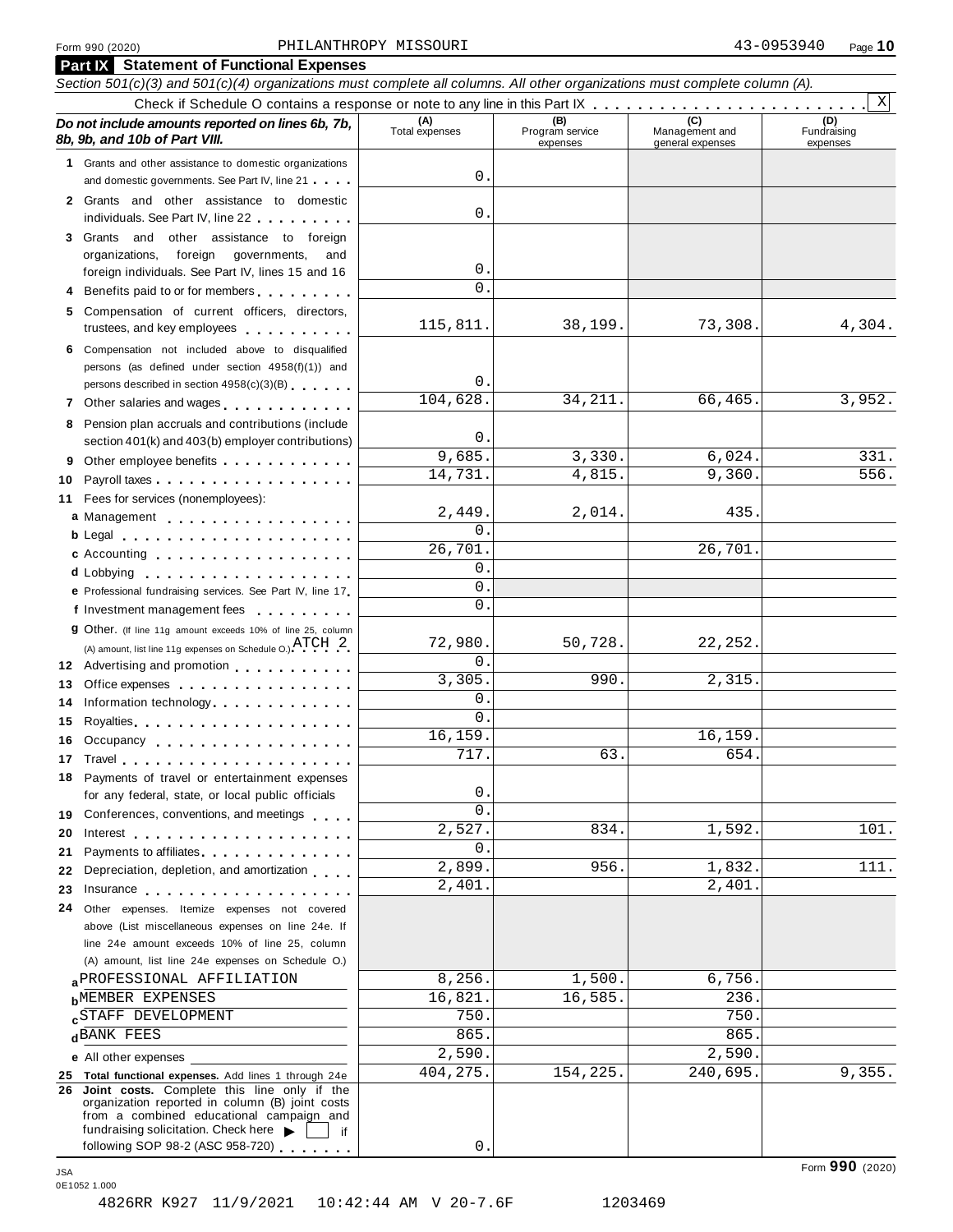|                                | Check if Schedule O contains a response or note to any line in this Part X                                        | (A)               |                         | (B)         |
|--------------------------------|-------------------------------------------------------------------------------------------------------------------|-------------------|-------------------------|-------------|
|                                |                                                                                                                   | Beginning of year |                         | End of year |
| 1                              |                                                                                                                   | 114,222.          | $\mathbf{1}$            | 181,704.    |
| $\mathbf{2}$                   |                                                                                                                   | 269,485.          | $\overline{2}$          | 256,486.    |
| 3                              |                                                                                                                   | 2,500.            | $\mathbf{3}$            | 0.          |
| 4                              |                                                                                                                   | 0.                | $\overline{\mathbf{4}}$ | 0.          |
| 5                              | Loans and other receivables from any current or former officer, director,                                         |                   |                         |             |
|                                | trustee, key employee, creator or founder, substantial contributor, or 35%                                        |                   |                         |             |
|                                | controlled entity or family member of any of these persons                                                        | 0.                | $5\phantom{1}$          | 0.          |
| 6                              | Loans and other receivables from other disqualified persons (as defined                                           |                   |                         |             |
|                                | under section $4958(f)(1)$ , and persons described in section $4958(c)(3)(B)$                                     | 0.                | $6\phantom{1}6$         | 0.          |
| 7                              |                                                                                                                   | $\mathbf{0}$ .    | $\overline{7}$          | 0.          |
| Assets<br>8                    |                                                                                                                   | 0.                | 8                       | 0.          |
| 9                              |                                                                                                                   | 16,551.           | 9                       | 11,606.     |
|                                | 10a Land, buildings, and equipment: cost or other                                                                 |                   |                         |             |
|                                | 22,463.<br>basis. Complete Part VI of Schedule D 10a                                                              |                   |                         |             |
|                                | 11,585.<br><b>b</b> Less: accumulated depreciation $\ldots$ 10b                                                   | $13,777.$ 10c     |                         | 10,878.     |
| 11                             |                                                                                                                   | $0$ .             | 11                      | 0.          |
| 12                             | Investments - other securities. See Part IV, line 11                                                              | $0$ .             | 12                      | $0$ .       |
| 13                             | Investments - program-related. See Part IV, line 11.                                                              | 0.                | 13                      | 0.          |
| 14                             |                                                                                                                   | 0.                | 14                      | 0.          |
| 15                             |                                                                                                                   | 0.                | 15                      | $0$ .       |
| 16                             | Total assets. Add lines 1 through 15 (must equal line 33)                                                         | 416,535.          | 16                      | 460,674.    |
| 17                             | Accounts payable and accrued expenses                                                                             | 1,775.            | 17                      | 9,706.      |
| 18                             |                                                                                                                   | 0.                | 18                      | $0$ .       |
| 19                             |                                                                                                                   | 79,950.           | 19                      | 110,180.    |
| 20                             |                                                                                                                   | 0.                | 20                      | 0.          |
| 21                             | Escrow or custodial account liability. Complete Part IV of Schedule D.                                            | $0$ .             | 21                      | 0.          |
| 22                             | Loans and other payables to any current or former officer, director,                                              |                   |                         |             |
| Liabilities                    | trustee, key employee, creator or founder, substantial contributor, or 35%                                        |                   |                         |             |
|                                | controlled entity or family member of any of these persons                                                        | 0.                | 22                      | 0.          |
| 23                             | Secured mortgages and notes payable to unrelated third parties                                                    | 0.                | 23                      | 36,900.     |
| 24                             | Unsecured notes and loans payable to unrelated third parties.                                                     | 0.1               | 24                      | 0.          |
| 25                             | Other liabilities (including federal income tax, payables to related third                                        |                   |                         |             |
|                                | parties, and other liabilities not included on lines 17-24). Complete Part X                                      |                   |                         |             |
|                                |                                                                                                                   | 8,035.            | 25                      | 6,960.      |
| 26                             |                                                                                                                   | 89,760.           | 26                      | 163,746.    |
|                                | $\vert X \vert$<br>Organizations that follow FASB ASC 958, check here ▶<br>and complete lines 27, 28, 32, and 33. |                   |                         |             |
| 27                             | Net assets without donor restrictions                                                                             | 295, 275.         | 27                      | 223,928.    |
| 28                             |                                                                                                                   | 31,500.           | 28                      | 73,000.     |
|                                |                                                                                                                   |                   |                         |             |
| <b>Assets or Fund Balances</b> | Organizations that do not follow FASB ASC 958, check here ▶<br>and complete lines 29 through 33.                  |                   |                         |             |
| 29                             | Capital stock or trust principal, or current funds                                                                |                   | 29                      |             |
| 30                             | Paid-in or capital surplus, or land, building, or equipment fund.                                                 |                   | 30                      |             |
| 31                             | Retained earnings, endowment, accumulated income, or other funds                                                  |                   | 31                      |             |
| Net<br>32                      |                                                                                                                   | 326, 775.         | 32                      | 296,928.    |
| 33                             | Total liabilities and net assets/fund balances                                                                    | 416, 535.         | 33                      | 460,674.    |

Form **990** (2020)

JSA 0E1053 1.000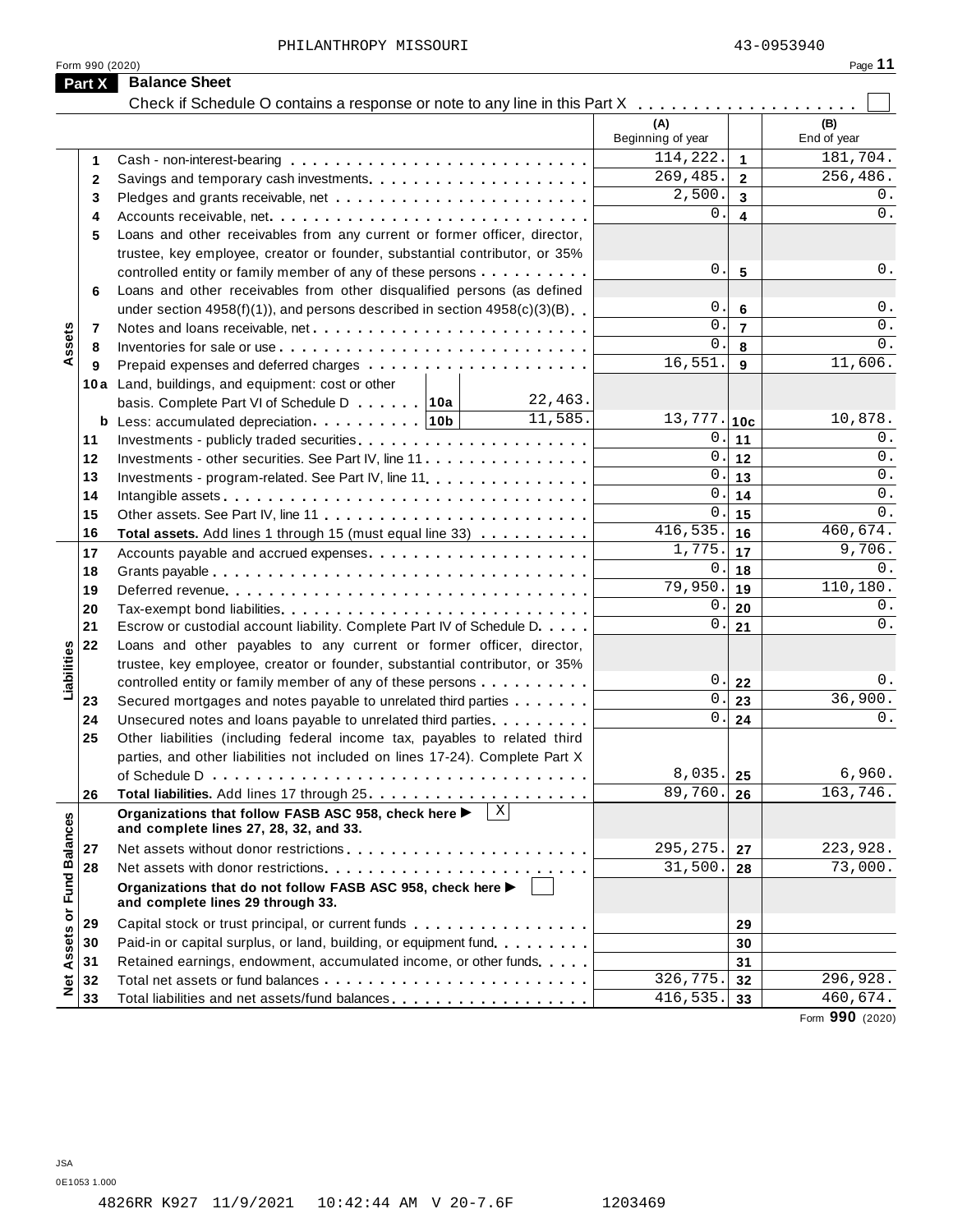|                 | PHILANTHROPY MISSOURI                                                                                                                                                                                                                                                                                                                                      |                         | 43-0953940 |                |            |                  |
|-----------------|------------------------------------------------------------------------------------------------------------------------------------------------------------------------------------------------------------------------------------------------------------------------------------------------------------------------------------------------------------|-------------------------|------------|----------------|------------|------------------|
|                 | Form 990 (2020)                                                                                                                                                                                                                                                                                                                                            |                         |            |                |            | Page 12          |
| <b>Part XI</b>  | <b>Reconciliation of Net Assets</b>                                                                                                                                                                                                                                                                                                                        |                         |            |                |            |                  |
|                 |                                                                                                                                                                                                                                                                                                                                                            |                         |            |                |            |                  |
| 1               |                                                                                                                                                                                                                                                                                                                                                            | $\mathbf{1}$            |            |                | 374,428.   |                  |
| $\mathbf{2}$    |                                                                                                                                                                                                                                                                                                                                                            | $\overline{2}$          |            |                | 404, 275.  |                  |
| 3               |                                                                                                                                                                                                                                                                                                                                                            | $\overline{3}$          |            |                | $-29,847.$ |                  |
| 4               | Net assets or fund balances at beginning of year (must equal Part X, line 32, column (A))                                                                                                                                                                                                                                                                  | $\overline{\mathbf{4}}$ |            |                | 326,775.   |                  |
| 5               | Net unrealized gains (losses) on investments                                                                                                                                                                                                                                                                                                               | 5                       |            |                |            | 0.               |
| 6               |                                                                                                                                                                                                                                                                                                                                                            | 6                       |            |                |            | 0.               |
| 7               |                                                                                                                                                                                                                                                                                                                                                            | $\overline{7}$          |            |                |            | $0$ .            |
| 8               |                                                                                                                                                                                                                                                                                                                                                            | $\bf{8}$                |            |                |            | $\overline{0}$ . |
| 9               | Other changes in net assets or fund balances (explain on Schedule O).                                                                                                                                                                                                                                                                                      | 9                       |            |                |            | 0.               |
| 10              | Net assets or fund balances at end of year. Combine lines 3 through 9 (must equal Part X, line                                                                                                                                                                                                                                                             |                         |            |                |            |                  |
|                 |                                                                                                                                                                                                                                                                                                                                                            | 10                      |            |                | 296,928.   |                  |
| <b>Part XII</b> | <b>Financial Statements and Reporting</b>                                                                                                                                                                                                                                                                                                                  |                         |            |                |            |                  |
|                 |                                                                                                                                                                                                                                                                                                                                                            |                         |            |                |            |                  |
| 1               | $X$ Accrual<br>Accounting method used to prepare the Form 990:     Cash<br>Other<br>If the organization changed its method of accounting from a prior year or checked "Other," explain in<br>Schedule O.                                                                                                                                                   |                         |            |                | Yes        | No               |
|                 | 2a Were the organization's financial statements compiled or reviewed by an independent accountant?<br>If "Yes," check a box below to indicate whether the financial statements for the year were compiled or<br>reviewed on a separate basis, consolidated basis, or both:<br>Consolidated basis<br>Separate basis<br>Both consolidated and separate basis |                         |            | 2a             |            | Χ                |
|                 | <b>b</b> Were the organization's financial statements audited by an independent accountant?<br>If "Yes," check a box below to indicate whether the financial statements for the year were audited on a<br>separate basis, consolidated basis, or both:<br>$X$ Separate basis<br>Consolidated basis<br>Both consolidated and separate basis                 |                         |            | 2 <sub>b</sub> | X          |                  |
|                 | c If "Yes" to line 2a or 2b, does the organization have a committee that assumes responsibility for oversight of                                                                                                                                                                                                                                           |                         |            |                |            |                  |
|                 | the audit, review, or compilation of its financial statements and selection of an independent accountant?                                                                                                                                                                                                                                                  |                         |            | 2c             | X          |                  |
|                 | If the organization changed either its oversight process or selection process during the tax year, explain on<br>Schedule O.                                                                                                                                                                                                                               |                         |            |                |            |                  |
|                 | 3a As a result of a federal award, was the organization required to undergo an audit or audits as set forth in the                                                                                                                                                                                                                                         |                         |            |                |            |                  |
|                 |                                                                                                                                                                                                                                                                                                                                                            |                         |            | 3a             |            | Χ                |
|                 | <b>b</b> If "Yes," did the organization undergo the required audit or audits? If the organization did not undergo the                                                                                                                                                                                                                                      |                         |            |                |            |                  |
|                 | required audit or audits, explain why on Schedule O and describe any steps taken to undergo such audits                                                                                                                                                                                                                                                    |                         |            | 3b             |            |                  |

Form **990** (2020)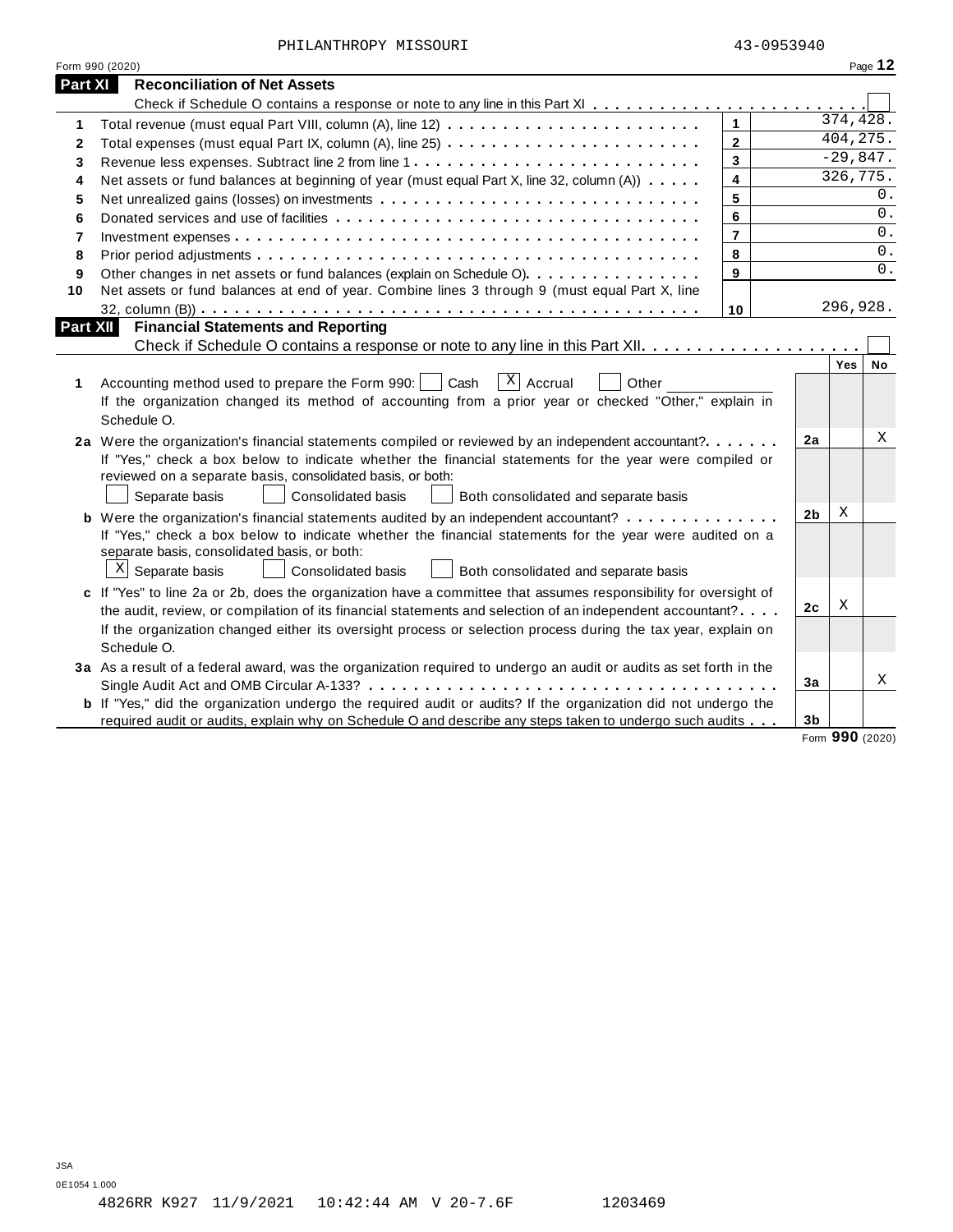# **SCHEDULE A Public Charity Status and Public Support**<br>(Form 990 or 990-EZ) complete if the craanization is a section 501(c)(3) organization or a section 4947(a)(1) popexempt charitable trust  $\mathcal{D}(\mathbf{Q})$

(Form 990 or 990-EZ) complete if the organization is a section 501(c)(3) organization or a section 4947(a)(1) nonexempt charitable trust.  $2020$ 

|          |                                                               |                                   |                                                                                  | Complete if the organization is a section 501(c)(3) organization or a section 4947(a)(1) nonexempt charitable trust.  |     |                          |                                                                                                                                                                                                                                                           | ZWŁU                                                                                                                             |
|----------|---------------------------------------------------------------|-----------------------------------|----------------------------------------------------------------------------------|-----------------------------------------------------------------------------------------------------------------------|-----|--------------------------|-----------------------------------------------------------------------------------------------------------------------------------------------------------------------------------------------------------------------------------------------------------|----------------------------------------------------------------------------------------------------------------------------------|
|          | Department of the Treasury<br><b>Internal Revenue Service</b> |                                   |                                                                                  | Attach to Form 990 or Form 990-EZ.<br>Go to www.irs.gov/Form990 for instructions and the latest information.          |     |                          |                                                                                                                                                                                                                                                           | Open to Public<br><b>Inspection</b>                                                                                              |
|          | Name of the organization                                      |                                   |                                                                                  |                                                                                                                       |     |                          | <b>Employer identification number</b>                                                                                                                                                                                                                     |                                                                                                                                  |
|          | PHILANTHROPY MISSOURI                                         |                                   |                                                                                  |                                                                                                                       |     |                          | 43-0953940                                                                                                                                                                                                                                                |                                                                                                                                  |
| Part I   |                                                               |                                   |                                                                                  |                                                                                                                       |     |                          | Reason for Public Charity Status. (All organizations must complete this part.) See instructions.                                                                                                                                                          |                                                                                                                                  |
|          |                                                               |                                   |                                                                                  | The organization is not a private foundation because it is: (For lines 1 through 12, check only one box.)             |     |                          |                                                                                                                                                                                                                                                           |                                                                                                                                  |
| 1        |                                                               |                                   |                                                                                  | A church, convention of churches, or association of churches described in section 170(b)(1)(A)(i).                    |     |                          |                                                                                                                                                                                                                                                           |                                                                                                                                  |
| 2        |                                                               |                                   |                                                                                  | A school described in section 170(b)(1)(A)(ii). (Attach Schedule E (Form 990 or 990-EZ).)                             |     |                          |                                                                                                                                                                                                                                                           |                                                                                                                                  |
| 3        |                                                               |                                   |                                                                                  | A hospital or a cooperative hospital service organization described in section 170(b)(1)(A)(iii).                     |     |                          |                                                                                                                                                                                                                                                           |                                                                                                                                  |
| 4        |                                                               |                                   |                                                                                  |                                                                                                                       |     |                          | A medical research organization operated in conjunction with a hospital described in section 170(b)(1)(A)(iii). Enter the                                                                                                                                 |                                                                                                                                  |
| 5        |                                                               | hospital's name, city, and state: |                                                                                  |                                                                                                                       |     |                          |                                                                                                                                                                                                                                                           | An organization operated for the benefit of a college or university owned or operated by a governmental unit described in        |
|          |                                                               |                                   | section 170(b)(1)(A)(iv). (Complete Part II.)                                    |                                                                                                                       |     |                          |                                                                                                                                                                                                                                                           |                                                                                                                                  |
| 6        |                                                               |                                   |                                                                                  | A federal, state, or local government or governmental unit described in section 170(b)(1)(A)(v).                      |     |                          |                                                                                                                                                                                                                                                           |                                                                                                                                  |
| 7        |                                                               |                                   |                                                                                  |                                                                                                                       |     |                          |                                                                                                                                                                                                                                                           | An organization that normally receives a substantial part of its support from a governmental unit or from the general public     |
|          |                                                               |                                   | described in section 170(b)(1)(A)(vi). (Complete Part II.)                       |                                                                                                                       |     |                          |                                                                                                                                                                                                                                                           |                                                                                                                                  |
| 8        |                                                               |                                   |                                                                                  | A community trust described in section 170(b)(1)(A)(vi). (Complete Part II.)                                          |     |                          |                                                                                                                                                                                                                                                           |                                                                                                                                  |
| 9        |                                                               |                                   |                                                                                  |                                                                                                                       |     |                          | An agricultural research organization described in section 170(b)(1)(A)(ix) operated in conjunction with a land-grant college                                                                                                                             |                                                                                                                                  |
|          |                                                               |                                   |                                                                                  |                                                                                                                       |     |                          | or university or a non-land-grant college of agriculture (see instructions). Enter the name, city, and state of the college or                                                                                                                            |                                                                                                                                  |
|          | university:                                                   |                                   |                                                                                  |                                                                                                                       |     |                          |                                                                                                                                                                                                                                                           |                                                                                                                                  |
| X <br>10 |                                                               |                                   |                                                                                  |                                                                                                                       |     |                          | An organization that normally receives (1) more than 331/3% of its support from contributions, membership fees, and gross<br>receipts from activities related to its exempt functions, subject to certain exceptions; and (2) no more than 331/3 % of its |                                                                                                                                  |
|          |                                                               |                                   |                                                                                  | acquired by the organization after June 30, 1975. See section 509(a)(2). (Complete Part III.)                         |     |                          | support from gross investment income and unrelated business taxable income (less section 511 tax) from businesses                                                                                                                                         |                                                                                                                                  |
| 11       |                                                               |                                   |                                                                                  | An organization organized and operated exclusively to test for public safety. See section 509(a)(4).                  |     |                          |                                                                                                                                                                                                                                                           |                                                                                                                                  |
| 12       |                                                               |                                   |                                                                                  |                                                                                                                       |     |                          |                                                                                                                                                                                                                                                           | An organization organized and operated exclusively for the benefit of, to perform the functions of, or to carry out the purposes |
|          |                                                               |                                   |                                                                                  |                                                                                                                       |     |                          |                                                                                                                                                                                                                                                           | of one or more publicly supported organizations described in section 509(a)(1) or section 509(a)(2). See section 509(a)(3).      |
|          |                                                               |                                   |                                                                                  |                                                                                                                       |     |                          |                                                                                                                                                                                                                                                           | Check the box in lines 12a through 12d that describes the type of supporting organization and complete lines 12e, 12f, and 12g.  |
| a        |                                                               |                                   |                                                                                  |                                                                                                                       |     |                          | Type I. A supporting organization operated, supervised, or controlled by its supported organization(s), typically by giving                                                                                                                               |                                                                                                                                  |
|          |                                                               |                                   |                                                                                  |                                                                                                                       |     |                          | the supported organization(s) the power to regularly appoint or elect a majority of the directors or trustees of the                                                                                                                                      |                                                                                                                                  |
|          |                                                               |                                   |                                                                                  | supporting organization. You must complete Part IV, Sections A and B.                                                 |     |                          |                                                                                                                                                                                                                                                           |                                                                                                                                  |
| b        |                                                               |                                   |                                                                                  |                                                                                                                       |     |                          | Type II. A supporting organization supervised or controlled in connection with its supported organization(s), by having                                                                                                                                   |                                                                                                                                  |
|          |                                                               |                                   |                                                                                  |                                                                                                                       |     |                          | control or management of the supporting organization vested in the same persons that control or manage the supported                                                                                                                                      |                                                                                                                                  |
| c        |                                                               |                                   |                                                                                  | organization(s). You must complete Part IV, Sections A and C.                                                         |     |                          | Type III functionally integrated. A supporting organization operated in connection with, and functionally integrated with,                                                                                                                                |                                                                                                                                  |
|          |                                                               |                                   |                                                                                  | its supported organization(s) (see instructions). You must complete Part IV, Sections A, D, and E.                    |     |                          |                                                                                                                                                                                                                                                           |                                                                                                                                  |
| d        |                                                               |                                   |                                                                                  |                                                                                                                       |     |                          | Type III non-functionally integrated. A supporting organization operated in connection with its supported organization(s)                                                                                                                                 |                                                                                                                                  |
|          |                                                               |                                   |                                                                                  |                                                                                                                       |     |                          | that is not functionally integrated. The organization generally must satisfy a distribution requirement and an attentiveness                                                                                                                              |                                                                                                                                  |
|          |                                                               |                                   |                                                                                  | requirement (see instructions). You must complete Part IV, Sections A and D, and Part V.                              |     |                          |                                                                                                                                                                                                                                                           |                                                                                                                                  |
| e        |                                                               |                                   |                                                                                  |                                                                                                                       |     |                          | Check this box if the organization received a written determination from the IRS that it is a Type I, Type II, Type III                                                                                                                                   |                                                                                                                                  |
|          |                                                               |                                   |                                                                                  | functionally integrated, or Type III non-functionally integrated supporting organization.                             |     |                          |                                                                                                                                                                                                                                                           |                                                                                                                                  |
| f        |                                                               |                                   |                                                                                  | Enter the number of supported organizations<br>Provide the following information about the supported organization(s). |     |                          |                                                                                                                                                                                                                                                           |                                                                                                                                  |
| g        | (i) Name of supported organization                            |                                   | (ii) EIN                                                                         | (iii) Type of organization                                                                                            |     | (iv) Is the organization | (v) Amount of monetary                                                                                                                                                                                                                                    | (vi) Amount of                                                                                                                   |
|          |                                                               |                                   |                                                                                  | (described on lines 1-10                                                                                              |     | listed in your governing | support (see                                                                                                                                                                                                                                              | other support (see                                                                                                               |
|          |                                                               |                                   |                                                                                  | above (see instructions))                                                                                             | Yes | document?<br>No          | instructions)                                                                                                                                                                                                                                             | instructions)                                                                                                                    |
| (A)      |                                                               |                                   |                                                                                  |                                                                                                                       |     |                          |                                                                                                                                                                                                                                                           |                                                                                                                                  |
|          |                                                               |                                   |                                                                                  |                                                                                                                       |     |                          |                                                                                                                                                                                                                                                           |                                                                                                                                  |
| (B)      |                                                               |                                   |                                                                                  |                                                                                                                       |     |                          |                                                                                                                                                                                                                                                           |                                                                                                                                  |
| (C)      |                                                               |                                   |                                                                                  |                                                                                                                       |     |                          |                                                                                                                                                                                                                                                           |                                                                                                                                  |
| (D)      |                                                               |                                   |                                                                                  |                                                                                                                       |     |                          |                                                                                                                                                                                                                                                           |                                                                                                                                  |
| (E)      |                                                               |                                   |                                                                                  |                                                                                                                       |     |                          |                                                                                                                                                                                                                                                           |                                                                                                                                  |
| Total    |                                                               |                                   |                                                                                  |                                                                                                                       |     |                          |                                                                                                                                                                                                                                                           |                                                                                                                                  |
|          |                                                               |                                   | For Paperwork Reduction Act Notice, see the Instructions for Form 990 or 990-EZ. |                                                                                                                       |     |                          |                                                                                                                                                                                                                                                           | Schedule A (Form 990 or 990-EZ) 2020                                                                                             |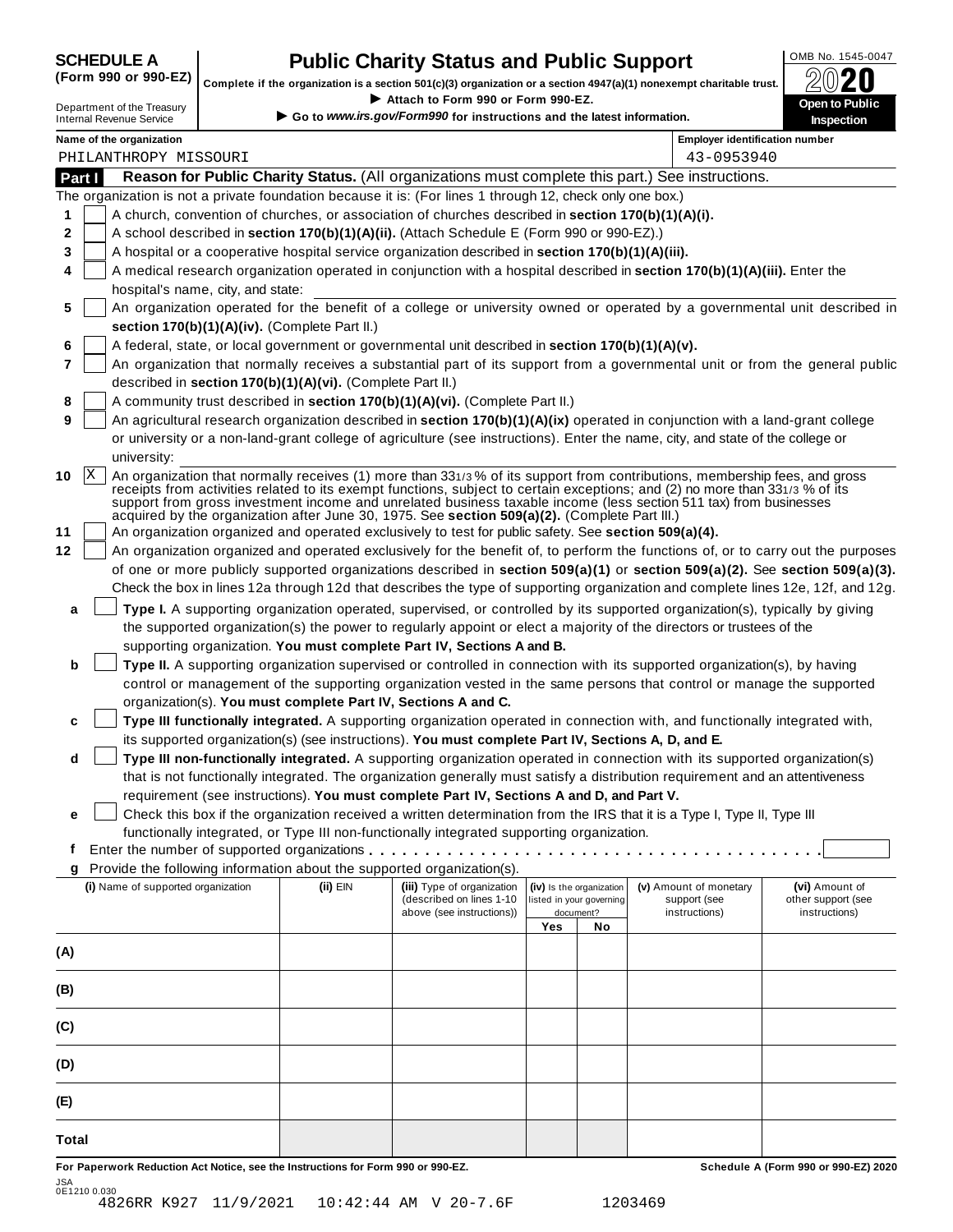#### Schedule <sup>A</sup> (Form <sup>990</sup> or 990-EZ) <sup>2020</sup> Page **2**

**Support Schedule for Organizations Described in Sections 170(b)(1)(A)(iv) and 170(b)(1)(A)(vi)** (Complete only if you checked the box on line 5, 7, or 8 of Part I or if the organization failed to qualify under Part III. If the organization fails to qualify under the tests listed below, please complete Part III.) **Part II**

|        | <b>Section A. Public Support</b>                                                                                                                                                                                                                                                                                                                                  |          |          |            |            |          |           |
|--------|-------------------------------------------------------------------------------------------------------------------------------------------------------------------------------------------------------------------------------------------------------------------------------------------------------------------------------------------------------------------|----------|----------|------------|------------|----------|-----------|
|        | Calendar year (or fiscal year beginning in) ▶                                                                                                                                                                                                                                                                                                                     | (a) 2016 | (b) 2017 | $(c)$ 2018 | $(d)$ 2019 | (e) 2020 | (f) Total |
| 1.     | Gifts, grants, contributions, and<br>membership fees received. (Do not<br>include any "unusual grants.")                                                                                                                                                                                                                                                          |          |          |            |            |          |           |
| 2      | Tax revenues levied for the<br>organization's benefit and either paid to<br>or expended on its behalf                                                                                                                                                                                                                                                             |          |          |            |            |          |           |
| 3      | The value of services or facilities<br>furnished by a governmental unit to the<br>organization without charge                                                                                                                                                                                                                                                     |          |          |            |            |          |           |
| 4      | Total. Add lines 1 through 3                                                                                                                                                                                                                                                                                                                                      |          |          |            |            |          |           |
| 5      | The portion of total contributions by<br>each person (other than a<br>governmental unit or publicly<br>supported organization) included on<br>line 1 that exceeds 2% of the amount<br>shown on line 11, column (f)<br>Public support. Subtract line 5 from line 4                                                                                                 |          |          |            |            |          |           |
| 6      | <b>Section B. Total Support</b>                                                                                                                                                                                                                                                                                                                                   |          |          |            |            |          |           |
|        | Calendar year (or fiscal year beginning in) ▶                                                                                                                                                                                                                                                                                                                     | (a) 2016 | (b) 2017 | $(c)$ 2018 | $(d)$ 2019 | (e) 2020 | (f) Total |
|        |                                                                                                                                                                                                                                                                                                                                                                   |          |          |            |            |          |           |
| 7<br>8 | Amounts from line 4<br>Gross income from interest, dividends,<br>payments received on securities loans,<br>rents, royalties, and income from<br>similar sources experiences                                                                                                                                                                                       |          |          |            |            |          |           |
| 9      | Net income from unrelated business<br>activities, whether or not the business<br>is regularly carried on the control of the set of the set of the set of the set of the set of the set of the s                                                                                                                                                                   |          |          |            |            |          |           |
| 10     | Other income. Do not include gain or<br>loss from the sale of capital assets<br>(Explain in Part VI.)                                                                                                                                                                                                                                                             |          |          |            |            |          |           |
| 11     | Total support. Add lines 7 through 10                                                                                                                                                                                                                                                                                                                             |          |          |            |            |          |           |
| 12     |                                                                                                                                                                                                                                                                                                                                                                   |          |          |            |            |          |           |
| 13     | First 5 years. If the Form 990 is for the organization's first, second, third, fourth, or fifth tax year as a section 501(c)(3)<br>organization, check this box and stop here entitled to provide the set of the set of the set of the set of the set of the set of the set of the set of the set of the set of the set of the set of the set of the set of the s |          |          |            |            |          |           |
|        | <b>Section C. Computation of Public Support Percentage</b>                                                                                                                                                                                                                                                                                                        |          |          |            |            |          |           |
| 14     | Public support percentage for 2020 (line 6, column (f), divided by line 11, column (f))                                                                                                                                                                                                                                                                           |          |          |            |            | 14       | %         |
| 15     |                                                                                                                                                                                                                                                                                                                                                                   |          |          |            |            |          | $\%$      |
|        | 16a 331/3% support test - 2020. If the organization did not check the box on line 13, and line 14 is 331/3% or more, check this                                                                                                                                                                                                                                   |          |          |            |            |          |           |
|        | box and stop here. The organization qualifies as a publicly supported organization                                                                                                                                                                                                                                                                                |          |          |            |            |          |           |
|        | b 331/3% support test - 2019. If the organization did not check a box on line 13 or 16a, and line 15 is 331/3% or more, check                                                                                                                                                                                                                                     |          |          |            |            |          |           |
|        |                                                                                                                                                                                                                                                                                                                                                                   |          |          |            |            |          |           |
|        | 17a 10%-facts-and-circumstances test - 2020. If the organization did not check a box on line 13, 16a, or 16b, and line 14 is                                                                                                                                                                                                                                      |          |          |            |            |          |           |
|        | 10% or more, and if the organization meets the facts-and-circumstances test, check this box and stop here. Explain in                                                                                                                                                                                                                                             |          |          |            |            |          |           |
|        | Part VI how the organization meets the facts-and-circumstances test. The organization qualifies as a publicly supported                                                                                                                                                                                                                                           |          |          |            |            |          |           |
|        |                                                                                                                                                                                                                                                                                                                                                                   |          |          |            |            |          |           |
|        | b 10%-facts-and-circumstances test - 2019. If the organization did not check a box on line 13, 16a, 16b, or 17a, and line                                                                                                                                                                                                                                         |          |          |            |            |          |           |
|        | 15 is 10% or more, and if the organization meets the facts-and-circumstances test, check this box and stop here. Explain                                                                                                                                                                                                                                          |          |          |            |            |          |           |
|        | in Part VI how the organization meets the facts-and-circumstances test. The organization qualifies as a publicly supported                                                                                                                                                                                                                                        |          |          |            |            |          |           |
| 18     | Private foundation. If the organization did not check a box on line 13, 16a, 16b, 17a, or 17b, check this box and see                                                                                                                                                                                                                                             |          |          |            |            |          |           |
|        |                                                                                                                                                                                                                                                                                                                                                                   |          |          |            |            |          |           |

**Schedule A (Form 990 or 990-EZ) 2020**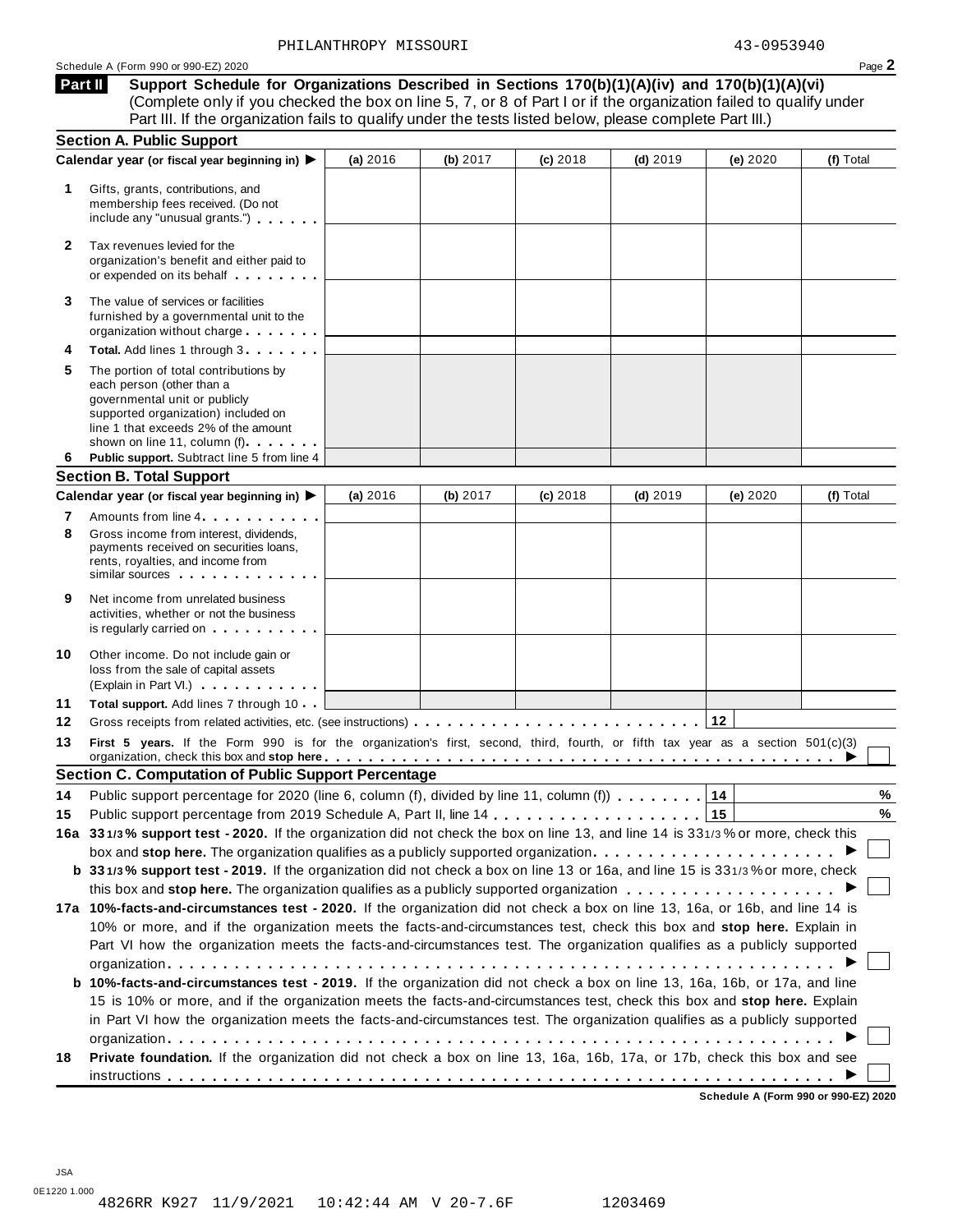#### Schedule A (Form 990 or 990-EZ) 2020 Page 3

#### **Support Schedule for Organizations Described in Section 509(a)(2) Part III**

(Complete only if you checked the box on line 10 of Part I or if the organization failed to qualify under Part II. If the organization fails to qualify under the tests listed below, please complete Part II.)

| <b>Section A. Public Support</b> |                                                                                                                                                                                                                                      |            |            |            |            |                                      |            |
|----------------------------------|--------------------------------------------------------------------------------------------------------------------------------------------------------------------------------------------------------------------------------------|------------|------------|------------|------------|--------------------------------------|------------|
|                                  | Calendar year (or fiscal year beginning in) ▶                                                                                                                                                                                        | (a) 2016   | (b) $2017$ | $(c)$ 2018 | $(d)$ 2019 | (e) 2020                             | (f) Total  |
| 1                                | Gifts, grants, contributions, and membership fees                                                                                                                                                                                    |            |            |            |            |                                      |            |
|                                  | received. (Do not include any "unusual grants.")                                                                                                                                                                                     | 75,889.    | 81,564.    | 75,605.    | 80,650     | 127,800.                             | 441,508.   |
| $\mathbf{2}$                     | Gross receipts from admissions, merchandise                                                                                                                                                                                          |            |            |            |            |                                      |            |
|                                  | sold or services performed, or facilities                                                                                                                                                                                            |            |            |            |            |                                      |            |
|                                  | furnished in any activity that is related to the                                                                                                                                                                                     |            |            |            |            |                                      |            |
|                                  | organization's tax-exempt purpose                                                                                                                                                                                                    | 242,920.   | 248,020.   | 245,760.   | 229,780.   | 242,892                              | 1,209,372. |
| 3                                | Gross receipts from activities that are not an                                                                                                                                                                                       |            |            |            |            |                                      |            |
|                                  | unrelated trade or business under section 513                                                                                                                                                                                        |            |            |            |            |                                      | 0.         |
| 4                                | Tax revenues levied for the                                                                                                                                                                                                          |            |            |            |            |                                      |            |
|                                  | organization's benefit and either paid to                                                                                                                                                                                            |            |            |            |            |                                      |            |
|                                  | or expended on its behalf <b>contains the set of the set of the set of the set of the set of the set of the set of the set of the set of the set of the set of the set of the set of the set of the set of the set of the set of</b> |            |            |            |            |                                      | 0.         |
| 5                                | The value of services or facilities                                                                                                                                                                                                  |            |            |            |            |                                      |            |
|                                  | furnished by a governmental unit to the                                                                                                                                                                                              |            |            |            |            |                                      |            |
|                                  | organization without charge                                                                                                                                                                                                          |            |            |            |            |                                      | 0.         |
| 6                                | <b>Total.</b> Add lines 1 through 5                                                                                                                                                                                                  | 318,809.   | 329,584    | 321,365.   | 310,430    | 370,692                              | 1,650,880. |
|                                  | 7a Amounts included on lines 1, 2, and 3                                                                                                                                                                                             |            |            |            |            |                                      |            |
|                                  | received from disqualified persons                                                                                                                                                                                                   | 20,500.    | 18,000     | 18,000.    | 16,000.    | 18,000                               | 90,500.    |
|                                  | <b>b</b> Amounts included on lines 2 and 3                                                                                                                                                                                           |            |            |            |            |                                      |            |
|                                  | received from other than disqualified                                                                                                                                                                                                |            |            |            |            |                                      |            |
|                                  | persons that exceed the greater of \$5,000<br>or 1% of the amount on line 13 for the year                                                                                                                                            | 53,000.    | 43,000.    | 52,000.    | 48,000.    | 52,500                               | 248,500.   |
|                                  | c Add lines 7a and 7b.                                                                                                                                                                                                               | 73,500.    | 61,000     | 70,000     | 64,000     | 70,500                               | 339,000.   |
| 8                                | Public support. (Subtract line 7c from                                                                                                                                                                                               |            |            |            |            |                                      |            |
|                                  | $line 6.)$ $\ldots$ $\ldots$ $\ldots$ $\ldots$ $\ldots$ $\ldots$ $\ldots$                                                                                                                                                            |            |            |            |            |                                      | 1,311,880. |
| <b>Section B. Total Support</b>  |                                                                                                                                                                                                                                      |            |            |            |            |                                      |            |
|                                  | Calendar year (or fiscal year beginning in) $\blacktriangleright$                                                                                                                                                                    | (a) $2016$ | (b) $2017$ | $(c)$ 2018 | $(d)$ 2019 | (e) 2020                             | (f) Total  |
| 9                                | Amounts from line 6                                                                                                                                                                                                                  | 318,809.   | 329,584    | 321, 365.  | 310,430.   | 370,692                              | 1,650,880. |
|                                  | 10 a Gross income from interest, dividends,                                                                                                                                                                                          |            |            |            |            |                                      |            |
|                                  | payments received on securities loans,                                                                                                                                                                                               |            |            |            |            |                                      |            |
|                                  | rents, royalties, and income from similar<br>SOUICES                                                                                                                                                                                 | 205.       | 309        | 417.       | 610.       | 1,955.                               | 3,496.     |
|                                  | <b>b</b> Unrelated business taxable income (less                                                                                                                                                                                     |            |            |            |            |                                      |            |
|                                  | section 511 taxes) from businesses                                                                                                                                                                                                   |            |            |            |            |                                      |            |
|                                  | acquired after June 30, 1975                                                                                                                                                                                                         |            |            |            |            |                                      | 0.         |
|                                  | c Add lines 10a and 10b                                                                                                                                                                                                              | 205.       | 309        | 417        | 610        | 1,955                                | 3,496.     |
| 11                               | Net income from unrelated business                                                                                                                                                                                                   |            |            |            |            |                                      |            |
|                                  | activities not included in line 10b, whether                                                                                                                                                                                         |            |            |            |            |                                      |            |
|                                  |                                                                                                                                                                                                                                      |            |            |            |            |                                      | 0.         |
|                                  | or not the business is regularly carried on                                                                                                                                                                                          |            |            |            |            |                                      |            |
| 12                               | Other income. Do not include gain or                                                                                                                                                                                                 |            |            |            |            |                                      |            |
|                                  | loss from the sale of capital assets                                                                                                                                                                                                 | 4,361.     | 5,221      | 7,932.     | 8,799      | 1,781                                | 28,094.    |
| 13                               | (Explain in Part VI.) ATCH 1<br>Total support. (Add lines 9, 10c, 11,                                                                                                                                                                |            |            |            |            |                                      |            |
|                                  | and $12.$ ) $\cdots$ $\cdots$ $\cdots$ $\cdots$ $\cdots$                                                                                                                                                                             | 323, 375.  | 335,114.   | 329,714.   | 319,839.   | 374,428                              | 1,682,470. |
|                                  | First 5 years. If the Form 990 is for the organization's first, second, third, fourth, or fifth tax year as a section 501(c)(3)                                                                                                      |            |            |            |            |                                      |            |
| 14                               |                                                                                                                                                                                                                                      |            |            |            |            |                                      |            |
|                                  | <b>Section C. Computation of Public Support Percentage</b>                                                                                                                                                                           |            |            |            |            |                                      |            |
| 15                               |                                                                                                                                                                                                                                      |            |            |            |            | 15                                   | 77.97%     |
| 16                               | Public support percentage from 2019 Schedule A, Part III, line 15                                                                                                                                                                    |            |            |            |            |                                      | 77.09%     |
|                                  | Section D. Computation of Investment Income Percentage                                                                                                                                                                               |            |            |            |            | 16                                   |            |
|                                  |                                                                                                                                                                                                                                      |            |            |            |            |                                      | .21%       |
| 17                               | Investment income percentage for 2020 (line 10c, column (f), divided by line 13, column (f)                                                                                                                                          |            |            |            |            | 17                                   | $-11%$     |
| 18                               |                                                                                                                                                                                                                                      |            |            |            |            | 18                                   |            |
|                                  | 19a 331/3% support tests - 2020. If the organization did not check the box on line 14, and line 15 is more than 331/3%, and line                                                                                                     |            |            |            |            |                                      |            |
|                                  | 17 is not more than 331/3%, check this box and stop here. The organization qualifies as a publicly supported organization.                                                                                                           |            |            |            |            |                                      | X          |
|                                  |                                                                                                                                                                                                                                      |            |            |            |            |                                      |            |
|                                  | <b>b</b> 331/3% support tests - 2019. If the organization did not check a box on line 14 or line 19a, and line 16 is more than 331/3%, and                                                                                           |            |            |            |            |                                      |            |
|                                  | line 18 is not more than 331/3%, check this box and stop here. The organization qualifies as a publicly supported organization                                                                                                       |            |            |            |            |                                      |            |
| 20<br><b>JSA</b>                 | Private foundation. If the organization did not check a box on line 14, 19a, or 19b, check this box and see instructions                                                                                                             |            |            |            |            | Schedule A (Form 990 or 990-EZ) 2020 |            |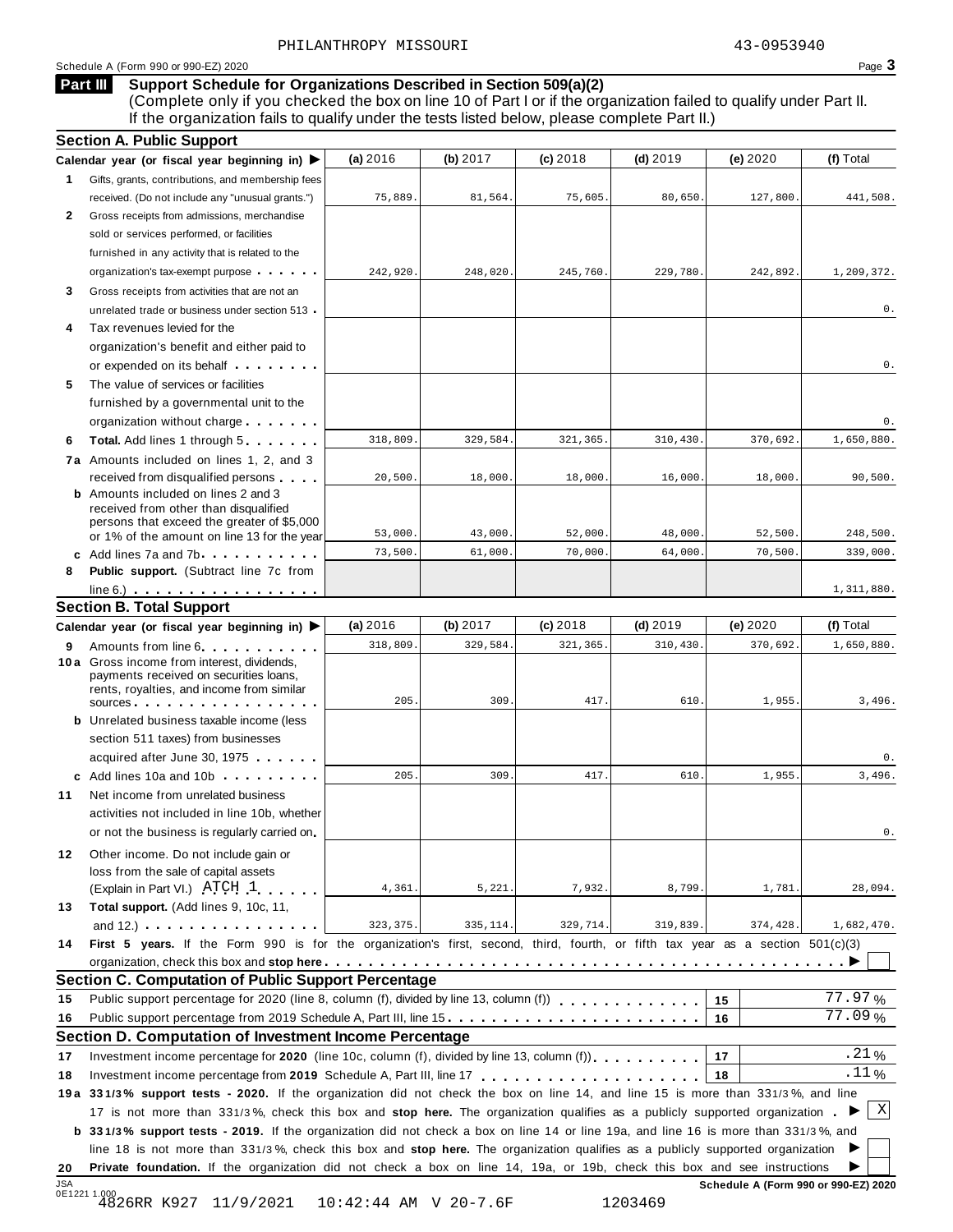**Yes No**

**2**

**3a**

**3b**

**3c**

**4a**

**4b**

**4c**

**5a**

**5b 5c**

**6**

**7**

**8**

**9a**

**9b**

**9c**

**10a**

#### **Part IV Supporting Organizations**

(Complete only if you checked a box in line 12 on Part I. If you checked box 12a, Part I, complete Sections A and B. If you checked box 12b, Part I, complete Sections A and C. If you checked box 12c, Part I, complete Sections A, D, and E. If you checked box 12d, Part I, complete Sections A and D, and complete Part V.)

#### **Section A. All Supporting Organizations**

- **1** Are all of the organization's supported organizations listed by name in the organization's governing documents? *If "No," describe in Part VI how the supported organizations are designated. If designated by class or purpose, describe the designation. If historic and continuing relationship, explain.* **1**
- **2** Did the organization have any supported organization that does not have an IRS determination of status under section 509(a)(1) or (2)? *If"Yes," explain in Part VI how the organization determined that the supported organization was described in section 509(a)(1) or (2).*
- **3 a** Did the organization have a supported organization described in section 501(c)(4), (5), or (6)? *If "Yes," answer lines 3b and 3c below.*
- **b** Did the organization confirm that each supported organization qualified under section 501(c)(4), (5), or (6) and | satisfied the public support tests under section 509(a)(2)? *If "Yes," describe in Part VI when and how the organization made the determination.*
- **c** Did the organization ensure that all support to such organizations was used exclusively for section 170(c)(2)(B) purposes? *If"Yes," explain in Part VI what controls the organization put in place to ensure such use.*
- **4 a** Was any supported organization not organized in the United States ("foreign supported organization")? *If "Yes," and if you checked box 12a or 12b in Part I, answer lines 4b and 4c below.*
- **b** Did the organization have ultimate control and discretion in deciding whether to make grants to the foreign | supported organization? *If "Yes," describe in Part VI how the organization had such control and discretion despite being controlled or supervised by or in connection with its supported organizations.*
- **c** Did the organization support any foreign supported organization that does not have an IRS determination | under sections 501(c)(3) and 509(a)(1) or (2)? *If "Yes," explain in Part VI what controls the organization used to ensure that all support to the foreign supported organization was used exclusively for section 170(c)(2)(B) purposes.*
- **5 a** Did the organization add, substitute, or remove any supported organizations during the tax year? *If "Yes,"* answer lines 5b and 5c below (if applicable). Also, provide detail in Part VI, including (i) the names and EIN *numbers of the supported organizations added, substituted, or removed; (ii) the reasons for each such action;* (iii) the authority under the organization's organizing document authorizing such action; and (iv) how the action *was accomplished (such as by amendment to the organizing document).*
- **b Type I or Type II only.** Was any added or substituted supported organization part of a class already designated in the organization's organizing document?
- **c Substitutions only.** Was the substitution the result of an event beyond the organization's control?
- **6** Did the organization provide support (whether in the form of grants or the provision of services or facilities) to anyone other than (i) its supported organizations, (ii) individuals that are part of the charitable class benefited by one or more of its supported organizations, or (iii) other supporting organizations that also support or benefit one or more of the filing organization's supported organizations? *If"Yes," provide detail in Part VI.*
- **7** Did the organization provide a grant, loan, compensation, or other similar payment to a substantial contributor (as defined in section 4958(c)(3)(C)), a family member of a substantial contributor, or a 35% controlled entity with regard to a substantial contributor? *If"Yes," complete Part I of Schedule L (Form 990 or 990-EZ).*
- **8** Did the organization make a loan to a disqualified person (as defined in section 4958) not described in line 7? *If "Yes," complete Part I of Schedule L (Form 990 or 990-EZ).*
- **9a** Was the organization controlled directly or indirectly at any time during the tax year by one or more | disqualified persons, as defined in section 4946 (other than foundation managers and organizations described in section 509(a)(1) or (2))? *If"Yes," provide detail in Part VI.*
- **b** Did one or more disqualified persons (as defined in line 9a) hold a controlling interest in any entity in which | the supporting organization had an interest? *If"Yes," provide detail in Part VI.*
- **c** Did a disqualified person (as defined in line 9a) have an ownership interest in, or derive any personal benefit from, assets in which the supporting organization also had an interest? *If"Yes," provide detail in Part VI.*
- **10a** Was the organization subject to the excess business holdings rules of section 4943 because of section | 4943(f) (regarding certain Type II supporting organizations, and all Type III non-functionally integrated supporting organizations)? *If"Yes," answer line 10b below.*
- **b** Did the organization have any excess business holdings in the tax year? *(Use Schedule C, Form 4720, to determine whether the organization had excess business holdings.)*

0E1229 1.010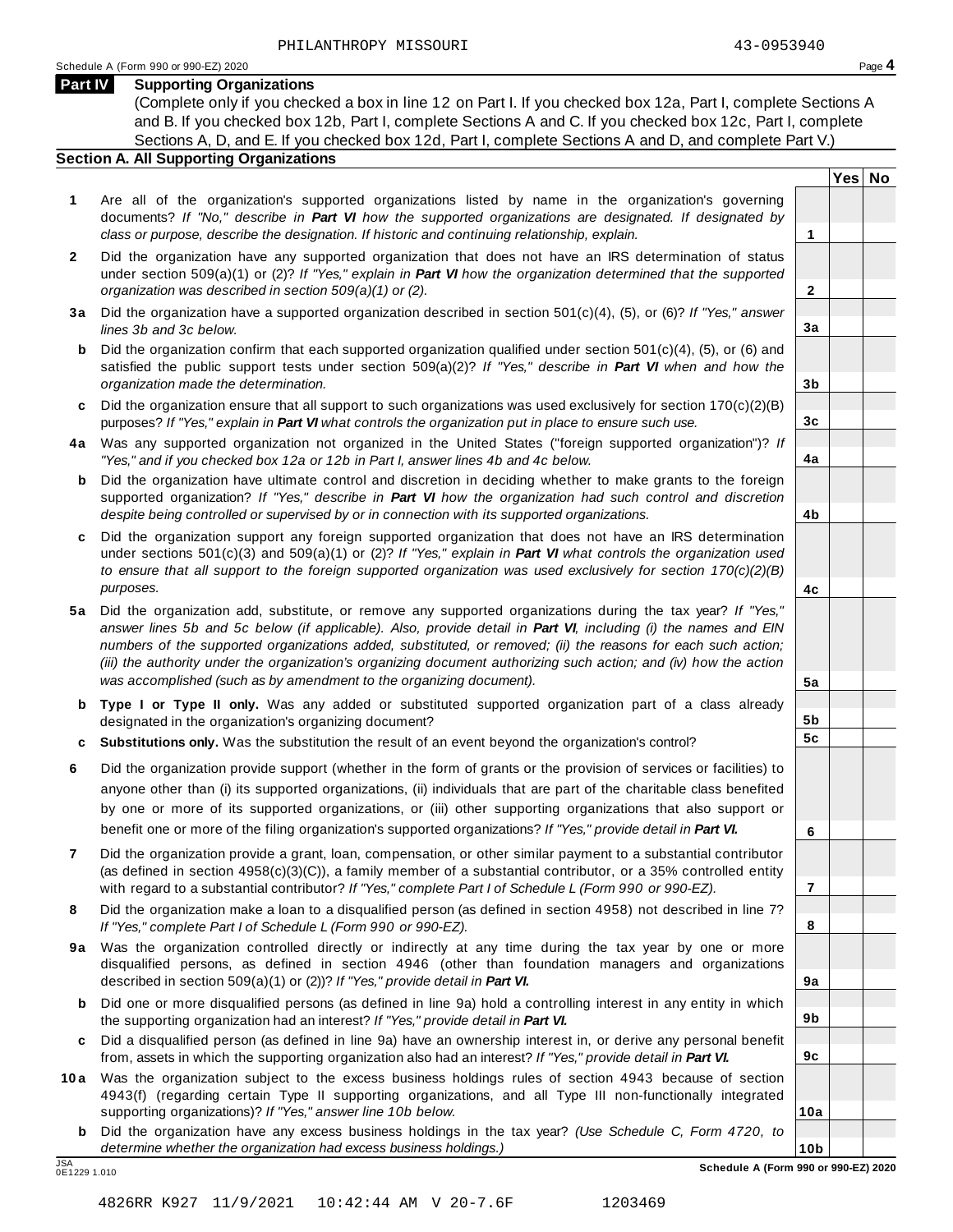- **11** Has the organization accepted a gift or contribution from any of the following persons? A person who directly or indirectly controls, either alone or together with persons described in lines 11b and **a** 11c below, the governing body of a supported organization? A family member of a person described in line 11a above? **b 11a 11b**
	- A 35% controlled entity of a person described in line 11a or 11b above? *If"Yes" to line 11a, 11b, or 11c, provide* **c** *detail in Part VI.*

#### **Section B. Type I Supporting Organizations**

|                                                                                                                                                                                                                                                                                                                                                                                                                                                                                                                                                                                                                                                                                                                                                                                 |   | Yes |  |
|---------------------------------------------------------------------------------------------------------------------------------------------------------------------------------------------------------------------------------------------------------------------------------------------------------------------------------------------------------------------------------------------------------------------------------------------------------------------------------------------------------------------------------------------------------------------------------------------------------------------------------------------------------------------------------------------------------------------------------------------------------------------------------|---|-----|--|
| Did the governing body, members of the governing body, officers acting in their official capacity, or membership of one or<br>more supported organizations have the power to regularly appoint or elect at least a majority of the organization's officers,<br>directors, or trustees at all times during the tax year? If "No," describe in <b>Part VI</b> how the supported organization(s)<br>effectively operated, supervised, or controlled the organization's activities. If the organization had more than one supported<br>organization, describe how the powers to appoint and/or remove officers, directors, or trustees were allocated among the<br>supported organizations and what conditions or restrictions, if any, applied to such powers during the tax year. |   |     |  |
| Did the organization operate for the benefit of any supported organization other than the supported<br>organization(s) that operated, supervised, or controlled the supporting organization? If "Yes," explain in Part<br>VI how providing such benefit carried out the purposes of the supported organization(s) that operated,                                                                                                                                                                                                                                                                                                                                                                                                                                                |   |     |  |
| supervised, or controlled the supporting organization.                                                                                                                                                                                                                                                                                                                                                                                                                                                                                                                                                                                                                                                                                                                          | ົ |     |  |

#### **Section C. Type II Supporting Organizations**

**1 Yes No 1** Were a majority of the organization's directors or trustees during the tax year also a majority of the directors or trustees of each of the organization's supported organization(s)? *If"No," describe in Part VI how control or management of the supporting organization was vested in the same persons that controlled or managed the supported organization(s).*

#### **Section D. All Type III Supporting Organizations**

|              |                                                                                                                                                                                                                                                                                                                                                                                                                                                                                          |  | Yes⊺ |  |
|--------------|------------------------------------------------------------------------------------------------------------------------------------------------------------------------------------------------------------------------------------------------------------------------------------------------------------------------------------------------------------------------------------------------------------------------------------------------------------------------------------------|--|------|--|
|              | Did the organization provide to each of its supported organizations, by the last day of the fifth month of the<br>organization's tax year, (i) a written notice describing the type and amount of support provided during the prior<br>tax year, (ii) a copy of the Form 990 that was most recently filed as of the date of notification, and (iii) copies of<br>the organization's governing documents in effect on the date of notification, to the extent not previously<br>provided? |  |      |  |
|              |                                                                                                                                                                                                                                                                                                                                                                                                                                                                                          |  |      |  |
| $\mathbf{2}$ | Were any of the organization's officers, directors, or trustees either (i) appointed or elected by the supported<br>organization(s) or (ii) serving on the governing body of a supported organization? If "No," explain in <b>Part VI</b> how<br>the organization maintained a close and continuous working relationship with the supported organization(s).                                                                                                                             |  |      |  |
|              |                                                                                                                                                                                                                                                                                                                                                                                                                                                                                          |  |      |  |
| 3            | By reason of the relationship described in line 2, above, did the organization's supported organizations have<br>a significant voice in the organization's investment policies and in directing the use of the organization's<br>income or assets at all times during the tax year? If "Yes," describe in Part VI the role the organization's                                                                                                                                            |  |      |  |
|              | supported organizations played in this regard.                                                                                                                                                                                                                                                                                                                                                                                                                                           |  |      |  |

#### **Section E. Type III Functionally Integrated Supporting Organizations**

|                                                | Check the box next to the method that the organization used to satisfy the Integral Part Test during the year (see instructions). |  |  |  |  |  |  |
|------------------------------------------------|-----------------------------------------------------------------------------------------------------------------------------------|--|--|--|--|--|--|
|                                                | The organization satisfied the Activities Test. Complete line 2 below.                                                            |  |  |  |  |  |  |
| b                                              | The organization is the parent of each of its supported organizations. Complete line 3 below.                                     |  |  |  |  |  |  |
|                                                | The organization supported a governmental entity. Describe in Part VI how you supported a governmental entity (see instructions). |  |  |  |  |  |  |
|                                                |                                                                                                                                   |  |  |  |  |  |  |
| Activities Test. Answer lines 2a and 2b below. |                                                                                                                                   |  |  |  |  |  |  |

|        | , wuwuwu Tuul. Ahanyi iihoo la qha lad wolyn                                                                                                                                                                                                                                                                                                                                                                                                                                                                                        |                |  |
|--------|-------------------------------------------------------------------------------------------------------------------------------------------------------------------------------------------------------------------------------------------------------------------------------------------------------------------------------------------------------------------------------------------------------------------------------------------------------------------------------------------------------------------------------------|----------------|--|
| a      | Did substantially all of the organization's activities during the tax year directly further the exempt purposes of<br>the supported organization(s) to which the organization was responsive? If "Yes," then in Part VI identify<br>those supported organizations and explain how these activities directly furthered their exempt purposes.<br>how the organization was responsive to those supported organizations, and how the organization determined<br>that these activities constituted substantially all of its activities. | 2a             |  |
|        | <b>b</b> Did the activities described in line 2a, above, constitute activities that, but for the organization's involvement,<br>one or more of the organization's supported organization(s) would have been engaged in? If "Yes," explain in<br>Part VI the reasons for the organization's position that its supported organization(s) would have engaged in<br>these activities but for the organization's involvement.                                                                                                            | 2b             |  |
| 3<br>a | Parent of Supported Organizations. Answer lines 3a and 3b below.<br>Did the organization have the power to regularly appoint or elect a majority of the officers, directors, or<br>trustees of each of the supported organizations? If "Yes" or "No," provide details in Part VI.                                                                                                                                                                                                                                                   | 3a             |  |
| b      | Did the organization exercise a substantial degree of direction over the policies, programs, and activities of each<br>of its supported organizations? If "Yes," describe in <b>Part VI</b> the role played by the organization in this regard.                                                                                                                                                                                                                                                                                     | 3 <sub>b</sub> |  |

| JSA 0E1230 1.000 |                                             |         |
|------------------|---------------------------------------------|---------|
|                  | 4826RR K927 11/9/2021 10:42:44 AM V 20-7.6F | 1203469 |

**11c**

**2**

**Yes No**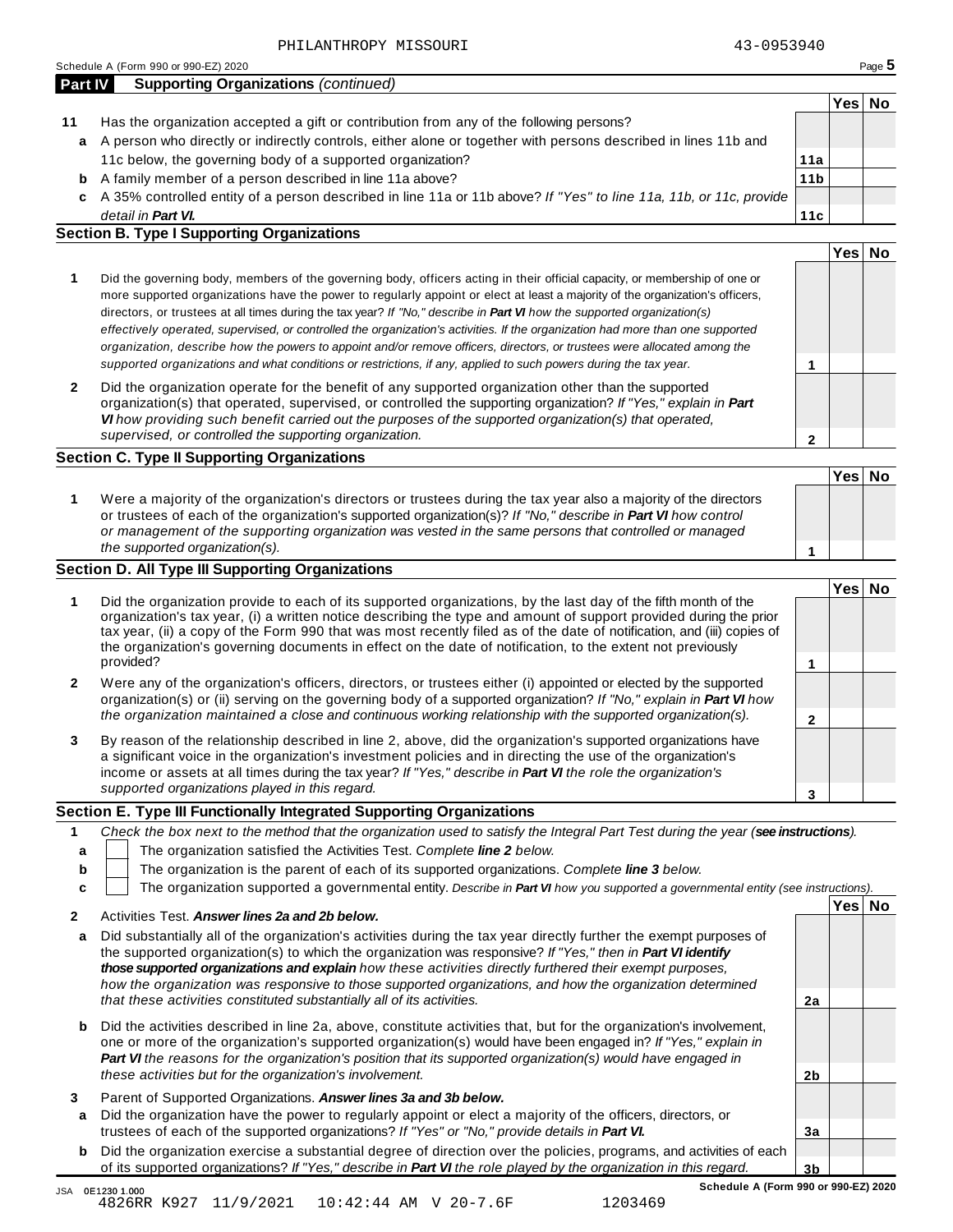|              | Schedule A (Form 990 or 990-EZ) 2020                                                                                             |                         |                | Page $6$                       |
|--------------|----------------------------------------------------------------------------------------------------------------------------------|-------------------------|----------------|--------------------------------|
|              | Part V<br>Type III Non-Functionally Integrated 509(a)(3) Supporting Organizations                                                |                         |                |                                |
| $\mathbf 1$  | Check here if the organization satisfied the Integral Part Test as a qualifying trust on Nov. 20, 1970 (explain in Part VI). See |                         |                |                                |
|              | instructions. All other Type III non-functionally integrated supporting organizations must complete Sections A through E.        |                         |                |                                |
|              | Section A - Adjusted Net Income                                                                                                  |                         | (A) Prior Year | (B) Current Year<br>(optional) |
| $\mathbf 1$  | Net short-term capital gain                                                                                                      | 1                       |                |                                |
|              | 2 Recoveries of prior-year distributions                                                                                         | $\mathbf 2$             |                |                                |
|              | 3 Other gross income (see instructions)                                                                                          | 3                       |                |                                |
|              | 4 Add lines 1 through 3.                                                                                                         | 4                       |                |                                |
|              | 5 Depreciation and depletion                                                                                                     | 5                       |                |                                |
|              | 6 Portion of operating expenses paid or incurred for production or collection of                                                 |                         |                |                                |
|              | gross income or for management, conservation, or maintenance of property                                                         |                         |                |                                |
|              | held for production of income (see instructions)                                                                                 | 6                       |                |                                |
|              | 7 Other expenses (see instructions)                                                                                              | 7                       |                |                                |
|              | 8 Adjusted Net Income (subtract lines 5, 6, and 7 from line 4)                                                                   | 8                       |                |                                |
|              | <b>Section B - Minimum Asset Amount</b>                                                                                          |                         | (A) Prior Year | (B) Current Year<br>(optional) |
|              | 1 Aggregate fair market value of all non-exempt-use assets (see                                                                  |                         |                |                                |
|              | instructions for short tax year or assets held for part of year):                                                                |                         |                |                                |
|              | a Average monthly value of securities                                                                                            | 1a                      |                |                                |
|              | <b>b</b> Average monthly cash balances                                                                                           | 1b                      |                |                                |
|              | c Fair market value of other non-exempt-use assets                                                                               | 1 <sub>c</sub>          |                |                                |
|              | d Total (add lines 1a, 1b, and 1c)                                                                                               | 1d                      |                |                                |
|              |                                                                                                                                  |                         |                |                                |
|              | e Discount claimed for blockage or other factors (explain in detail in Part VI):                                                 | 1e                      |                |                                |
|              | 2 Acquisition indebtedness applicable to non-exempt-use assets                                                                   | $\mathbf 2$             |                |                                |
| 3            | Subtract line 2 from line 1d.                                                                                                    | 3                       |                |                                |
| 4            | Cash deemed held for exempt use. Enter 0.015 of line 3 (for greater amount,                                                      |                         |                |                                |
|              | see instructions).                                                                                                               | 4                       |                |                                |
|              | 5 Net value of non-exempt-use assets (subtract line 4 from line 3)                                                               | 5                       |                |                                |
| 6            | Multiply line 5 by 0.035.                                                                                                        | 6                       |                |                                |
| $\mathbf{7}$ | Recoveries of prior-year distributions                                                                                           | $\overline{7}$          |                |                                |
| 8            | Minimum Asset Amount (add line 7 to line 6)                                                                                      | 8                       |                |                                |
|              | <b>Section C - Distributable Amount</b>                                                                                          |                         |                | <b>Current Year</b>            |
| 1            | Adjusted net income for prior year (from Section A, line 8, column A)                                                            | 1                       |                |                                |
| $\mathbf{2}$ | Enter 0.85 of line 1.                                                                                                            | $\overline{\mathbf{2}}$ |                |                                |
| 3            | Minimum asset amount for prior year (from Section B, line 8, column A)                                                           | 3                       |                |                                |
| 4            | Enter greater of line 2 or line 3.                                                                                               | 4                       |                |                                |
| 5            | Income tax imposed in prior year                                                                                                 | 5                       |                |                                |
| 6            | Distributable Amount. Subtract line 5 from line 4, unless subject to                                                             |                         |                |                                |
|              | emergency temporary reduction (see instructions).                                                                                | 6                       |                |                                |

**7** Check here if the current year is the organization's first as a non-functionally integrated Type III supporting organization (see instructions).

**Schedule A (Form 990 or 990-EZ) 2020**

0E1231 1.000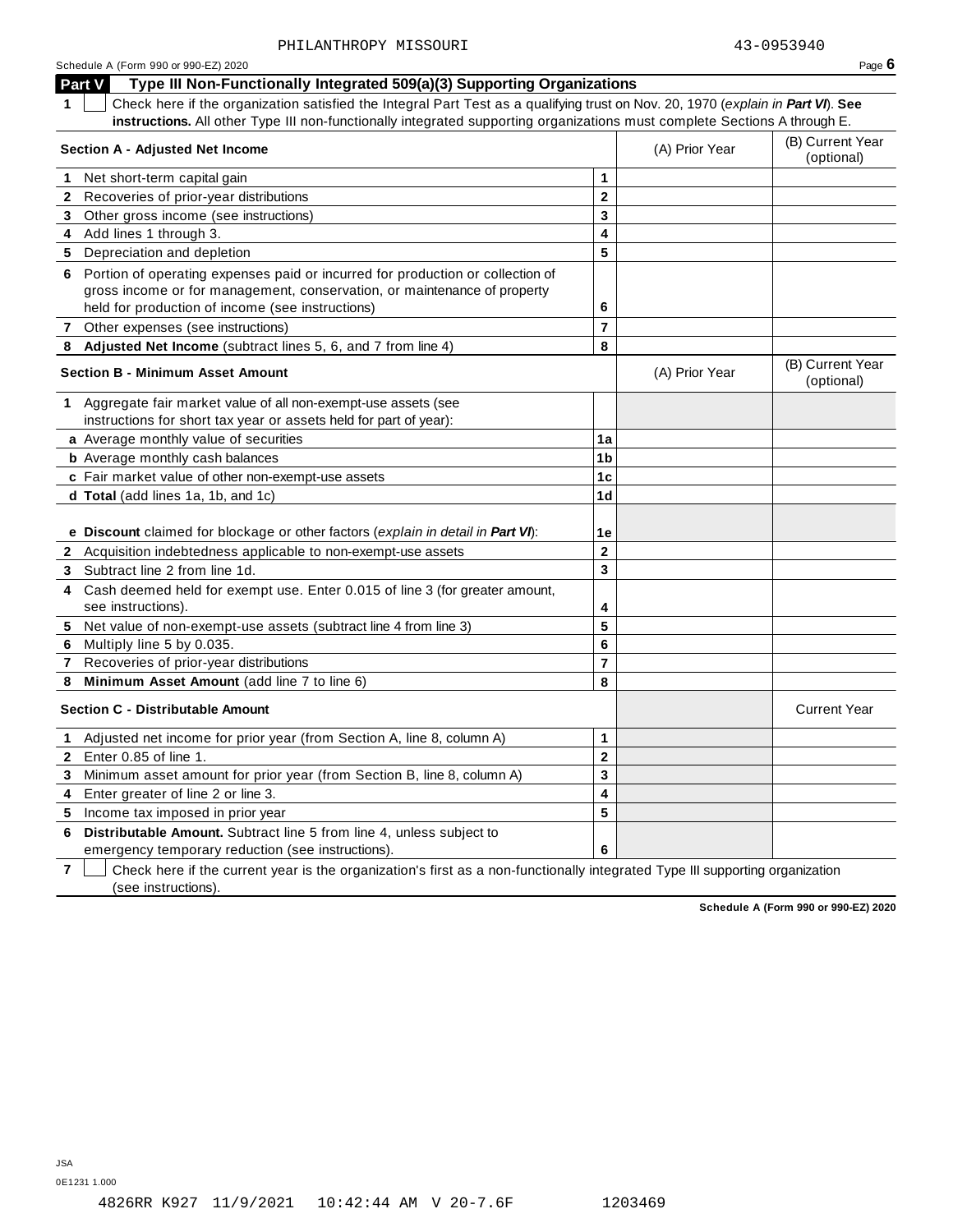| Type III Non-Functionally Integrated 509(a)(3) Supporting Organizations (continued)<br><b>Part V</b><br><b>Section D - Distributions</b><br>Amounts paid to supported organizations to accomplish exempt purposes<br>1.<br>$\mathbf{1}$<br>Amounts paid to perform activity that directly furthers exempt purposes of supported<br>2<br>organizations, in excess of income from activity<br>2<br>Administrative expenses paid to accomplish exempt purposes of supported organizations<br>3<br>3<br>4<br>Amounts paid to acquire exempt-use assets<br>4<br>Qualified set-aside amounts (prior IRS approval required - provide details in Part VI)<br>5<br>5<br>6<br>Other distributions (describe in Part VI). See instructions.<br>6<br>Total annual distributions. Add lines 1 through 6.<br>$\overline{7}$<br>7<br>Distributions to attentive supported organizations to which the organization is responsive<br>8<br>(provide details in Part VI). See instructions.<br>8<br>Distributable amount for 2020 from Section C, line 6<br>9<br>9<br>Line 8 amount divided by line 9 amount<br>10<br>10<br>(ii)<br>(iii)<br>$\sf^{(i)}$<br><b>Underdistributions</b><br><b>Section E - Distribution Allocations (see instructions)</b><br><b>Excess Distributions</b><br>Pre-2020<br>Distributable amount for 2020 from Section C, line 6<br>1<br>$\overline{2}$<br>Underdistributions, if any, for years prior to 2020<br>(reasonable cause required - explain in Part VI). See<br>instructions.<br>Excess distributions carryover, if any, to 2020<br>3<br>From 2015<br>a<br>From 2016 $\frac{2016}{200}$<br>b<br>From 2017<br>c<br>From 2018<br>d<br>From 2019 <b></b><br>е<br>Total of lines 3a through 3e<br>f<br>Applied to underdistributions of prior years<br>g<br>Applied to 2020 distributable amount<br>h<br>Carryover from 2015 not applied (see instructions)<br>j.<br>Remainder. Subtract lines 3g, 3h, and 3i from line 3f.<br>4<br>Distributions for 2020 from<br>Section D, line 7:<br>Applied to underdistributions of prior years<br>a<br>Applied to 2020 distributable amount<br>b<br>Remainder. Subtract lines 4a and 4b from line 4.<br>c<br>5<br>Remaining underdistributions for years prior to 2020, if<br>any. Subtract lines 3g and 4a from line 2. For result<br>greater than zero, explain in Part VI. See instructions.<br>Remaining underdistributions for 2020. Subtract lines 3h<br>6<br>and 4b from line 1. For result greater than zero, explain in<br><b>Part VI.</b> See instructions.<br>Excess distributions carryover to 2021. Add lines 3j<br>7<br>and 4c.<br>Breakdown of line 7:<br>8<br>Excess from 2016<br>а<br>Excess from 2017<br>b<br>Excess from 2018<br>c |   | Schedule A (Form 990 or 990-EZ) 2020 |  | Page 7                           |
|------------------------------------------------------------------------------------------------------------------------------------------------------------------------------------------------------------------------------------------------------------------------------------------------------------------------------------------------------------------------------------------------------------------------------------------------------------------------------------------------------------------------------------------------------------------------------------------------------------------------------------------------------------------------------------------------------------------------------------------------------------------------------------------------------------------------------------------------------------------------------------------------------------------------------------------------------------------------------------------------------------------------------------------------------------------------------------------------------------------------------------------------------------------------------------------------------------------------------------------------------------------------------------------------------------------------------------------------------------------------------------------------------------------------------------------------------------------------------------------------------------------------------------------------------------------------------------------------------------------------------------------------------------------------------------------------------------------------------------------------------------------------------------------------------------------------------------------------------------------------------------------------------------------------------------------------------------------------------------------------------------------------------------------------------------------------------------------------------------------------------------------------------------------------------------------------------------------------------------------------------------------------------------------------------------------------------------------------------------------------------------------------------------------------------------------------------------------------------------------------------------------------------------------------------------------------------------------------------------------------------------------------------------------------------------------------------------|---|--------------------------------------|--|----------------------------------|
|                                                                                                                                                                                                                                                                                                                                                                                                                                                                                                                                                                                                                                                                                                                                                                                                                                                                                                                                                                                                                                                                                                                                                                                                                                                                                                                                                                                                                                                                                                                                                                                                                                                                                                                                                                                                                                                                                                                                                                                                                                                                                                                                                                                                                                                                                                                                                                                                                                                                                                                                                                                                                                                                                                            |   |                                      |  |                                  |
|                                                                                                                                                                                                                                                                                                                                                                                                                                                                                                                                                                                                                                                                                                                                                                                                                                                                                                                                                                                                                                                                                                                                                                                                                                                                                                                                                                                                                                                                                                                                                                                                                                                                                                                                                                                                                                                                                                                                                                                                                                                                                                                                                                                                                                                                                                                                                                                                                                                                                                                                                                                                                                                                                                            |   |                                      |  | <b>Current Year</b>              |
|                                                                                                                                                                                                                                                                                                                                                                                                                                                                                                                                                                                                                                                                                                                                                                                                                                                                                                                                                                                                                                                                                                                                                                                                                                                                                                                                                                                                                                                                                                                                                                                                                                                                                                                                                                                                                                                                                                                                                                                                                                                                                                                                                                                                                                                                                                                                                                                                                                                                                                                                                                                                                                                                                                            |   |                                      |  |                                  |
|                                                                                                                                                                                                                                                                                                                                                                                                                                                                                                                                                                                                                                                                                                                                                                                                                                                                                                                                                                                                                                                                                                                                                                                                                                                                                                                                                                                                                                                                                                                                                                                                                                                                                                                                                                                                                                                                                                                                                                                                                                                                                                                                                                                                                                                                                                                                                                                                                                                                                                                                                                                                                                                                                                            |   |                                      |  |                                  |
|                                                                                                                                                                                                                                                                                                                                                                                                                                                                                                                                                                                                                                                                                                                                                                                                                                                                                                                                                                                                                                                                                                                                                                                                                                                                                                                                                                                                                                                                                                                                                                                                                                                                                                                                                                                                                                                                                                                                                                                                                                                                                                                                                                                                                                                                                                                                                                                                                                                                                                                                                                                                                                                                                                            |   |                                      |  |                                  |
|                                                                                                                                                                                                                                                                                                                                                                                                                                                                                                                                                                                                                                                                                                                                                                                                                                                                                                                                                                                                                                                                                                                                                                                                                                                                                                                                                                                                                                                                                                                                                                                                                                                                                                                                                                                                                                                                                                                                                                                                                                                                                                                                                                                                                                                                                                                                                                                                                                                                                                                                                                                                                                                                                                            |   |                                      |  |                                  |
|                                                                                                                                                                                                                                                                                                                                                                                                                                                                                                                                                                                                                                                                                                                                                                                                                                                                                                                                                                                                                                                                                                                                                                                                                                                                                                                                                                                                                                                                                                                                                                                                                                                                                                                                                                                                                                                                                                                                                                                                                                                                                                                                                                                                                                                                                                                                                                                                                                                                                                                                                                                                                                                                                                            |   |                                      |  |                                  |
|                                                                                                                                                                                                                                                                                                                                                                                                                                                                                                                                                                                                                                                                                                                                                                                                                                                                                                                                                                                                                                                                                                                                                                                                                                                                                                                                                                                                                                                                                                                                                                                                                                                                                                                                                                                                                                                                                                                                                                                                                                                                                                                                                                                                                                                                                                                                                                                                                                                                                                                                                                                                                                                                                                            |   |                                      |  |                                  |
|                                                                                                                                                                                                                                                                                                                                                                                                                                                                                                                                                                                                                                                                                                                                                                                                                                                                                                                                                                                                                                                                                                                                                                                                                                                                                                                                                                                                                                                                                                                                                                                                                                                                                                                                                                                                                                                                                                                                                                                                                                                                                                                                                                                                                                                                                                                                                                                                                                                                                                                                                                                                                                                                                                            |   |                                      |  |                                  |
|                                                                                                                                                                                                                                                                                                                                                                                                                                                                                                                                                                                                                                                                                                                                                                                                                                                                                                                                                                                                                                                                                                                                                                                                                                                                                                                                                                                                                                                                                                                                                                                                                                                                                                                                                                                                                                                                                                                                                                                                                                                                                                                                                                                                                                                                                                                                                                                                                                                                                                                                                                                                                                                                                                            |   |                                      |  |                                  |
|                                                                                                                                                                                                                                                                                                                                                                                                                                                                                                                                                                                                                                                                                                                                                                                                                                                                                                                                                                                                                                                                                                                                                                                                                                                                                                                                                                                                                                                                                                                                                                                                                                                                                                                                                                                                                                                                                                                                                                                                                                                                                                                                                                                                                                                                                                                                                                                                                                                                                                                                                                                                                                                                                                            |   |                                      |  |                                  |
|                                                                                                                                                                                                                                                                                                                                                                                                                                                                                                                                                                                                                                                                                                                                                                                                                                                                                                                                                                                                                                                                                                                                                                                                                                                                                                                                                                                                                                                                                                                                                                                                                                                                                                                                                                                                                                                                                                                                                                                                                                                                                                                                                                                                                                                                                                                                                                                                                                                                                                                                                                                                                                                                                                            |   |                                      |  |                                  |
|                                                                                                                                                                                                                                                                                                                                                                                                                                                                                                                                                                                                                                                                                                                                                                                                                                                                                                                                                                                                                                                                                                                                                                                                                                                                                                                                                                                                                                                                                                                                                                                                                                                                                                                                                                                                                                                                                                                                                                                                                                                                                                                                                                                                                                                                                                                                                                                                                                                                                                                                                                                                                                                                                                            |   |                                      |  |                                  |
|                                                                                                                                                                                                                                                                                                                                                                                                                                                                                                                                                                                                                                                                                                                                                                                                                                                                                                                                                                                                                                                                                                                                                                                                                                                                                                                                                                                                                                                                                                                                                                                                                                                                                                                                                                                                                                                                                                                                                                                                                                                                                                                                                                                                                                                                                                                                                                                                                                                                                                                                                                                                                                                                                                            |   |                                      |  |                                  |
|                                                                                                                                                                                                                                                                                                                                                                                                                                                                                                                                                                                                                                                                                                                                                                                                                                                                                                                                                                                                                                                                                                                                                                                                                                                                                                                                                                                                                                                                                                                                                                                                                                                                                                                                                                                                                                                                                                                                                                                                                                                                                                                                                                                                                                                                                                                                                                                                                                                                                                                                                                                                                                                                                                            |   |                                      |  | Distributable<br>Amount for 2020 |
|                                                                                                                                                                                                                                                                                                                                                                                                                                                                                                                                                                                                                                                                                                                                                                                                                                                                                                                                                                                                                                                                                                                                                                                                                                                                                                                                                                                                                                                                                                                                                                                                                                                                                                                                                                                                                                                                                                                                                                                                                                                                                                                                                                                                                                                                                                                                                                                                                                                                                                                                                                                                                                                                                                            |   |                                      |  |                                  |
|                                                                                                                                                                                                                                                                                                                                                                                                                                                                                                                                                                                                                                                                                                                                                                                                                                                                                                                                                                                                                                                                                                                                                                                                                                                                                                                                                                                                                                                                                                                                                                                                                                                                                                                                                                                                                                                                                                                                                                                                                                                                                                                                                                                                                                                                                                                                                                                                                                                                                                                                                                                                                                                                                                            |   |                                      |  |                                  |
|                                                                                                                                                                                                                                                                                                                                                                                                                                                                                                                                                                                                                                                                                                                                                                                                                                                                                                                                                                                                                                                                                                                                                                                                                                                                                                                                                                                                                                                                                                                                                                                                                                                                                                                                                                                                                                                                                                                                                                                                                                                                                                                                                                                                                                                                                                                                                                                                                                                                                                                                                                                                                                                                                                            |   |                                      |  |                                  |
|                                                                                                                                                                                                                                                                                                                                                                                                                                                                                                                                                                                                                                                                                                                                                                                                                                                                                                                                                                                                                                                                                                                                                                                                                                                                                                                                                                                                                                                                                                                                                                                                                                                                                                                                                                                                                                                                                                                                                                                                                                                                                                                                                                                                                                                                                                                                                                                                                                                                                                                                                                                                                                                                                                            |   |                                      |  |                                  |
|                                                                                                                                                                                                                                                                                                                                                                                                                                                                                                                                                                                                                                                                                                                                                                                                                                                                                                                                                                                                                                                                                                                                                                                                                                                                                                                                                                                                                                                                                                                                                                                                                                                                                                                                                                                                                                                                                                                                                                                                                                                                                                                                                                                                                                                                                                                                                                                                                                                                                                                                                                                                                                                                                                            |   |                                      |  |                                  |
|                                                                                                                                                                                                                                                                                                                                                                                                                                                                                                                                                                                                                                                                                                                                                                                                                                                                                                                                                                                                                                                                                                                                                                                                                                                                                                                                                                                                                                                                                                                                                                                                                                                                                                                                                                                                                                                                                                                                                                                                                                                                                                                                                                                                                                                                                                                                                                                                                                                                                                                                                                                                                                                                                                            |   |                                      |  |                                  |
|                                                                                                                                                                                                                                                                                                                                                                                                                                                                                                                                                                                                                                                                                                                                                                                                                                                                                                                                                                                                                                                                                                                                                                                                                                                                                                                                                                                                                                                                                                                                                                                                                                                                                                                                                                                                                                                                                                                                                                                                                                                                                                                                                                                                                                                                                                                                                                                                                                                                                                                                                                                                                                                                                                            |   |                                      |  |                                  |
|                                                                                                                                                                                                                                                                                                                                                                                                                                                                                                                                                                                                                                                                                                                                                                                                                                                                                                                                                                                                                                                                                                                                                                                                                                                                                                                                                                                                                                                                                                                                                                                                                                                                                                                                                                                                                                                                                                                                                                                                                                                                                                                                                                                                                                                                                                                                                                                                                                                                                                                                                                                                                                                                                                            |   |                                      |  |                                  |
|                                                                                                                                                                                                                                                                                                                                                                                                                                                                                                                                                                                                                                                                                                                                                                                                                                                                                                                                                                                                                                                                                                                                                                                                                                                                                                                                                                                                                                                                                                                                                                                                                                                                                                                                                                                                                                                                                                                                                                                                                                                                                                                                                                                                                                                                                                                                                                                                                                                                                                                                                                                                                                                                                                            |   |                                      |  |                                  |
|                                                                                                                                                                                                                                                                                                                                                                                                                                                                                                                                                                                                                                                                                                                                                                                                                                                                                                                                                                                                                                                                                                                                                                                                                                                                                                                                                                                                                                                                                                                                                                                                                                                                                                                                                                                                                                                                                                                                                                                                                                                                                                                                                                                                                                                                                                                                                                                                                                                                                                                                                                                                                                                                                                            |   |                                      |  |                                  |
|                                                                                                                                                                                                                                                                                                                                                                                                                                                                                                                                                                                                                                                                                                                                                                                                                                                                                                                                                                                                                                                                                                                                                                                                                                                                                                                                                                                                                                                                                                                                                                                                                                                                                                                                                                                                                                                                                                                                                                                                                                                                                                                                                                                                                                                                                                                                                                                                                                                                                                                                                                                                                                                                                                            |   |                                      |  |                                  |
|                                                                                                                                                                                                                                                                                                                                                                                                                                                                                                                                                                                                                                                                                                                                                                                                                                                                                                                                                                                                                                                                                                                                                                                                                                                                                                                                                                                                                                                                                                                                                                                                                                                                                                                                                                                                                                                                                                                                                                                                                                                                                                                                                                                                                                                                                                                                                                                                                                                                                                                                                                                                                                                                                                            |   |                                      |  |                                  |
|                                                                                                                                                                                                                                                                                                                                                                                                                                                                                                                                                                                                                                                                                                                                                                                                                                                                                                                                                                                                                                                                                                                                                                                                                                                                                                                                                                                                                                                                                                                                                                                                                                                                                                                                                                                                                                                                                                                                                                                                                                                                                                                                                                                                                                                                                                                                                                                                                                                                                                                                                                                                                                                                                                            |   |                                      |  |                                  |
|                                                                                                                                                                                                                                                                                                                                                                                                                                                                                                                                                                                                                                                                                                                                                                                                                                                                                                                                                                                                                                                                                                                                                                                                                                                                                                                                                                                                                                                                                                                                                                                                                                                                                                                                                                                                                                                                                                                                                                                                                                                                                                                                                                                                                                                                                                                                                                                                                                                                                                                                                                                                                                                                                                            |   |                                      |  |                                  |
|                                                                                                                                                                                                                                                                                                                                                                                                                                                                                                                                                                                                                                                                                                                                                                                                                                                                                                                                                                                                                                                                                                                                                                                                                                                                                                                                                                                                                                                                                                                                                                                                                                                                                                                                                                                                                                                                                                                                                                                                                                                                                                                                                                                                                                                                                                                                                                                                                                                                                                                                                                                                                                                                                                            |   |                                      |  |                                  |
|                                                                                                                                                                                                                                                                                                                                                                                                                                                                                                                                                                                                                                                                                                                                                                                                                                                                                                                                                                                                                                                                                                                                                                                                                                                                                                                                                                                                                                                                                                                                                                                                                                                                                                                                                                                                                                                                                                                                                                                                                                                                                                                                                                                                                                                                                                                                                                                                                                                                                                                                                                                                                                                                                                            |   |                                      |  |                                  |
|                                                                                                                                                                                                                                                                                                                                                                                                                                                                                                                                                                                                                                                                                                                                                                                                                                                                                                                                                                                                                                                                                                                                                                                                                                                                                                                                                                                                                                                                                                                                                                                                                                                                                                                                                                                                                                                                                                                                                                                                                                                                                                                                                                                                                                                                                                                                                                                                                                                                                                                                                                                                                                                                                                            |   |                                      |  |                                  |
|                                                                                                                                                                                                                                                                                                                                                                                                                                                                                                                                                                                                                                                                                                                                                                                                                                                                                                                                                                                                                                                                                                                                                                                                                                                                                                                                                                                                                                                                                                                                                                                                                                                                                                                                                                                                                                                                                                                                                                                                                                                                                                                                                                                                                                                                                                                                                                                                                                                                                                                                                                                                                                                                                                            |   |                                      |  |                                  |
|                                                                                                                                                                                                                                                                                                                                                                                                                                                                                                                                                                                                                                                                                                                                                                                                                                                                                                                                                                                                                                                                                                                                                                                                                                                                                                                                                                                                                                                                                                                                                                                                                                                                                                                                                                                                                                                                                                                                                                                                                                                                                                                                                                                                                                                                                                                                                                                                                                                                                                                                                                                                                                                                                                            |   |                                      |  |                                  |
|                                                                                                                                                                                                                                                                                                                                                                                                                                                                                                                                                                                                                                                                                                                                                                                                                                                                                                                                                                                                                                                                                                                                                                                                                                                                                                                                                                                                                                                                                                                                                                                                                                                                                                                                                                                                                                                                                                                                                                                                                                                                                                                                                                                                                                                                                                                                                                                                                                                                                                                                                                                                                                                                                                            |   |                                      |  |                                  |
|                                                                                                                                                                                                                                                                                                                                                                                                                                                                                                                                                                                                                                                                                                                                                                                                                                                                                                                                                                                                                                                                                                                                                                                                                                                                                                                                                                                                                                                                                                                                                                                                                                                                                                                                                                                                                                                                                                                                                                                                                                                                                                                                                                                                                                                                                                                                                                                                                                                                                                                                                                                                                                                                                                            |   |                                      |  |                                  |
|                                                                                                                                                                                                                                                                                                                                                                                                                                                                                                                                                                                                                                                                                                                                                                                                                                                                                                                                                                                                                                                                                                                                                                                                                                                                                                                                                                                                                                                                                                                                                                                                                                                                                                                                                                                                                                                                                                                                                                                                                                                                                                                                                                                                                                                                                                                                                                                                                                                                                                                                                                                                                                                                                                            |   |                                      |  |                                  |
|                                                                                                                                                                                                                                                                                                                                                                                                                                                                                                                                                                                                                                                                                                                                                                                                                                                                                                                                                                                                                                                                                                                                                                                                                                                                                                                                                                                                                                                                                                                                                                                                                                                                                                                                                                                                                                                                                                                                                                                                                                                                                                                                                                                                                                                                                                                                                                                                                                                                                                                                                                                                                                                                                                            |   |                                      |  |                                  |
|                                                                                                                                                                                                                                                                                                                                                                                                                                                                                                                                                                                                                                                                                                                                                                                                                                                                                                                                                                                                                                                                                                                                                                                                                                                                                                                                                                                                                                                                                                                                                                                                                                                                                                                                                                                                                                                                                                                                                                                                                                                                                                                                                                                                                                                                                                                                                                                                                                                                                                                                                                                                                                                                                                            |   |                                      |  |                                  |
|                                                                                                                                                                                                                                                                                                                                                                                                                                                                                                                                                                                                                                                                                                                                                                                                                                                                                                                                                                                                                                                                                                                                                                                                                                                                                                                                                                                                                                                                                                                                                                                                                                                                                                                                                                                                                                                                                                                                                                                                                                                                                                                                                                                                                                                                                                                                                                                                                                                                                                                                                                                                                                                                                                            |   |                                      |  |                                  |
|                                                                                                                                                                                                                                                                                                                                                                                                                                                                                                                                                                                                                                                                                                                                                                                                                                                                                                                                                                                                                                                                                                                                                                                                                                                                                                                                                                                                                                                                                                                                                                                                                                                                                                                                                                                                                                                                                                                                                                                                                                                                                                                                                                                                                                                                                                                                                                                                                                                                                                                                                                                                                                                                                                            |   |                                      |  |                                  |
|                                                                                                                                                                                                                                                                                                                                                                                                                                                                                                                                                                                                                                                                                                                                                                                                                                                                                                                                                                                                                                                                                                                                                                                                                                                                                                                                                                                                                                                                                                                                                                                                                                                                                                                                                                                                                                                                                                                                                                                                                                                                                                                                                                                                                                                                                                                                                                                                                                                                                                                                                                                                                                                                                                            |   |                                      |  |                                  |
|                                                                                                                                                                                                                                                                                                                                                                                                                                                                                                                                                                                                                                                                                                                                                                                                                                                                                                                                                                                                                                                                                                                                                                                                                                                                                                                                                                                                                                                                                                                                                                                                                                                                                                                                                                                                                                                                                                                                                                                                                                                                                                                                                                                                                                                                                                                                                                                                                                                                                                                                                                                                                                                                                                            |   |                                      |  |                                  |
|                                                                                                                                                                                                                                                                                                                                                                                                                                                                                                                                                                                                                                                                                                                                                                                                                                                                                                                                                                                                                                                                                                                                                                                                                                                                                                                                                                                                                                                                                                                                                                                                                                                                                                                                                                                                                                                                                                                                                                                                                                                                                                                                                                                                                                                                                                                                                                                                                                                                                                                                                                                                                                                                                                            |   |                                      |  |                                  |
|                                                                                                                                                                                                                                                                                                                                                                                                                                                                                                                                                                                                                                                                                                                                                                                                                                                                                                                                                                                                                                                                                                                                                                                                                                                                                                                                                                                                                                                                                                                                                                                                                                                                                                                                                                                                                                                                                                                                                                                                                                                                                                                                                                                                                                                                                                                                                                                                                                                                                                                                                                                                                                                                                                            |   |                                      |  |                                  |
|                                                                                                                                                                                                                                                                                                                                                                                                                                                                                                                                                                                                                                                                                                                                                                                                                                                                                                                                                                                                                                                                                                                                                                                                                                                                                                                                                                                                                                                                                                                                                                                                                                                                                                                                                                                                                                                                                                                                                                                                                                                                                                                                                                                                                                                                                                                                                                                                                                                                                                                                                                                                                                                                                                            |   |                                      |  |                                  |
|                                                                                                                                                                                                                                                                                                                                                                                                                                                                                                                                                                                                                                                                                                                                                                                                                                                                                                                                                                                                                                                                                                                                                                                                                                                                                                                                                                                                                                                                                                                                                                                                                                                                                                                                                                                                                                                                                                                                                                                                                                                                                                                                                                                                                                                                                                                                                                                                                                                                                                                                                                                                                                                                                                            |   |                                      |  |                                  |
|                                                                                                                                                                                                                                                                                                                                                                                                                                                                                                                                                                                                                                                                                                                                                                                                                                                                                                                                                                                                                                                                                                                                                                                                                                                                                                                                                                                                                                                                                                                                                                                                                                                                                                                                                                                                                                                                                                                                                                                                                                                                                                                                                                                                                                                                                                                                                                                                                                                                                                                                                                                                                                                                                                            | d | Excess from 2019                     |  |                                  |
| Excess from 2020<br>е<br>$\sim$                                                                                                                                                                                                                                                                                                                                                                                                                                                                                                                                                                                                                                                                                                                                                                                                                                                                                                                                                                                                                                                                                                                                                                                                                                                                                                                                                                                                                                                                                                                                                                                                                                                                                                                                                                                                                                                                                                                                                                                                                                                                                                                                                                                                                                                                                                                                                                                                                                                                                                                                                                                                                                                                            |   |                                      |  | 0.00052000                       |

**Schedule A (Form 990 or 990-EZ) 2020**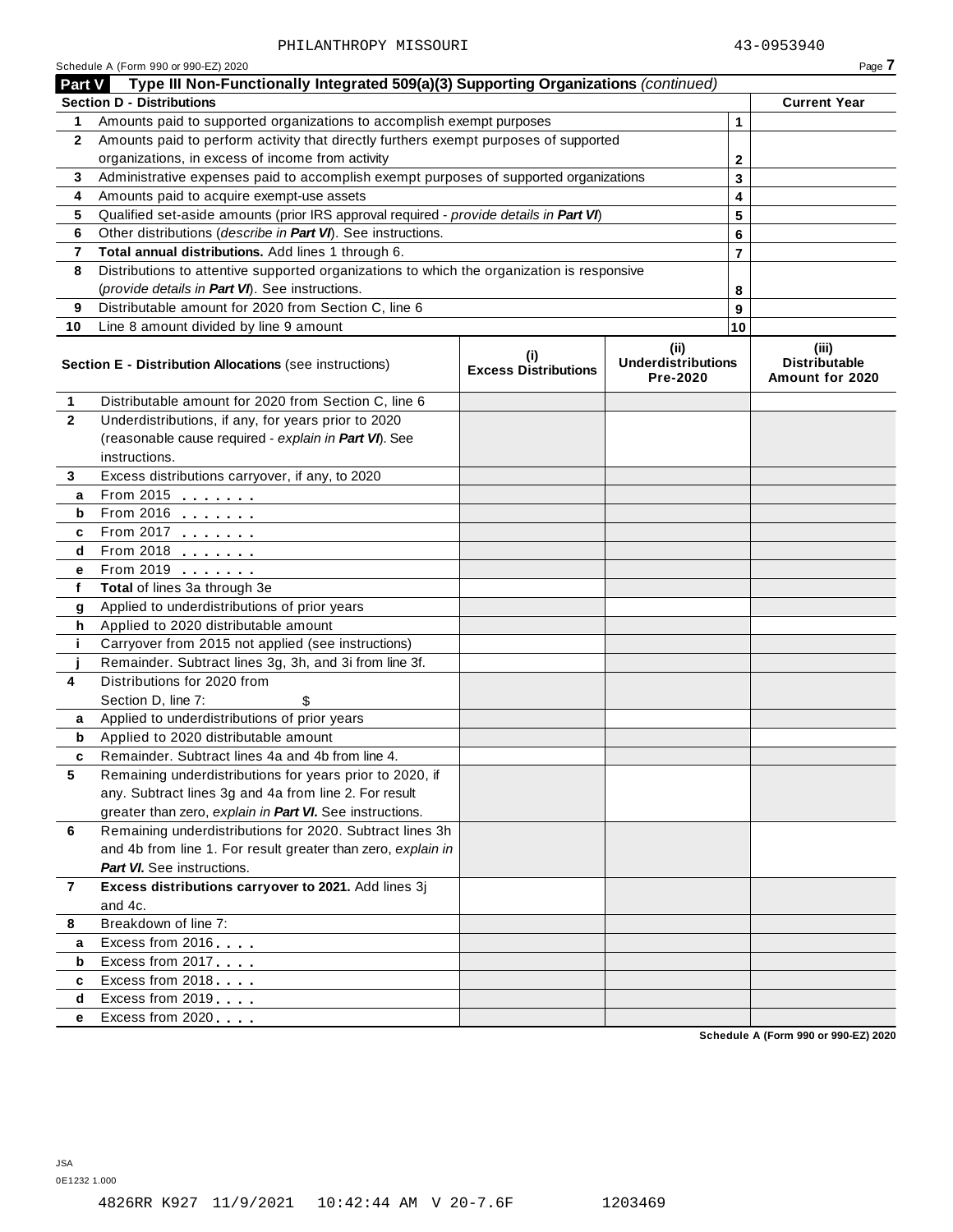#### <span id="page-20-0"></span>Schedule <sup>A</sup> (Form <sup>990</sup> or 990-EZ) <sup>2020</sup> Page **8**

**Supplemental Information.** Provide the explanations required by Part II, line 10; Part II, line 17a or 17b; Part **Part VI** III, line 12; Part IV, Section A, lines 1, 2, 3b, 3c, 4b, 4c, 5a, 6, 9a, 9b, 9c, 11a, 11b, and 11c; Part IV, Section B, lines 1 and 2; Part IV, Section C, line 1; Part IV, Section D, lines 2 and 3; Part IV, Section E, lines 1c, 2a, 2b, 3a and 3b; Part V, line 1; Part V, Section B, line 1e; Part V, Section D, lines 5, 6, and 8; and Part V, Section E, lines 2, 5, and 6. Also complete this part for any additional information. (See instructions.)

|                                     |        |        |        |        | ATTACHMENT |         |
|-------------------------------------|--------|--------|--------|--------|------------|---------|
| SCHEDULE A, PART III - OTHER INCOME |        |        |        |        |            |         |
| DESCRIPTION                         | 2016   | 2017   | 2018   | 2019   | 2020       | TOTAL   |
| MISCELLANEOUS INCOME                | 186.   | 270.   | 487.   | 549.   | 1,781.     | 3,273.  |
| FUNDRAISING EVENT INCOME            | 4,175. | 4,951. | 7,445. | 8,250. |            | 24,821. |
| TOTALS                              | 4,361. | 5,221. | 7,932. | 8,799. | 1,781.     | 28,094. |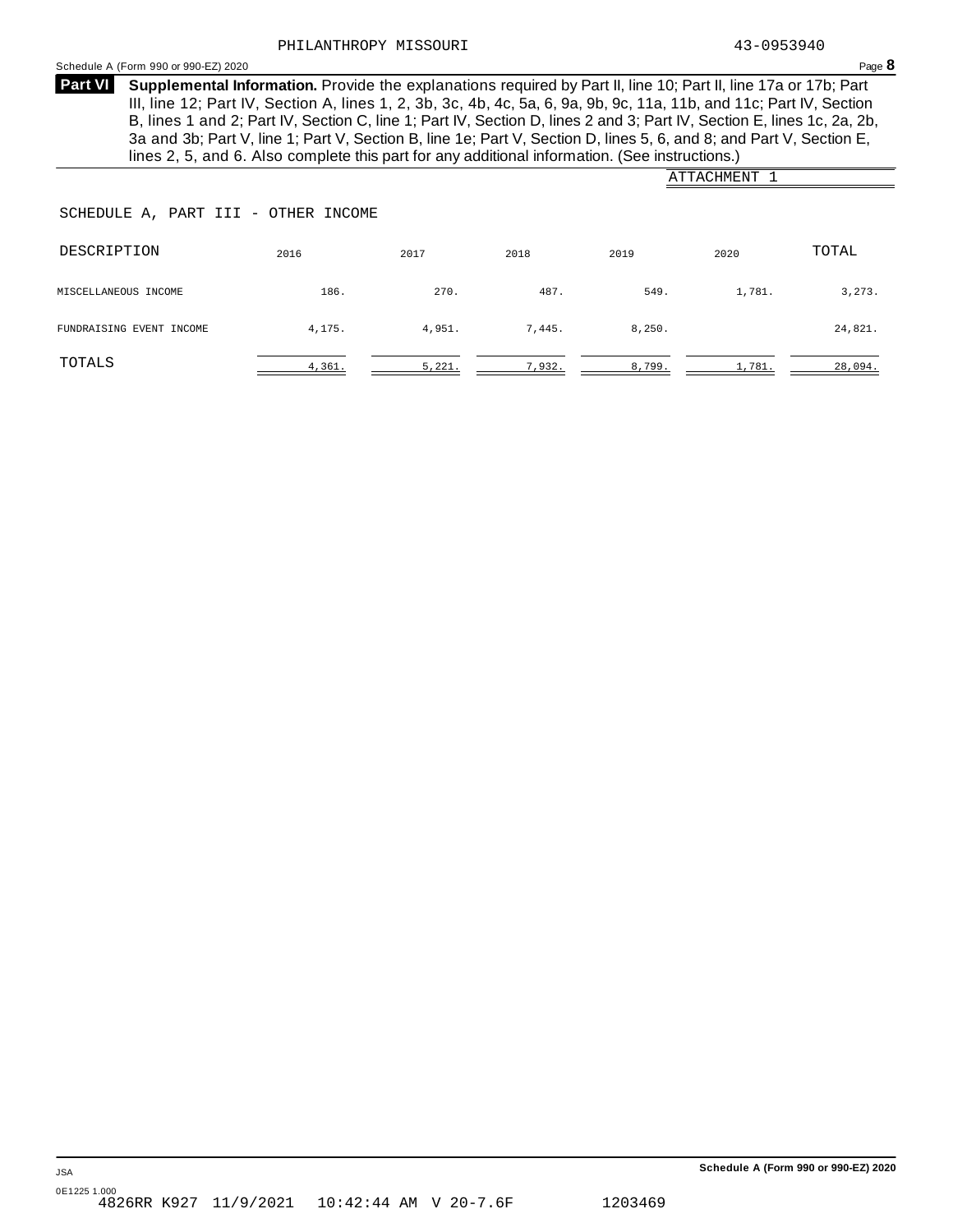**(Form 990, 990-EZ, or 990-PF)** Department of the Treasury<br>Internal Revenue Service

## **Schedule B chedule of Contributors**

(Form 990, 990-EZ,<br>
or 990-PF,<br>
Department of the Treasury **COLOCY**<br>
Internal Revenue Service **COLOCY**<br>
Name of the organization<br>
Name of the organization

**2020** 

43-0953940

PHILANTHROPY MISSOURI

|  | Organization type (check one): |
|--|--------------------------------|
|--|--------------------------------|

| Filers of:         | Section:                                                                  |
|--------------------|---------------------------------------------------------------------------|
| Form 990 or 990-EZ | $\mathbf{x}$<br>501(c)(3) (enter number) organization                     |
|                    | 4947(a)(1) nonexempt charitable trust not treated as a private foundation |
|                    | 527 political organization                                                |
| Form 990-PF        | 501(c)(3) exempt private foundation                                       |
|                    | 4947(a)(1) nonexempt charitable trust treated as a private foundation     |
|                    | 501(c)(3) taxable private foundation                                      |

Check if your organization is covered by the **General Rule** or a **Special Rule.**

**Note:** Only a section 501(c)(7), (8), or (10) organization can check boxes for both the General Rule and a Special Rule. See instructions.

#### **General Rule**

 $\overline{X}$  For an organization filing Form 990, 990-EZ, or 990-PF that received, during the year, contributions totaling \$5,000 or more (in money or property) from any one contributor. Complete Parts I and II. See instructions for determining a contributor's total contributions.

#### **Special Rules**

For an organization described in section 501(c)(3) filing Form 990 or 990-EZ that met the 33 1/3% support test of the regulations under sections 509(a)(1) and 170(b)(1)(A)(vi), that checked Schedule A (Form 990 or 990-EZ), Part II, line 13, 16a, or 16b, and that received from any one contributor, during the year, total contributions of the greater of **(1)** \$5,000; or **(2)** 2% of the amount on (i) Form 990, Part VIII, line 1h; or (ii) Form 990-EZ, line 1. Complete Parts I and II.

For an organization described in section 501(c)(7), (8), or (10) filing Form 990 or 990-EZ that received from any one contributor, during the year, total contributions of more than \$1,000 *exclusively* for religious, charitable, scientific, literary, or educational purposes, or for the prevention of cruelty to children or animals. Complete Parts I (entering "N/A" in column (b) instead of the contributor name and address), II, and III.

For an organization described in section  $501(c)(7)$ , (8), or (10) filing Form 990 or 990-EZ that received from any one contributor, during the year, contributions *exclusively* for religious, charitable, etc., purposes, but no such contributions totaled more than \$1,000. If this box is checked, enter here the total contributions that were received during the year for an *exclusively* religious, charitable, etc., purpose. Don't complete any of the parts unless the **General Rule** applies to this organization because it received *nonexclusively* religious, charitable, etc., contributions totaling \$5,000 or more during the year  $\ldots \ldots \ldots \ldots \ldots \ldots \ldots \ldots \ldots \vdots$ 

**Caution:** An organization that isn't covered by the General Rule and/or the Special Rules doesn't file Schedule B (Form 990, 990-EZ, or 990-PF), but it **must** answer "No" on Part IV, line 2, of its Form 990; or check the box on line H of its Form 990-EZ or on its Form 990-PF, Part I, line 2, to certify that it doesn't meet the filing requirements of Schedule B (Form 990, 990-EZ, or 990-PF).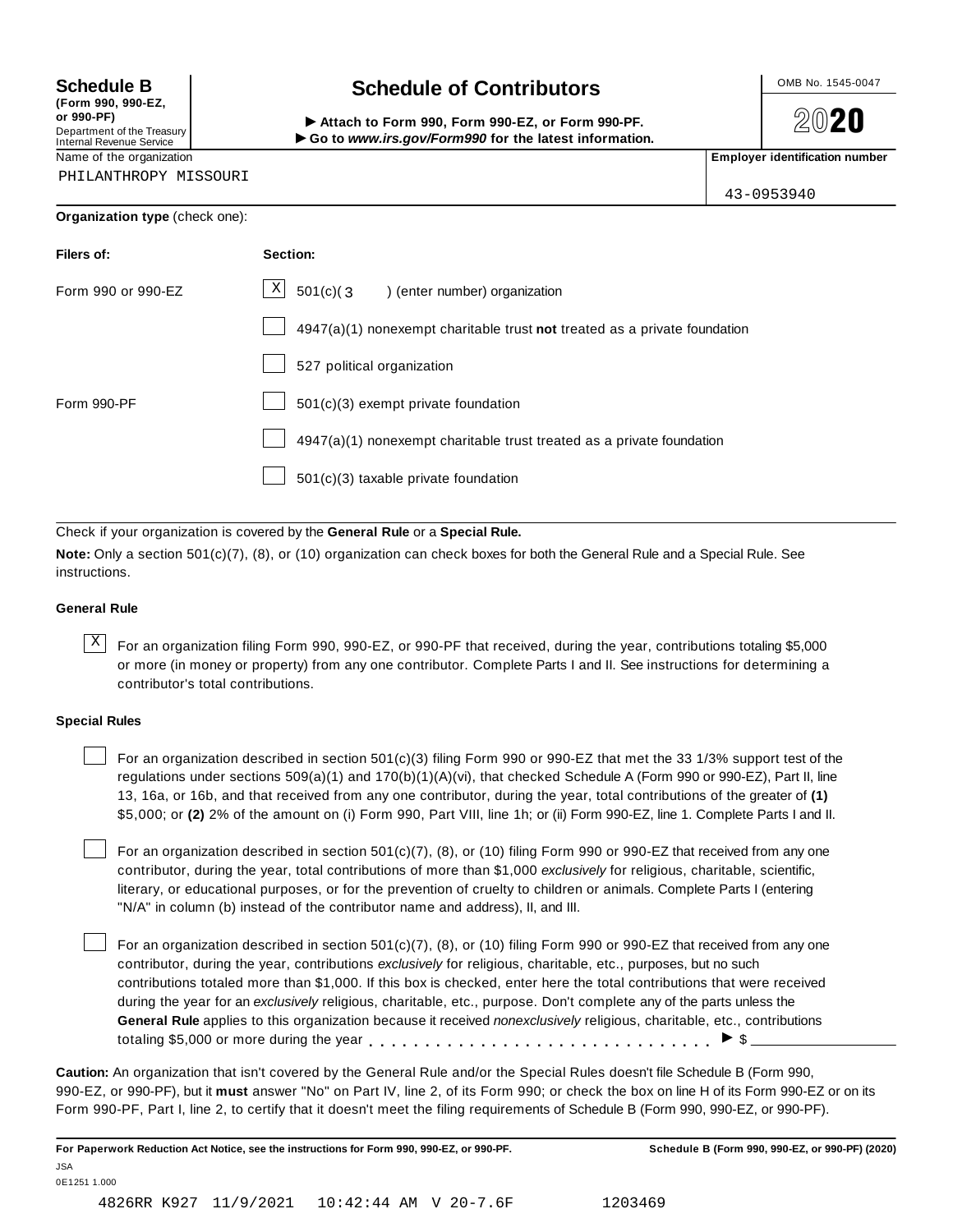| Schedule B (Form 990, 990-EZ, or 990-PF) | (2020)                                       | Page                                |
|------------------------------------------|----------------------------------------------|-------------------------------------|
| Name<br>, organization<br>്∪⊧            | PHT<br>T.HKOPA<br>M<br>∵∪∪k⊥<br>I AN'<br>550 | Emplover<br>identification number : |

| <b>Employer identification number</b> |  |
|---------------------------------------|--|
| $43 - 0953940$                        |  |

| Part I       | Contributors (see instructions). Use duplicate copies of Part I if additional space is needed. |                                   |                                                                                                 |  |  |  |  |  |  |
|--------------|------------------------------------------------------------------------------------------------|-----------------------------------|-------------------------------------------------------------------------------------------------|--|--|--|--|--|--|
| (a)<br>No.   | (b)<br>Name, address, and ZIP + 4                                                              | (c)<br><b>Total contributions</b> | (d)<br>Type of contribution                                                                     |  |  |  |  |  |  |
| $\mathbf{1}$ | N/A                                                                                            | 6,500.<br>\$                      | $\mathbf X$<br>Person<br>Payroll<br>Noncash<br>(Complete Part II for<br>noncash contributions.) |  |  |  |  |  |  |
| (a)<br>No.   | (b)<br>Name, address, and ZIP + 4                                                              | (c)<br><b>Total contributions</b> | (d)<br>Type of contribution                                                                     |  |  |  |  |  |  |
| 2            | N/A                                                                                            | 12,000.<br>\$                     | $\mathbf X$<br>Person<br>Payroll<br>Noncash<br>(Complete Part II for<br>noncash contributions.) |  |  |  |  |  |  |
| (a)<br>No.   | (b)<br>Name, address, and ZIP + 4                                                              | (c)<br><b>Total contributions</b> | (d)<br>Type of contribution                                                                     |  |  |  |  |  |  |
| 3            | N/A                                                                                            | 10,000.<br>\$                     | Χ<br>Person<br>Payroll<br>Noncash<br>(Complete Part II for<br>noncash contributions.)           |  |  |  |  |  |  |
| (a)<br>No.   | (b)<br>Name, address, and ZIP + 4                                                              | (c)<br><b>Total contributions</b> | (d)<br>Type of contribution                                                                     |  |  |  |  |  |  |
| 4            | N/A                                                                                            | 49,000.<br>\$                     | Χ<br>Person<br>Payroll<br>Noncash<br>(Complete Part II for<br>noncash contributions.)           |  |  |  |  |  |  |
| (a)<br>No.   | (b)<br>Name, address, and ZIP + 4                                                              | (c)<br><b>Total contributions</b> | (d)<br>Type of contribution                                                                     |  |  |  |  |  |  |
| 5            | N/A                                                                                            | 5,000.<br>\$                      | Χ<br>Person<br>Payroll<br>Noncash<br>(Complete Part II for<br>noncash contributions.)           |  |  |  |  |  |  |
| (a)<br>No.   | (b)<br>Name, address, and ZIP + 4                                                              | (c)<br><b>Total contributions</b> | (d)<br>Type of contribution                                                                     |  |  |  |  |  |  |
|              |                                                                                                | \$                                | Person<br>Payroll<br><b>Noncash</b><br>(Complete Part II for<br>noncash contributions.)         |  |  |  |  |  |  |

**Schedule B (Form 990, 990-EZ, or 990-PF) (2020)** JSA 0E1253 1.000 4826RR K927 11/9/2021 10:42:44 AM V 20-7.6F 1203469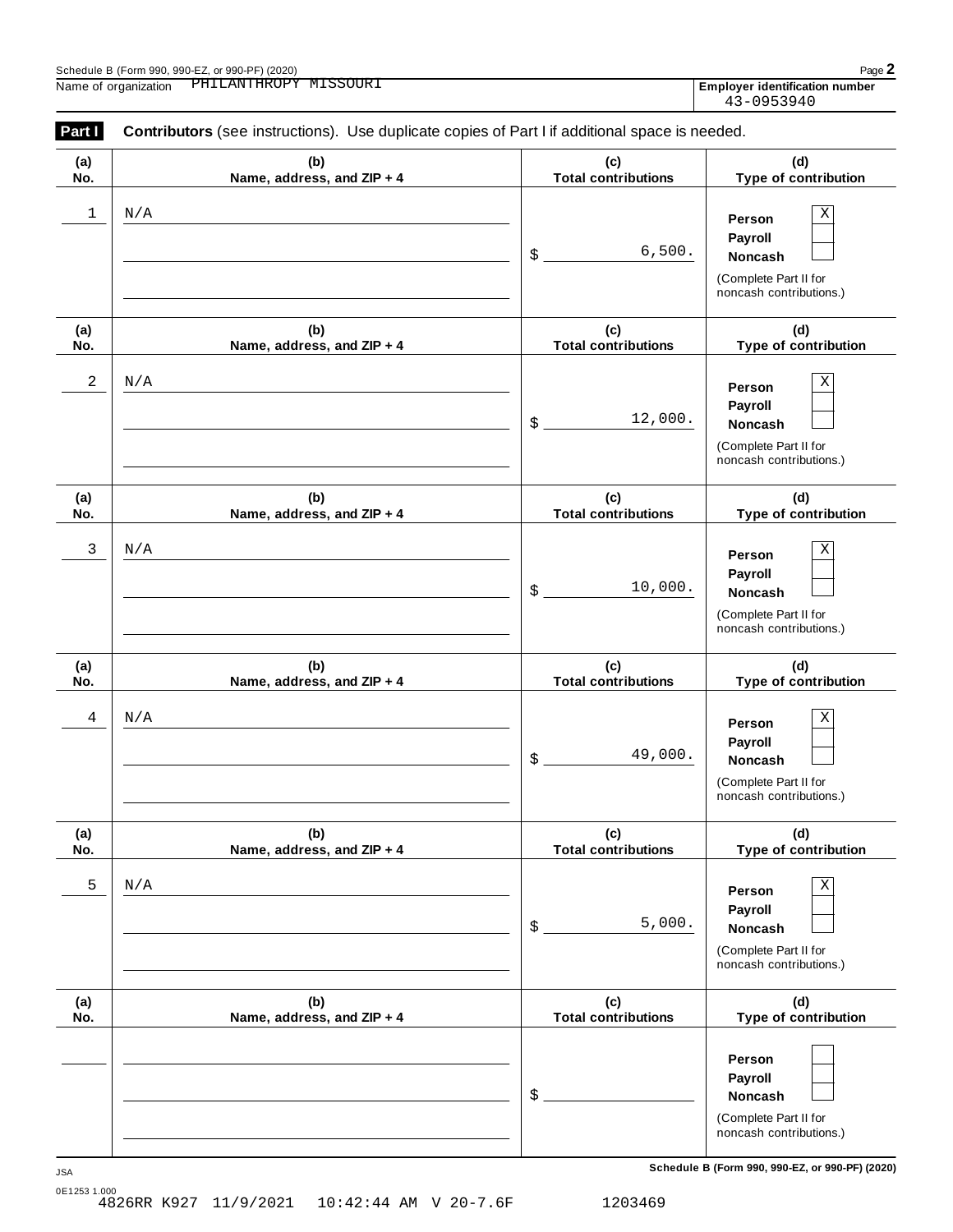| or 990-PF) (2020)<br>Schedule B<br>990-EZ<br>(Form 990.<br>. ог | $P$ aq $\epsilon$ |
|-----------------------------------------------------------------|-------------------|
|                                                                 |                   |

| Name of organization | DН<br>.LANTHROPY | MISSOURI | .<br><b>Employer identification number</b> |
|----------------------|------------------|----------|--------------------------------------------|
|                      |                  |          | 3940<br>- ------<br>- ⊥ -                  |

| (a) No.<br>from<br>Part I | (b)<br>Description of noncash property given | (c)<br>FMV (or estimate)<br>(See instructions.) | (d)<br>Date received |
|---------------------------|----------------------------------------------|-------------------------------------------------|----------------------|
|                           |                                              | \$                                              |                      |
| (a) No.<br>from<br>Part I | (b)<br>Description of noncash property given | (c)<br>FMV (or estimate)<br>(See instructions.) | (d)<br>Date received |
|                           |                                              | \$                                              |                      |
| (a) No.<br>from<br>Part I | (b)<br>Description of noncash property given | (c)<br>FMV (or estimate)<br>(See instructions.) | (d)<br>Date received |
|                           |                                              | \$                                              |                      |
| (a) No.<br>from<br>Part I | (b)<br>Description of noncash property given | (c)<br>FMV (or estimate)<br>(See instructions.) | (d)<br>Date received |
|                           |                                              | \$                                              |                      |
| (a) No.<br>from<br>Part I | (b)<br>Description of noncash property given | (c)<br>FMV (or estimate)<br>(See instructions.) | (d)<br>Date received |
|                           |                                              | \$                                              |                      |
| (a) No.<br>from<br>Part I | (b)<br>Description of noncash property given | (c)<br>FMV (or estimate)<br>(See instructions.) | (d)<br>Date received |
|                           |                                              | \$                                              |                      |

0E1254 1.000 4826RR K927 11/9/2021 10:42:44 AM V 20-7.6F 1203469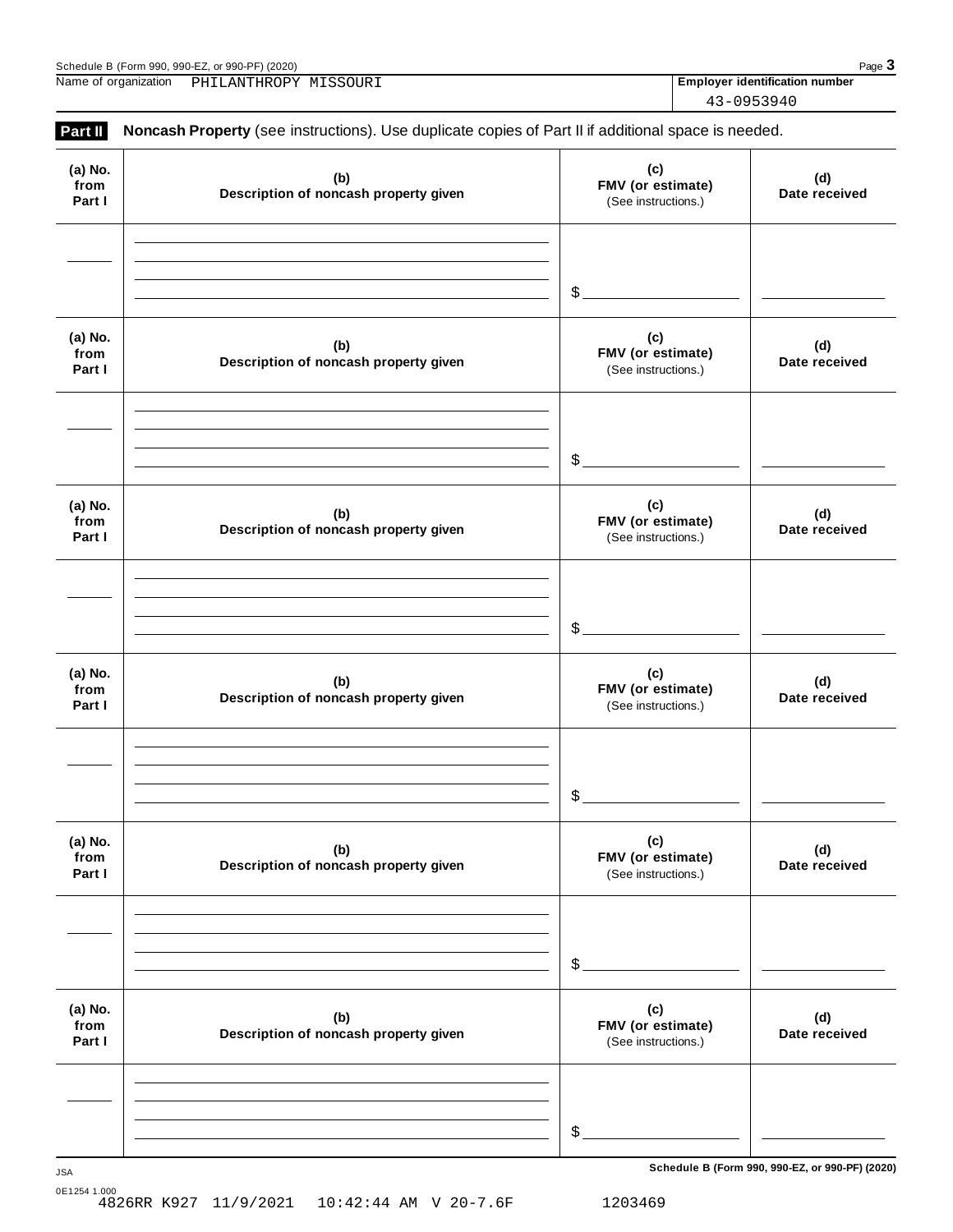|                             | Name of organization PHILANTHROPY MISSOURI                                                                                                                                             |                      | <b>Employer identification number</b><br>43-0953940                                                                                                                                                                                                                                                                                                              |  |  |
|-----------------------------|----------------------------------------------------------------------------------------------------------------------------------------------------------------------------------------|----------------------|------------------------------------------------------------------------------------------------------------------------------------------------------------------------------------------------------------------------------------------------------------------------------------------------------------------------------------------------------------------|--|--|
| Part III                    | contributions of \$1,000 or less for the year. (Enter this information once. See instructions.) $\triangleright$ \$<br>Use duplicate copies of Part III if additional space is needed. |                      | Exclusively religious, charitable, etc., contributions to organizations described in section 501(c)(7), (8), or<br>(10) that total more than \$1,000 for the year from any one contributor. Complete columns (a) through (e) and<br>the following line entry. For organizations completing Part III, enter the total of exclusively religious, charitable, etc., |  |  |
| $(a)$ No.<br>from<br>Part I | (b) Purpose of gift                                                                                                                                                                    | (c) Use of gift      | (d) Description of how gift is held                                                                                                                                                                                                                                                                                                                              |  |  |
|                             |                                                                                                                                                                                        |                      |                                                                                                                                                                                                                                                                                                                                                                  |  |  |
|                             | Transferee's name, address, and ZIP + 4                                                                                                                                                | (e) Transfer of gift | Relationship of transferor to transferee                                                                                                                                                                                                                                                                                                                         |  |  |
|                             |                                                                                                                                                                                        |                      |                                                                                                                                                                                                                                                                                                                                                                  |  |  |
| (a) No.<br>from<br>Part I   | (b) Purpose of gift                                                                                                                                                                    | (c) Use of gift      | (d) Description of how gift is held                                                                                                                                                                                                                                                                                                                              |  |  |
|                             |                                                                                                                                                                                        |                      |                                                                                                                                                                                                                                                                                                                                                                  |  |  |
|                             | Transferee's name, address, and ZIP + 4                                                                                                                                                | (e) Transfer of gift | Relationship of transferor to transferee                                                                                                                                                                                                                                                                                                                         |  |  |
|                             |                                                                                                                                                                                        |                      |                                                                                                                                                                                                                                                                                                                                                                  |  |  |
| (a) No.<br>from<br>Part I   | (b) Purpose of gift                                                                                                                                                                    | (c) Use of gift      | (d) Description of how gift is held                                                                                                                                                                                                                                                                                                                              |  |  |
|                             |                                                                                                                                                                                        |                      |                                                                                                                                                                                                                                                                                                                                                                  |  |  |
|                             | Transferee's name, address, and ZIP + 4                                                                                                                                                | (e) Transfer of gift | Relationship of transferor to transferee                                                                                                                                                                                                                                                                                                                         |  |  |
| (a) No.                     |                                                                                                                                                                                        |                      |                                                                                                                                                                                                                                                                                                                                                                  |  |  |
| from<br>Part I              | (b) Purpose of gift                                                                                                                                                                    | (c) Use of gift      | (d) Description of how gift is held                                                                                                                                                                                                                                                                                                                              |  |  |
|                             | (e) Transfer of gift                                                                                                                                                                   |                      |                                                                                                                                                                                                                                                                                                                                                                  |  |  |
|                             |                                                                                                                                                                                        |                      | Relationship of transferor to transferee                                                                                                                                                                                                                                                                                                                         |  |  |

**Schedule B (Form 990, 990-EZ, or 990-PF) (2020)** JSA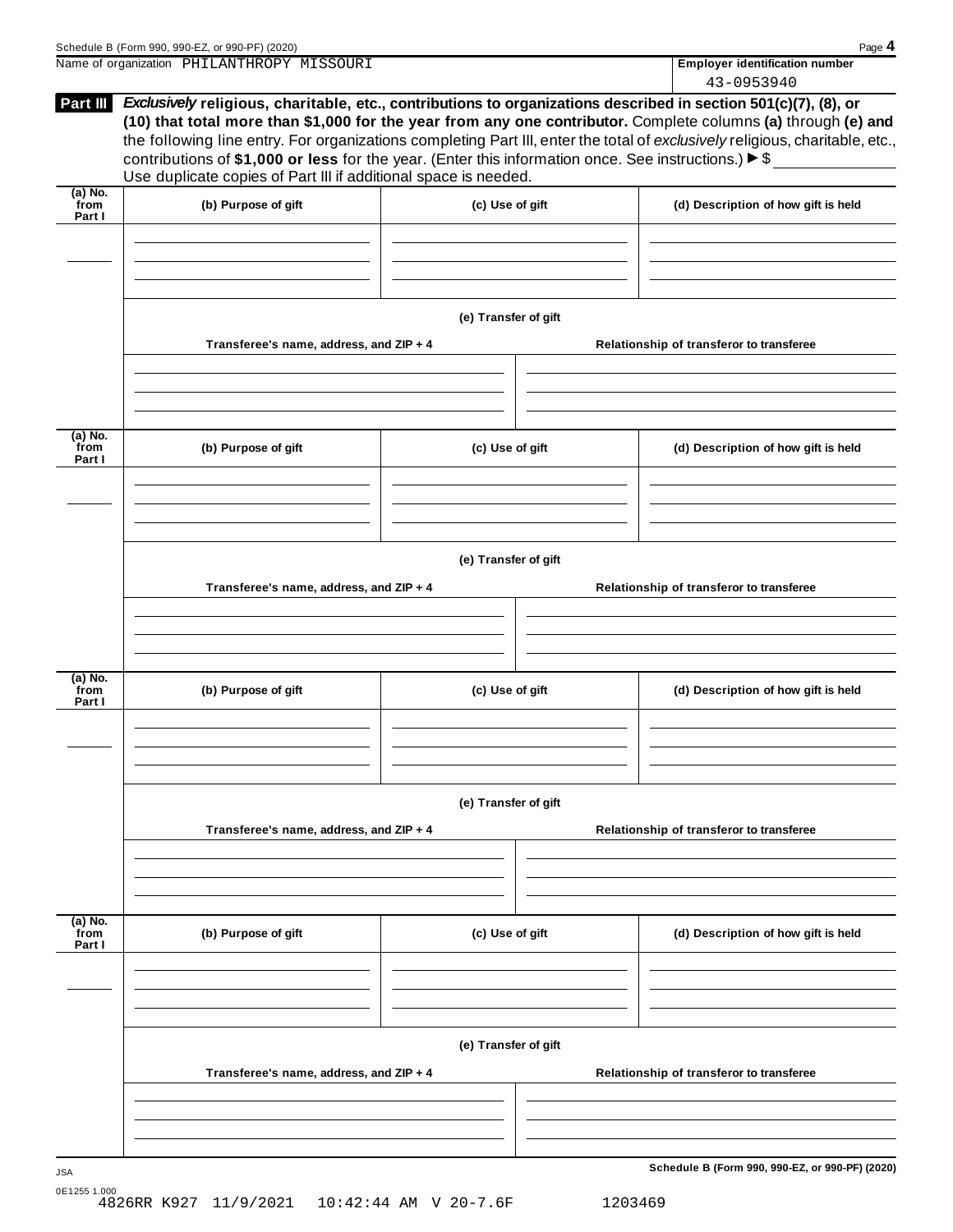| <b>SCHEDULE D</b> |  |
|-------------------|--|
| (Form 990)        |  |

# SCHEDULE D<br>
Supplemental Financial Statements<br>
Form 990)<br>
Part IV, line 6, 7, 8, 9, 10, 11a, 11b, 11c, 11d, 11e, 11f, 12a, or 12b.<br>
Part IV, line 6, 7, 8, 9, 10, 11a, 11b, 11c, 11d, 11e, 11f, 12a, or 12b.

|                   |                                                                                           |                                                        | Part IV, line 6, 7, 8, 9, 10, 11a, 11b, 11c, 11d, 11e, 11f, 12a, or 12b.                                                                                                                                                                                                                                                                            |  |                |                                                |                                                    |           |
|-------------------|-------------------------------------------------------------------------------------------|--------------------------------------------------------|-----------------------------------------------------------------------------------------------------------------------------------------------------------------------------------------------------------------------------------------------------------------------------------------------------------------------------------------------------|--|----------------|------------------------------------------------|----------------------------------------------------|-----------|
|                   | Department of the Treasury<br><b>Internal Revenue Service</b><br>Name of the organization |                                                        | Attach to Form 990.<br>Go to www.irs.gov/Form990 for instructions and the latest information.                                                                                                                                                                                                                                                       |  |                | <b>Employer identification number</b>          | <b>Open to Public</b><br><b>Inspection</b>         |           |
|                   | PHILANTHROPY MISSOURI                                                                     |                                                        |                                                                                                                                                                                                                                                                                                                                                     |  |                | 43-0953940                                     |                                                    |           |
|                   | Part I                                                                                    |                                                        | Organizations Maintaining Donor Advised Funds or Other Similar Funds or Accounts.                                                                                                                                                                                                                                                                   |  |                |                                                |                                                    |           |
|                   |                                                                                           |                                                        | Complete if the organization answered "Yes" on Form 990, Part IV, line 6.                                                                                                                                                                                                                                                                           |  |                |                                                |                                                    |           |
|                   |                                                                                           |                                                        | (a) Donor advised funds                                                                                                                                                                                                                                                                                                                             |  |                |                                                | (b) Funds and other accounts                       |           |
|                   |                                                                                           |                                                        |                                                                                                                                                                                                                                                                                                                                                     |  |                |                                                |                                                    |           |
| 1                 |                                                                                           | Total number at end of year example.                   |                                                                                                                                                                                                                                                                                                                                                     |  |                |                                                |                                                    |           |
| $\mathbf{2}$<br>3 |                                                                                           | Aggregate value of contributions to (during year)      |                                                                                                                                                                                                                                                                                                                                                     |  |                |                                                |                                                    |           |
|                   |                                                                                           | Aggregate value of grants from (during year)           |                                                                                                                                                                                                                                                                                                                                                     |  |                |                                                |                                                    |           |
| 4<br>5            |                                                                                           | Aggregate value at end of year                         | Did the organization inform all donors and donor advisors in writing that the assets held in donor advised                                                                                                                                                                                                                                          |  |                |                                                |                                                    |           |
|                   |                                                                                           |                                                        | funds are the organization's property, subject to the organization's exclusive legal control?                                                                                                                                                                                                                                                       |  |                |                                                | Yes                                                | No        |
| 6                 |                                                                                           |                                                        | Did the organization inform all grantees, donors, and donor advisors in writing that grant funds can be used                                                                                                                                                                                                                                        |  |                |                                                |                                                    |           |
|                   |                                                                                           |                                                        | only for charitable purposes and not for the benefit of the donor or donor advisor, or for any other purpose                                                                                                                                                                                                                                        |  |                |                                                |                                                    |           |
|                   |                                                                                           |                                                        |                                                                                                                                                                                                                                                                                                                                                     |  |                |                                                | Yes                                                | No.       |
|                   | Part II                                                                                   | <b>Conservation Easements.</b>                         |                                                                                                                                                                                                                                                                                                                                                     |  |                |                                                |                                                    |           |
|                   |                                                                                           |                                                        | Complete if the organization answered "Yes" on Form 990, Part IV, line 7.                                                                                                                                                                                                                                                                           |  |                |                                                |                                                    |           |
| 1                 |                                                                                           |                                                        | Purpose(s) of conservation easements held by the organization (check all that apply).                                                                                                                                                                                                                                                               |  |                |                                                |                                                    |           |
|                   |                                                                                           |                                                        | Preservation of land for public use (for example, recreation or education)                                                                                                                                                                                                                                                                          |  |                |                                                | Preservation of a historically important land area |           |
|                   |                                                                                           | Protection of natural habitat                          |                                                                                                                                                                                                                                                                                                                                                     |  |                | Preservation of a certified historic structure |                                                    |           |
|                   |                                                                                           | Preservation of open space                             |                                                                                                                                                                                                                                                                                                                                                     |  |                |                                                |                                                    |           |
| $\mathbf{2}$      |                                                                                           |                                                        | Complete lines 2a through 2d if the organization held a qualified conservation contribution in the form of a conservation                                                                                                                                                                                                                           |  |                |                                                |                                                    |           |
|                   |                                                                                           | easement on the last day of the tax year.              |                                                                                                                                                                                                                                                                                                                                                     |  |                |                                                | Held at the End of the Tax Year                    |           |
|                   |                                                                                           |                                                        |                                                                                                                                                                                                                                                                                                                                                     |  | 2a             |                                                |                                                    |           |
| a                 |                                                                                           |                                                        | Total acreage restricted by conservation easements                                                                                                                                                                                                                                                                                                  |  | 2b             |                                                |                                                    |           |
| b                 |                                                                                           |                                                        |                                                                                                                                                                                                                                                                                                                                                     |  | 2 <sub>c</sub> |                                                |                                                    |           |
| c                 |                                                                                           |                                                        | Number of conservation easements on a certified historic structure included in (a)                                                                                                                                                                                                                                                                  |  |                |                                                |                                                    |           |
| d                 |                                                                                           |                                                        | Number of conservation easements included in (c) acquired after 7/25/06, and not on a                                                                                                                                                                                                                                                               |  | 2d             |                                                |                                                    |           |
| 3                 |                                                                                           |                                                        | Number of conservation easements modified, transferred, released, extinguished, or terminated by the organization during the                                                                                                                                                                                                                        |  |                |                                                |                                                    |           |
|                   | tax year                                                                                  |                                                        |                                                                                                                                                                                                                                                                                                                                                     |  |                |                                                |                                                    |           |
| 4                 |                                                                                           |                                                        | Number of states where property subject to conservation easement is located >                                                                                                                                                                                                                                                                       |  |                |                                                |                                                    |           |
| 5                 |                                                                                           |                                                        | Does the organization have a written policy regarding the periodic monitoring, inspection, handling of                                                                                                                                                                                                                                              |  |                |                                                |                                                    |           |
|                   |                                                                                           |                                                        | violations, and enforcement of the conservation easements it holds?                                                                                                                                                                                                                                                                                 |  |                |                                                | Yes                                                | <b>No</b> |
| 6                 |                                                                                           |                                                        | Staff and volunteer hours devoted to monitoring, inspecting, handling of violations, and enforcing conservation easements during the year                                                                                                                                                                                                           |  |                |                                                |                                                    |           |
|                   |                                                                                           |                                                        |                                                                                                                                                                                                                                                                                                                                                     |  |                |                                                |                                                    |           |
| $\overline{7}$    |                                                                                           |                                                        | Amount of expenses incurred in monitoring, inspecting, handling of violations, and enforcing conservation easements during the year                                                                                                                                                                                                                 |  |                |                                                |                                                    |           |
|                   |                                                                                           |                                                        |                                                                                                                                                                                                                                                                                                                                                     |  |                |                                                |                                                    |           |
| 8                 |                                                                                           |                                                        | Does each conservation easement reported on line 2(d) above satisfy the requirements of section 170(h)(4)(B)(i)                                                                                                                                                                                                                                     |  |                |                                                |                                                    |           |
|                   |                                                                                           |                                                        |                                                                                                                                                                                                                                                                                                                                                     |  |                |                                                | <b>Yes</b>                                         | <b>No</b> |
| 9                 |                                                                                           |                                                        | In Part XIII, describe how the organization reports conservation easements in its revenue and expense statement and                                                                                                                                                                                                                                 |  |                |                                                |                                                    |           |
|                   |                                                                                           |                                                        | balance sheet, and include, if applicable, the text of the footnote to the organization's financial statements that describes the                                                                                                                                                                                                                   |  |                |                                                |                                                    |           |
|                   |                                                                                           | organization's accounting for conservation easements.  |                                                                                                                                                                                                                                                                                                                                                     |  |                |                                                |                                                    |           |
|                   | Part III                                                                                  |                                                        | Organizations Maintaining Collections of Art, Historical Treasures, or Other Similar Assets.                                                                                                                                                                                                                                                        |  |                |                                                |                                                    |           |
|                   |                                                                                           |                                                        | Complete if the organization answered "Yes" on Form 990, Part IV, line 8.                                                                                                                                                                                                                                                                           |  |                |                                                |                                                    |           |
| 1а                |                                                                                           |                                                        |                                                                                                                                                                                                                                                                                                                                                     |  |                |                                                |                                                    |           |
|                   |                                                                                           |                                                        | If the organization elected, as permitted under FASB ASC 958, not to report in its revenue statement and balance sheet works<br>of art, historical treasures, or other similar assets held for public exhibition, education, or r<br>service, provide in Part XIII the text of the footnote to its financial statements that describes these items. |  |                |                                                |                                                    |           |
| b                 |                                                                                           | provide the following amounts relating to these items: | If the organization elected, as permitted under FASB ASC 958, to report in its revenue statement and balance sheet works of<br>art, historical treasures, or other similar assets held for public exhibition, education, or research in furtherance of public service,                                                                              |  |                |                                                |                                                    |           |
|                   |                                                                                           |                                                        |                                                                                                                                                                                                                                                                                                                                                     |  |                |                                                |                                                    |           |
|                   |                                                                                           |                                                        |                                                                                                                                                                                                                                                                                                                                                     |  |                |                                                |                                                    |           |
| $\mathbf{2}$      |                                                                                           |                                                        | If the organization received or held works of art, historical treasures, or other similar assets for financial gain, provide the                                                                                                                                                                                                                    |  |                |                                                |                                                    |           |
|                   |                                                                                           |                                                        | following amounts required to be reported under FASB ASC 958 relating to these items:                                                                                                                                                                                                                                                               |  |                |                                                |                                                    |           |
| а                 |                                                                                           |                                                        |                                                                                                                                                                                                                                                                                                                                                     |  |                |                                                |                                                    |           |
| b                 |                                                                                           |                                                        |                                                                                                                                                                                                                                                                                                                                                     |  |                |                                                |                                                    |           |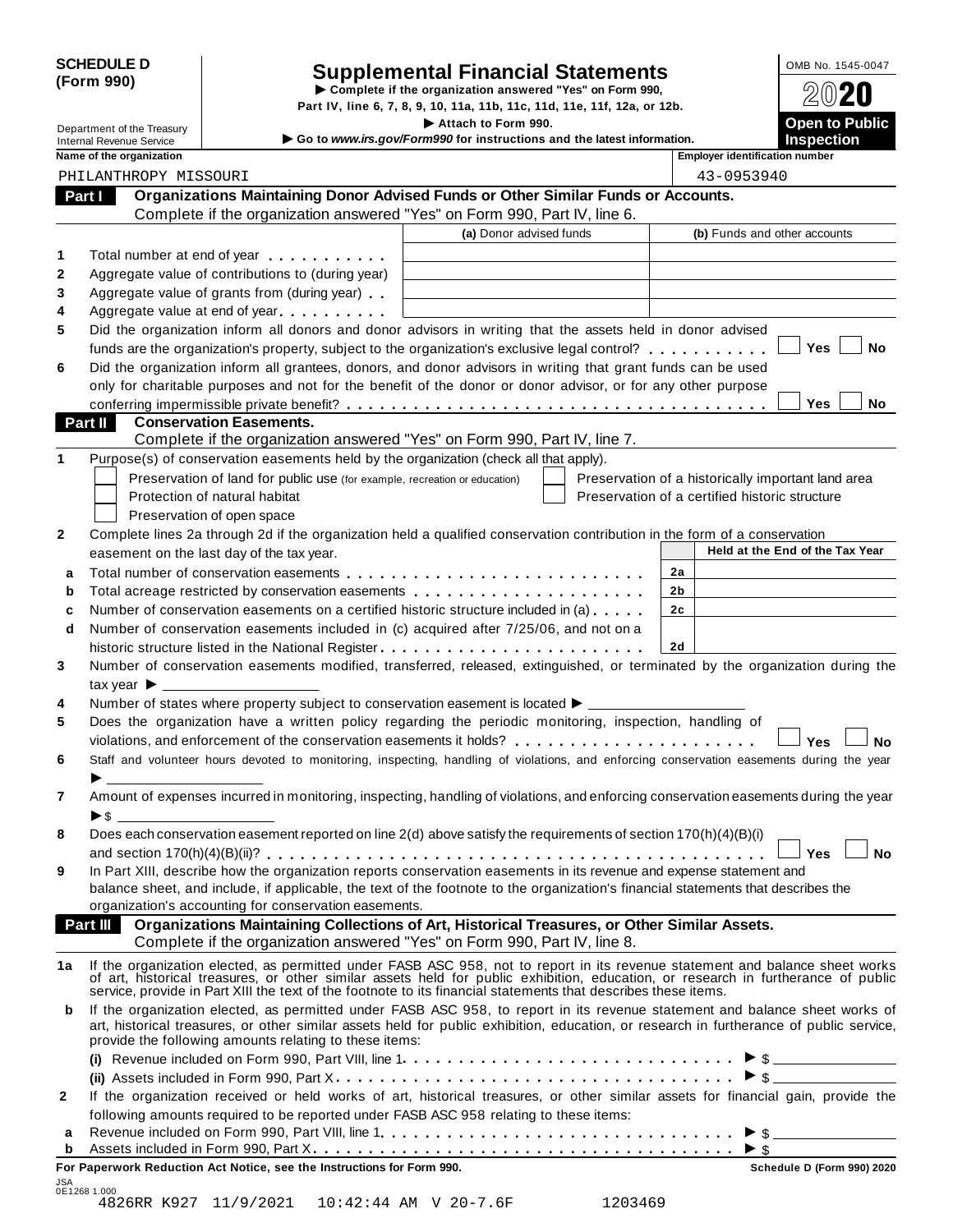|              | Schedule D (Form 990) 2020                                                                                                                                                                                                          |                         |                |                         |                          |                                                 |                          |            | Page 2    |
|--------------|-------------------------------------------------------------------------------------------------------------------------------------------------------------------------------------------------------------------------------------|-------------------------|----------------|-------------------------|--------------------------|-------------------------------------------------|--------------------------|------------|-----------|
|              | Organizations Maintaining Collections of Art, Historical Treasures, or Other Similar Assets (continued)<br><b>Part III</b>                                                                                                          |                         |                |                         |                          |                                                 |                          |            |           |
| 3            | Using the organization's acquisition, accession, and other records, check any of the following that make significant use of its                                                                                                     |                         |                |                         |                          |                                                 |                          |            |           |
|              | collection items (check all that apply):                                                                                                                                                                                            |                         |                |                         |                          |                                                 |                          |            |           |
| a            | Public exhibition                                                                                                                                                                                                                   |                         | d              |                         | Loan or exchange program |                                                 |                          |            |           |
| b            | Scholarly research                                                                                                                                                                                                                  |                         | е              | Other                   |                          | <u> 1980 - Jan Barbara Barbara, president e</u> |                          |            |           |
| C            | Preservation for future generations                                                                                                                                                                                                 |                         |                |                         |                          |                                                 |                          |            |           |
| 4            | Provide a description of the organization's collections and explain how they further the organization's exempt purpose in Part                                                                                                      |                         |                |                         |                          |                                                 |                          |            |           |
|              | XIII.                                                                                                                                                                                                                               |                         |                |                         |                          |                                                 |                          |            |           |
| 5            | During the year, did the organization solicit or receive donations of art, historical treasures, or other similar                                                                                                                   |                         |                |                         |                          |                                                 |                          |            |           |
|              | assets to be sold to raise funds rather than to be maintained as part of the organization's collection?                                                                                                                             |                         |                |                         |                          |                                                 | Yes                      |            | No        |
|              | <b>Escrow and Custodial Arrangements.</b><br><b>Part IV</b>                                                                                                                                                                         |                         |                |                         |                          |                                                 |                          |            |           |
|              | Complete if the organization answered "Yes" on Form 990, Part IV, line 9, or reported an amount on Form                                                                                                                             |                         |                |                         |                          |                                                 |                          |            |           |
|              | 990, Part X, line 21.                                                                                                                                                                                                               |                         |                |                         |                          |                                                 |                          |            |           |
|              | 1a Is the organization an agent, trustee, custodian or other intermediary for contributions or other assets not                                                                                                                     |                         |                |                         |                          |                                                 |                          |            |           |
|              |                                                                                                                                                                                                                                     |                         |                |                         |                          |                                                 | Yes                      |            | No        |
| b            | If "Yes," explain the arrangement in Part XIII and complete the following table:                                                                                                                                                    |                         |                |                         |                          |                                                 |                          |            |           |
|              |                                                                                                                                                                                                                                     |                         |                |                         |                          | Amount                                          |                          |            |           |
| c            |                                                                                                                                                                                                                                     |                         |                |                         |                          |                                                 |                          |            |           |
| d            |                                                                                                                                                                                                                                     |                         |                |                         | 1d                       |                                                 |                          |            |           |
| e            |                                                                                                                                                                                                                                     |                         |                |                         | 1е                       |                                                 |                          |            |           |
| f            |                                                                                                                                                                                                                                     |                         |                |                         | 1f                       |                                                 |                          |            |           |
|              | 2a Did the organization include an amount on Form 990, Part X, line 21, for escrow or custodial account liability?                                                                                                                  |                         |                |                         |                          |                                                 | <b>Yes</b>               |            | No        |
|              | <b>b</b> If "Yes," explain the arrangement in Part XIII. Check here if the explanation has been provided on Part XIII                                                                                                               |                         |                |                         |                          |                                                 |                          |            |           |
|              | Part V<br><b>Endowment Funds.</b>                                                                                                                                                                                                   |                         |                |                         |                          |                                                 |                          |            |           |
|              | Complete if the organization answered "Yes" on Form 990, Part IV, line 10.                                                                                                                                                          |                         |                |                         |                          |                                                 |                          |            |           |
|              |                                                                                                                                                                                                                                     | (a) Current year        | (b) Prior year |                         | (c) Two years back       | (d) Three years back                            | (e) Four years back      |            |           |
|              |                                                                                                                                                                                                                                     |                         |                |                         |                          |                                                 |                          |            |           |
|              | Contributions <b>Contributions</b>                                                                                                                                                                                                  |                         |                |                         |                          |                                                 |                          |            |           |
| b            |                                                                                                                                                                                                                                     |                         |                |                         |                          |                                                 |                          |            |           |
| c            | Net investment earnings, gains,                                                                                                                                                                                                     |                         |                |                         |                          |                                                 |                          |            |           |
|              |                                                                                                                                                                                                                                     |                         |                |                         |                          |                                                 |                          |            |           |
|              | d Grants or scholarships                                                                                                                                                                                                            |                         |                |                         |                          |                                                 |                          |            |           |
| е            | Other expenditures for facilities                                                                                                                                                                                                   |                         |                |                         |                          |                                                 |                          |            |           |
|              | and programs $\ldots \ldots \ldots \ldots$                                                                                                                                                                                          |                         |                |                         |                          |                                                 |                          |            |           |
|              |                                                                                                                                                                                                                                     |                         |                |                         |                          |                                                 |                          |            |           |
| g            | End of year balance                                                                                                                                                                                                                 |                         |                |                         |                          |                                                 |                          |            |           |
| $\mathbf{2}$ | Provide the estimated percentage of the current year end balance (line 1g, column (a)) held as:<br>Board designated or quasi-endowment ▶                                                                                            |                         |                |                         |                          |                                                 |                          |            |           |
| a            | Permanent endowment ▶                                                                                                                                                                                                               | ℅                       |                |                         |                          |                                                 |                          |            |           |
| b            | Term endowment ▶                                                                                                                                                                                                                    |                         |                |                         |                          |                                                 |                          |            |           |
| C            |                                                                                                                                                                                                                                     |                         |                |                         |                          |                                                 |                          |            |           |
|              | The percentages on lines 2a, 2b, and 2c should equal 100%.                                                                                                                                                                          |                         |                |                         |                          |                                                 |                          |            |           |
|              | 3a Are there endowment funds not in the possession of the organization that are held and administered for the                                                                                                                       |                         |                |                         |                          |                                                 |                          | <b>Yes</b> | <b>No</b> |
|              | organization by:                                                                                                                                                                                                                    |                         |                |                         |                          |                                                 | 3a(i)                    |            |           |
|              |                                                                                                                                                                                                                                     |                         |                |                         |                          |                                                 |                          |            |           |
|              |                                                                                                                                                                                                                                     |                         |                |                         |                          |                                                 | 3a(ii)<br>3 <sub>b</sub> |            |           |
|              | <b>b</b> If "Yes" on line 3a(ii), are the related organizations listed as required on Schedule R?                                                                                                                                   |                         |                |                         |                          |                                                 |                          |            |           |
| 4            | Describe in Part XIII the intended uses of the organization's endowment funds.<br>Land, Buildings, and Equipment.                                                                                                                   |                         |                |                         |                          |                                                 |                          |            |           |
|              | <b>Part VI</b><br>Complete if the organization answered "Yes" on Form 990, Part IV, line 11a. See Form 990, Part X, line 10.                                                                                                        |                         |                |                         |                          |                                                 |                          |            |           |
|              | Description of property                                                                                                                                                                                                             | (a) Cost or other basis |                | (b) Cost or other basis |                          | (c) Accumulated                                 | (d) Book value           |            |           |
|              |                                                                                                                                                                                                                                     |                         | (investment)   | (other)                 |                          | depreciation                                    |                          |            |           |
| 1a           |                                                                                                                                                                                                                                     |                         |                |                         |                          |                                                 |                          |            |           |
| b            | Buildings <b>Example 20</b> Suite 1 and 20 Suite 1 and 20 Suite 20 Suite 20 Suite 20 Suite 20 Suite 20 Suite 20 Suite 20 Suite 20 Suite 20 Suite 20 Suite 20 Suite 20 Suite 20 Suite 20 Suite 20 Suite 20 Suite 20 Suite 20 Suite 2 |                         |                |                         |                          |                                                 |                          |            |           |
| c            | Leasehold improvements expansion of the set of the set of the set of the set of the set of the set of the set o                                                                                                                     |                         |                |                         |                          |                                                 |                          |            |           |
| d            | Equipment                                                                                                                                                                                                                           |                         |                |                         | 22,463.                  | 11, 585.                                        |                          | 10,878.    |           |
| е            |                                                                                                                                                                                                                                     |                         |                |                         |                          |                                                 |                          |            |           |
|              | Total. Add lines 1a through 1e. (Column (d) must equal Form 990, Part X, column (B), line 10c.)                                                                                                                                     |                         |                |                         |                          |                                                 |                          | 10,878.    |           |

**Schedule D (Form 990) 2020**

JSA 0E1269 1.000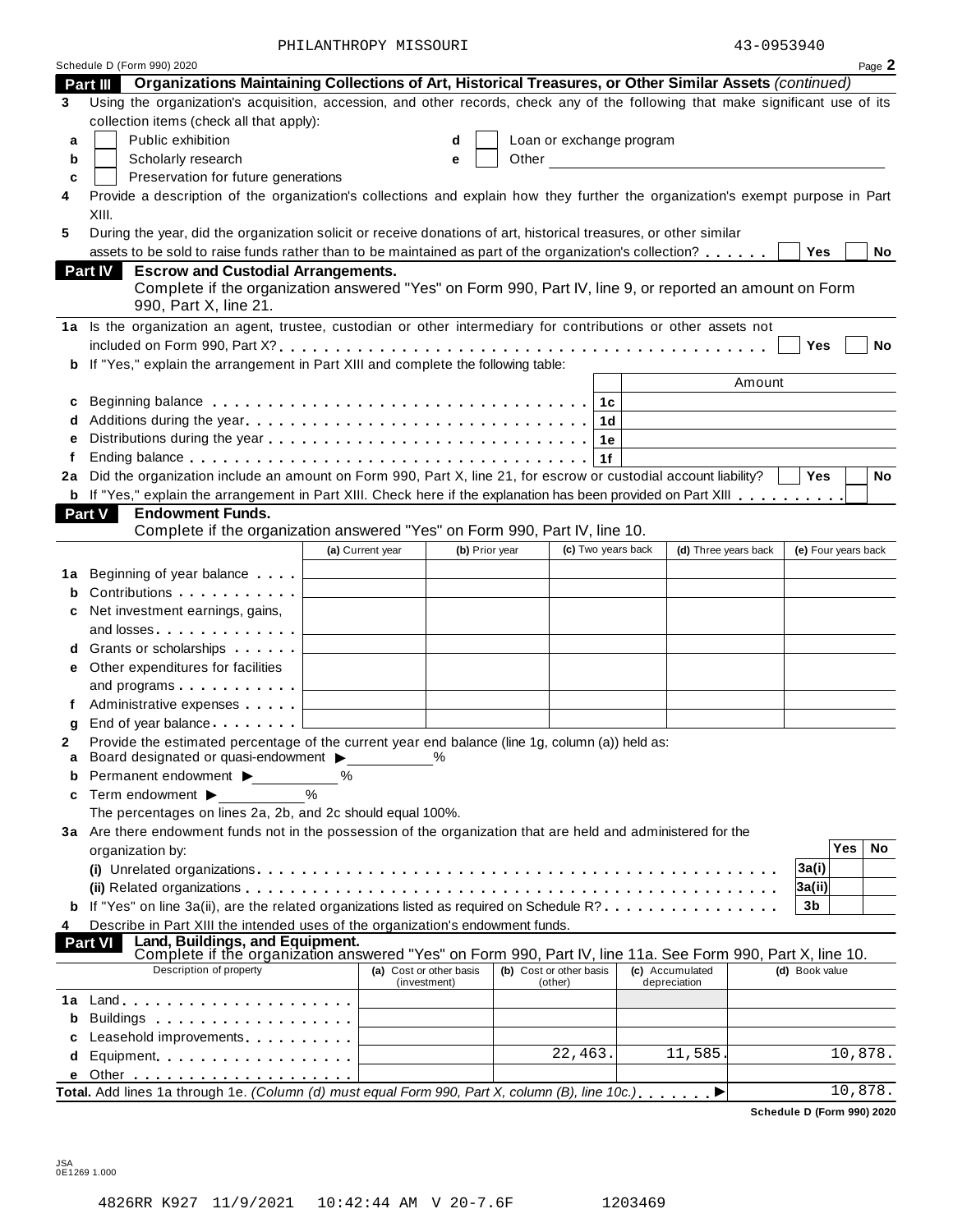| € |
|---|
|   |

| <b>Part VII</b>  | <b>Investments - Other Securities.</b><br>Complete if the organization answered "Yes" on Form 990, Part IV, line 11b. See Form 990, Part X, line 12. |                              |                                                              |                |
|------------------|------------------------------------------------------------------------------------------------------------------------------------------------------|------------------------------|--------------------------------------------------------------|----------------|
|                  | (a) Description of security or category<br>(including name of security)                                                                              | (b) Book value               | (c) Method of valuation:<br>Cost or end-of-year market value |                |
|                  | (1) Financial derivatives                                                                                                                            |                              |                                                              |                |
|                  | (2) Closely held equity interests                                                                                                                    |                              |                                                              |                |
| $(3)$ Other      |                                                                                                                                                      |                              |                                                              |                |
| (A)              |                                                                                                                                                      |                              |                                                              |                |
| (B)              |                                                                                                                                                      |                              |                                                              |                |
| (C)              |                                                                                                                                                      |                              |                                                              |                |
| (D)              |                                                                                                                                                      |                              |                                                              |                |
| (E)              |                                                                                                                                                      |                              |                                                              |                |
| (F)              |                                                                                                                                                      |                              |                                                              |                |
| (G)<br>(H)       |                                                                                                                                                      |                              |                                                              |                |
|                  |                                                                                                                                                      |                              |                                                              |                |
| <b>Part VIII</b> | Total. (Column (b) must equal Form 990, Part X, col. (B) line 12.) $\blacktriangleright$<br><b>Investments - Program Related.</b>                    |                              |                                                              |                |
|                  | Complete if the organization answered "Yes" on Form 990, Part IV, line 11c. See Form 990, Part X, line 13.                                           |                              |                                                              |                |
|                  | (a) Description of investment                                                                                                                        | (b) Book value               | (c) Method of valuation:<br>Cost or end-of-year market value |                |
| (1)              |                                                                                                                                                      |                              |                                                              |                |
| (2)              |                                                                                                                                                      |                              |                                                              |                |
| (3)              |                                                                                                                                                      |                              |                                                              |                |
| (4)              |                                                                                                                                                      |                              |                                                              |                |
| (5)              |                                                                                                                                                      |                              |                                                              |                |
| (6)              |                                                                                                                                                      |                              |                                                              |                |
| (7)              |                                                                                                                                                      |                              |                                                              |                |
| (8)              |                                                                                                                                                      |                              |                                                              |                |
| (9)              | Total. (Column (b) must equal Form 990, Part X, col. (B) line $13$ .)                                                                                |                              |                                                              |                |
| <b>Part IX</b>   | <b>Other Assets.</b>                                                                                                                                 |                              |                                                              |                |
|                  | Complete if the organization answered "Yes" on Form 990, Part IV, line 11d. See Form 990, Part X, line 15.                                           |                              |                                                              |                |
|                  |                                                                                                                                                      | (a) Description              |                                                              | (b) Book value |
| (1)              |                                                                                                                                                      |                              |                                                              |                |
| (2)              |                                                                                                                                                      |                              |                                                              |                |
| (3)              |                                                                                                                                                      |                              |                                                              |                |
| (4)              |                                                                                                                                                      |                              |                                                              |                |
| (5)              |                                                                                                                                                      |                              |                                                              |                |
| (6)              |                                                                                                                                                      |                              |                                                              |                |
| (7)              |                                                                                                                                                      |                              |                                                              |                |
| (8)              |                                                                                                                                                      |                              |                                                              |                |
| (9)              |                                                                                                                                                      |                              |                                                              |                |
|                  | Total. (Column (b) must equal Form 990, Part X, col. (B) line 15.)                                                                                   |                              |                                                              |                |
| Part X           | <b>Other Liabilities.</b><br>Complete if the organization answered "Yes" on Form 990, Part IV, line 11e or 11f. See Form 990, Part X,<br>line 25.    |                              |                                                              |                |
| 1.               |                                                                                                                                                      | (a) Description of liability |                                                              | (b) Book value |
| (1)              | Federal income taxes                                                                                                                                 |                              |                                                              |                |
| (2)              | CAPITAL LEASE OBLIGATION                                                                                                                             |                              |                                                              | 6,960.         |
| (3)              |                                                                                                                                                      |                              |                                                              |                |
| (4)              |                                                                                                                                                      |                              |                                                              |                |
| (5)              |                                                                                                                                                      |                              |                                                              |                |
| (6)              |                                                                                                                                                      |                              |                                                              |                |
| (7)              |                                                                                                                                                      |                              |                                                              |                |
| (8)              |                                                                                                                                                      |                              |                                                              |                |
| (9)              |                                                                                                                                                      |                              |                                                              |                |
|                  |                                                                                                                                                      |                              |                                                              | 6,960.         |
|                  | 2. Liability for uncertain tax positions. In Part XIII, provide the text of the footnote to the organization's financial statements that reports the |                              |                                                              |                |
|                  | organization's liability for uncertain tax positions under FASB ASC 740. Check here if the text of the footnote has been provided in Part XIII .     |                              |                                                              |                |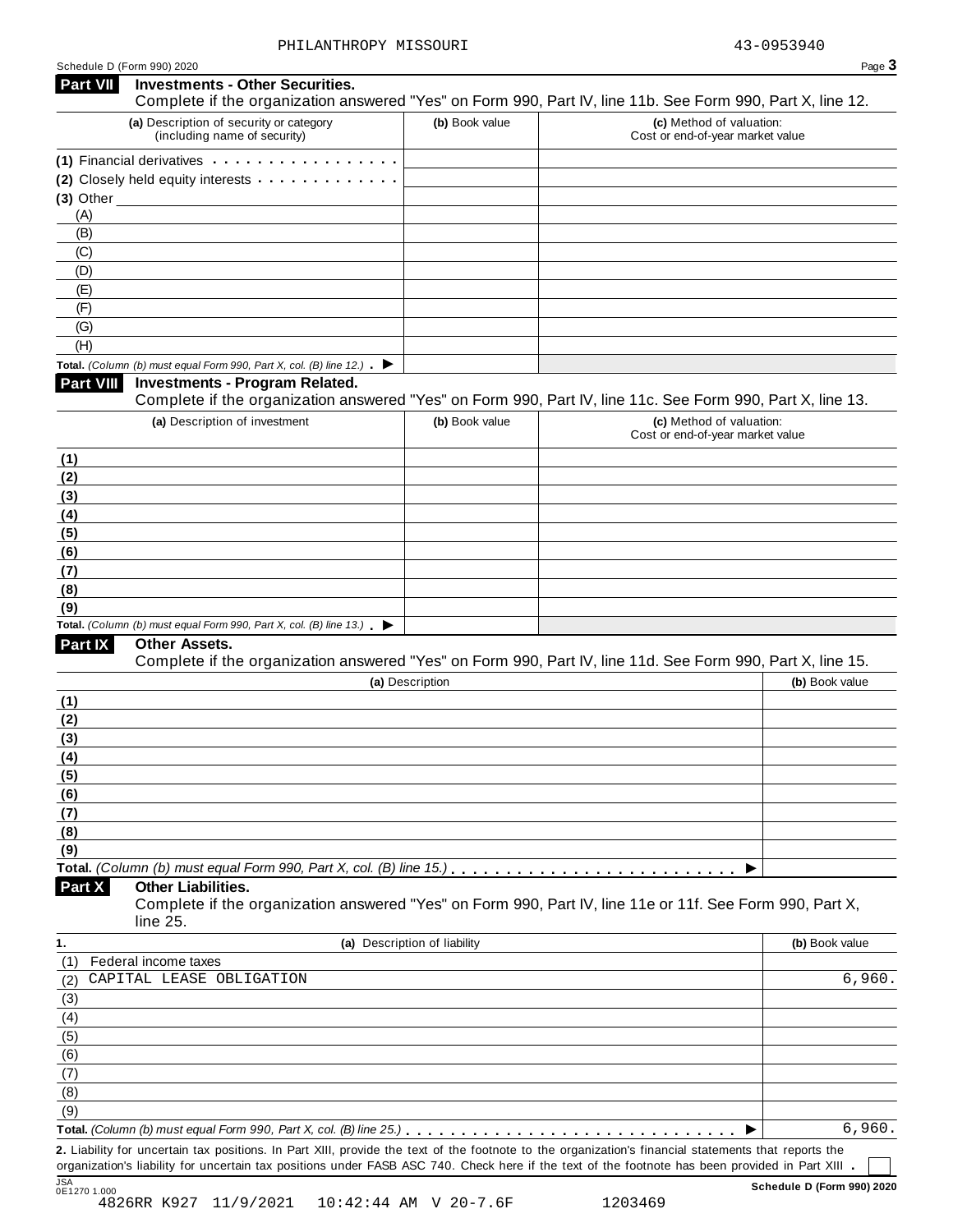| PHILANTHROPY MISSOURI | 43-0953940 |
|-----------------------|------------|

|              | Schedule D (Form 990) 2020                                                                                                                                                                |              | Page 4    |
|--------------|-------------------------------------------------------------------------------------------------------------------------------------------------------------------------------------------|--------------|-----------|
| Part XI      | Reconciliation of Revenue per Audited Financial Statements With Revenue per Return.                                                                                                       |              |           |
|              | Complete if the organization answered "Yes" on Form 990, Part IV, line 12a.                                                                                                               |              |           |
|              |                                                                                                                                                                                           | $\mathbf{1}$ | 374,428.  |
| 1            | Total revenue, gains, and other support per audited financial statements                                                                                                                  |              |           |
| $\mathbf{2}$ | Amounts included on line 1 but not on Form 990, Part VIII, line 12:<br>2a                                                                                                                 |              |           |
| a            | 2b                                                                                                                                                                                        |              |           |
| b            | 2c                                                                                                                                                                                        |              |           |
| c            | Recoveries of prior year grants<br>2d                                                                                                                                                     |              |           |
| d            |                                                                                                                                                                                           |              |           |
| е            |                                                                                                                                                                                           | 2e<br>3      | 374,428.  |
| 3            |                                                                                                                                                                                           |              |           |
| 4            | Amounts included on Form 990, Part VIII, line 12, but not on line 1:                                                                                                                      |              |           |
| a            | 4a<br>Investment expenses not included on Form 990, Part VIII, line 7b                                                                                                                    |              |           |
| b            | 4b                                                                                                                                                                                        |              |           |
| c            |                                                                                                                                                                                           | 4c<br>5      | 374,428.  |
| 5.           | Total revenue. Add lines 3 and 4c. (This must equal Form 990, Part I, line 12.)                                                                                                           |              |           |
|              | Reconciliation of Expenses per Audited Financial Statements With Expenses per Return.<br>Part XII<br>Complete if the organization answered "Yes" on Form 990, Part IV, line 12a.          |              |           |
|              |                                                                                                                                                                                           | $\mathbf 1$  | 404, 275. |
| 1            |                                                                                                                                                                                           |              |           |
| $\mathbf{2}$ | Amounts included on line 1 but not on Form 990, Part IX, line 25:                                                                                                                         |              |           |
| a            | 2a                                                                                                                                                                                        |              |           |
| b            | 2b                                                                                                                                                                                        |              |           |
| c            | 2c                                                                                                                                                                                        |              |           |
| d            | 2d                                                                                                                                                                                        |              |           |
| е            |                                                                                                                                                                                           | 2e           | 404, 275. |
| 3.           |                                                                                                                                                                                           | 3            |           |
| 4            | Amounts included on Form 990, Part IX, line 25, but not on line 1:                                                                                                                        |              |           |
| a            | 4а<br>Investment expenses not included on Form 990, Part VIII, line 7b                                                                                                                    |              |           |
| b            | 4b                                                                                                                                                                                        |              |           |
| c            |                                                                                                                                                                                           | 4c           | 404, 275. |
| 5            | Total expenses. Add lines 3 and 4c. (This must equal Form 990, Part I, line 18.).                                                                                                         | 5            |           |
|              | Part XIII Supplemental Information.<br>Provide the descriptions required for Part II, lines 3, 5, and 9; Part III, lines 1a and 4; Part IV, lines 1b and 2b; Part V, line 4; Part X, line |              |           |
|              | 2; Part XI, lines 2d and 4b; and Part XII, lines 2d and 4b. Also complete this part to provide any additional information.                                                                |              |           |
|              | SCH D, PART X, LINE 2                                                                                                                                                                     |              |           |
|              |                                                                                                                                                                                           |              |           |
|              | UNCERTAIN TAX POSITIONS UNDER FIN 48: MANAGEMENT HAS EVALUATED THEIR                                                                                                                      |              |           |
|              |                                                                                                                                                                                           |              |           |
|              | INCOME TAX POSITIONS UNDER THE GUIDANCE INCLUDED IN ASC 740.<br>BASED ON                                                                                                                  |              |           |
|              |                                                                                                                                                                                           |              |           |
|              | THEIR REVIEW, MANAGEMENT HAS NOT IDENTIFIED ANY MATERIAL UNCERTAIN TAX                                                                                                                    |              |           |
|              |                                                                                                                                                                                           |              |           |
|              | POSITIONS TO BE RECORDED OR DISCLOSED IN THE FINANCIAL STATEMENTS.                                                                                                                        |              |           |
|              |                                                                                                                                                                                           |              |           |
|              |                                                                                                                                                                                           |              |           |
|              |                                                                                                                                                                                           |              |           |
|              |                                                                                                                                                                                           |              |           |
|              |                                                                                                                                                                                           |              |           |
|              |                                                                                                                                                                                           |              |           |
|              |                                                                                                                                                                                           |              |           |
|              |                                                                                                                                                                                           |              |           |
|              |                                                                                                                                                                                           |              |           |
|              |                                                                                                                                                                                           |              |           |
|              |                                                                                                                                                                                           |              |           |

**Schedule D (Form 990) 2020**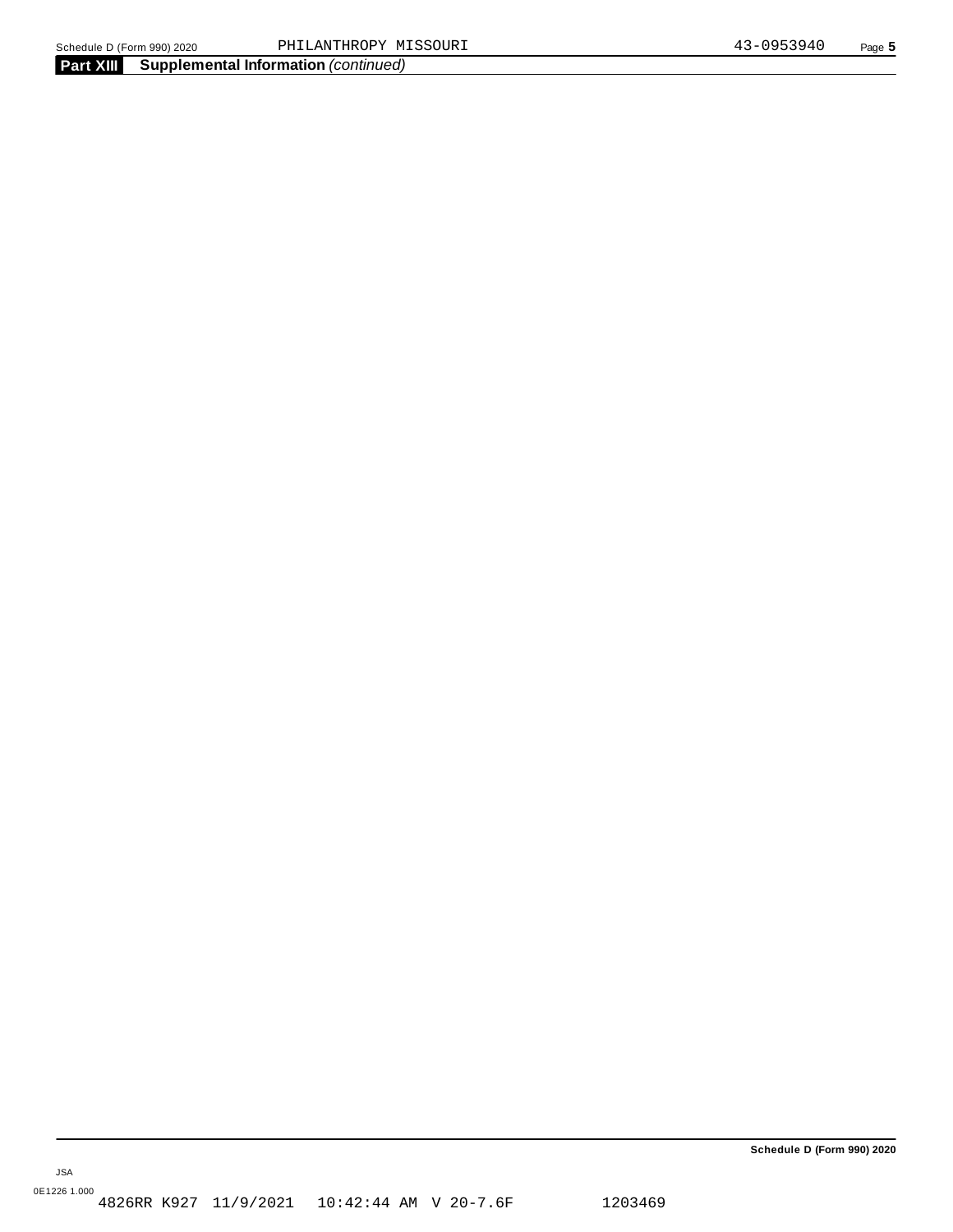#### **SCHEDULE O** Supplemental Information to Form 990 or 990-EZ DAMB No. 1545-0047

**(Form 990 or 990-EZ) Complete to provide information for responses to specific questions on** plete to provide information for responses to specific questions on  $\bigotimes_{\mathbb{Z}}\mathbb{Q}$  20 **EVECT**<br>
Attach to Form 990 or 990-EZ.<br>
and the Communication of the Communication of the Communication of the Communication of the Communication of the Communication of the Communication of the Communication of the Commu Department of the Treasury <br>Depen to Public<br>Name of the organization<br>Name of the organization<br>Name of the organization<br>Name of the organization<br>Name of the organization<br>Name of the organization<br>Name of the organization<br>Na



Department of the Treasury<br>Internal Revenue Service PHILANTHROPY MISSOURI 43-0953940

FORM 990, PART VI, SECTION A, LINE 6 PHILANTHROPY MISSOURI IS A MEMBERSHIP ORGANIZATION. FULL MEMBERSHIP IS OPEN TO THOSE ORGANIZATIONS WHOSE PRIMARY ACTIVITY IS THE MAKING OF GRANTS FOR CHARITABLE PURPOSES. INDIVIDUALS WHOSE PRIMARY OCCUPATION IS TO PROVIDE PROFESSIONAL SERVICES TO GRANTMAKERS AND/OR NONPROFITS ARE ELIGIBLE TO APPLY FOR ASSOCIATE MEMBER STATUS, AND CERTAIN REGIONAL INFRASTRUCTURE ORGANIZATIONS AND ACADEMIC INSTITUTIONS THAT HAVE SIGNIFICANT INTERACTION WITH THE NONPROFIT AND PHILANTHROPIC SECTORS MAY BE ACCEPTED AS REGIONAL PARTNERS.

FORM 990, PART VI, SECTION A, LINE 7A EACH YEAR MEMBERS ARE ASKED TO NOMINATE POTENTIAL CANIDATES FOR THE BOARD OF DIRECTORS. THE GOVERNANCE COMITTEE FORMALLY NOMINATES THE BOARD OF DIRECTORS, AND HOLDERS OF FULL MEMBERSHIP VOTE TO APPROVE THE BOARD AT EACH ANNUAL MEETING.

FORM 990, PART VI, SECTION B, LINE 11B THE BOARD OF DIRECTORS REVIEWS AND APPROVES THE 990 VIA EMAIL BEFORE THE FORM IS FILED.

FORM 990, PART VI, SECTION B, LINE 12C THE ORGANIZATION HAS A WRITTEN CODE OF ETHICS STATEMENT AS WELL AS A CONFLICT OF INTEREST POLICY THAT APPLIES TO BOARD MEMBERS, COMMITTEE MEMBERS AND STAFF. ALL CURRENT BOARD MEMBERS ARE REQUIRED TO REVIEW AND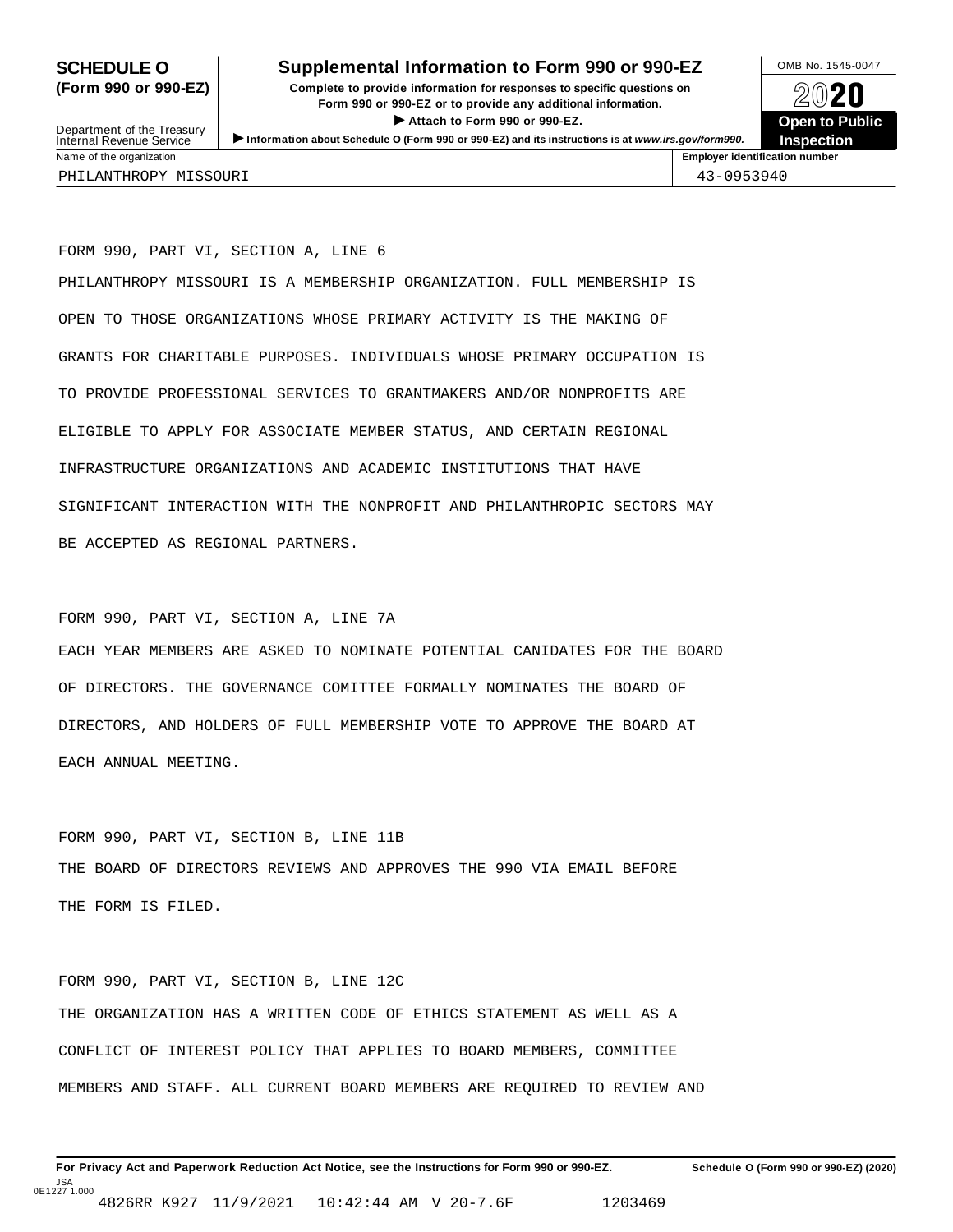<span id="page-31-0"></span>SIGN THE CONFLICT OF INTEREST DISCLOSURE STATEMENT ANNUALLY. THIS FORM IS REVIEWED BY BOTH THE ORGANIZATION'S PRESIDENT AND THE CHAIRMAN OF THE BOARD OF DIRECTORS. THE EXISTENCE OF ANY ACTUAL OR POSSIBLE CONFLICT OF INTERST IS THEN DISCLOSED TO THE APPROPRIATE PARTY FOR RESOLUTION.

FORM 990, PART VI, SECTION B, LINE 15A THE EXECUTIVE COMMITTEE APPROVES COMPENSATION ANNUALLY, USING COMPARATIVE INFORMATION OBTAINED FROM OTHER PHILANTHROPY SERVING ORGANIZATIONS ACROSS THE US.

FORM 990, PART VI, SECTION C, LINE 19

PHILANTHROPY MISSOURI DOES NOT MAKE THESE DOCUMENTS PUBLICLY AVAILABLE.

ATTACHMENT 1

#### FORM 990, PART III - PROGRAM SERVICE, LINE 4A

PHILANTHROPY MISSOURI (PHILMO) IS A MEMBERSHIP ORGANIZATION FOR MISSOURI GRANTMAKERS, HELPING THEM TO CONNECT, LEARN AND ACT WITH IMPACT. THROUGHOUT THE YEAR PHILMO HOSTS ROUNDTABLES, DISCUSSIONS AND WORKSHOPS FOR CORPORATE, FAMILY, COMMUNITY, PRIVATE AND TAX-SUPPORTED FOUNDATIONS. OUR MEMBERS GAIN KNOWLEDGE ABOUT BEST PRACTICES IN PHILANTHROPY, DISCUSS PRESSING ISSUES FACING THE REGION, AND CONNECT TO THEIR PEERS THROUGH NETWORKING EVENTS. IN 2020, PHILMO HELD INNOVATIVE PROGRAMS, INCLUDING TOPIC-FOCUSED CONVENINGS ON SECTOR DIVERSITY, EQUITY, AND INCLUSION; REGIONAL EDUCATION INITIATIVES; AND IMPACT INVESTING FOR FOUNDATIONS. PHILMO PROVIDED ROBUST SERVICES AND TIMELY RESOURCES TO MEMBERS, INCLUDING THE 2020 CAPITAL CAMPAIGN REPORT, INDIVIDUALIZED RESEARCH, AND WHAT GIVES?, A BI-WEEKLY E-NEWSLETTER PROVIDING

JSA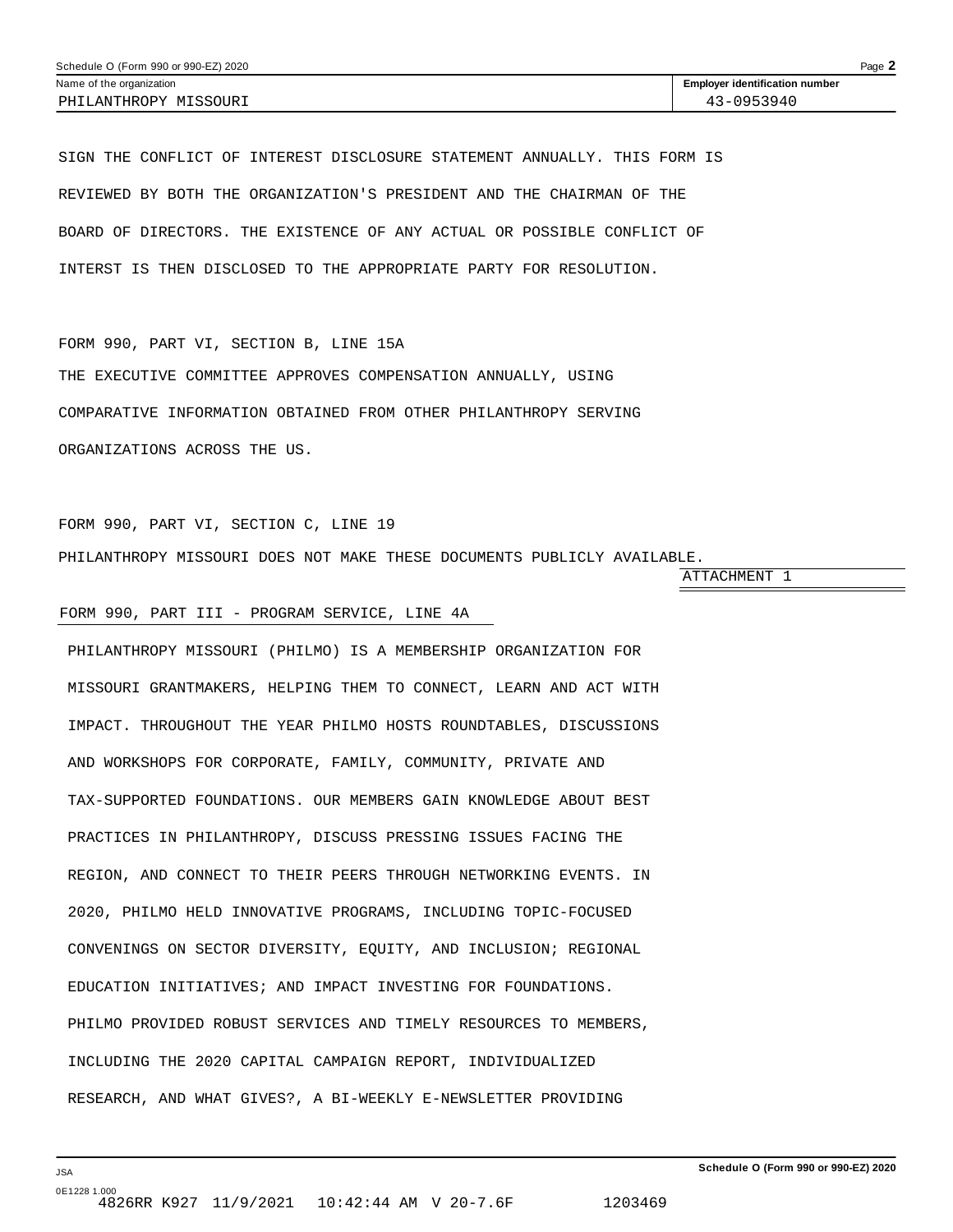ATTACHMENT 1 (CONT'D)

<span id="page-32-0"></span>UP-TO-DATE SECTOR NEWS.

#### ATTACHMENT 2

#### FORM 990, PART IX - OTHER FEES

| DESCRIPTION       | (A)<br>TOTAL<br>FEES | $\mathbf{B}$<br>PROGRAM<br>SERVICE EXP. | (C)<br>MANAGEMENT<br>AND GENERAL | (D)<br>FUNDRAISING<br>EXPENSES |
|-------------------|----------------------|-----------------------------------------|----------------------------------|--------------------------------|
| CONSULTANT FEES   | 60,842.              | 50,728.                                 | 10,114.                          |                                |
| CONTRACT SERVICES | 12,138.              |                                         | 12,138.                          |                                |
| TOTALS            | 72,980.              | 50,728.                                 | 22, 252.                         |                                |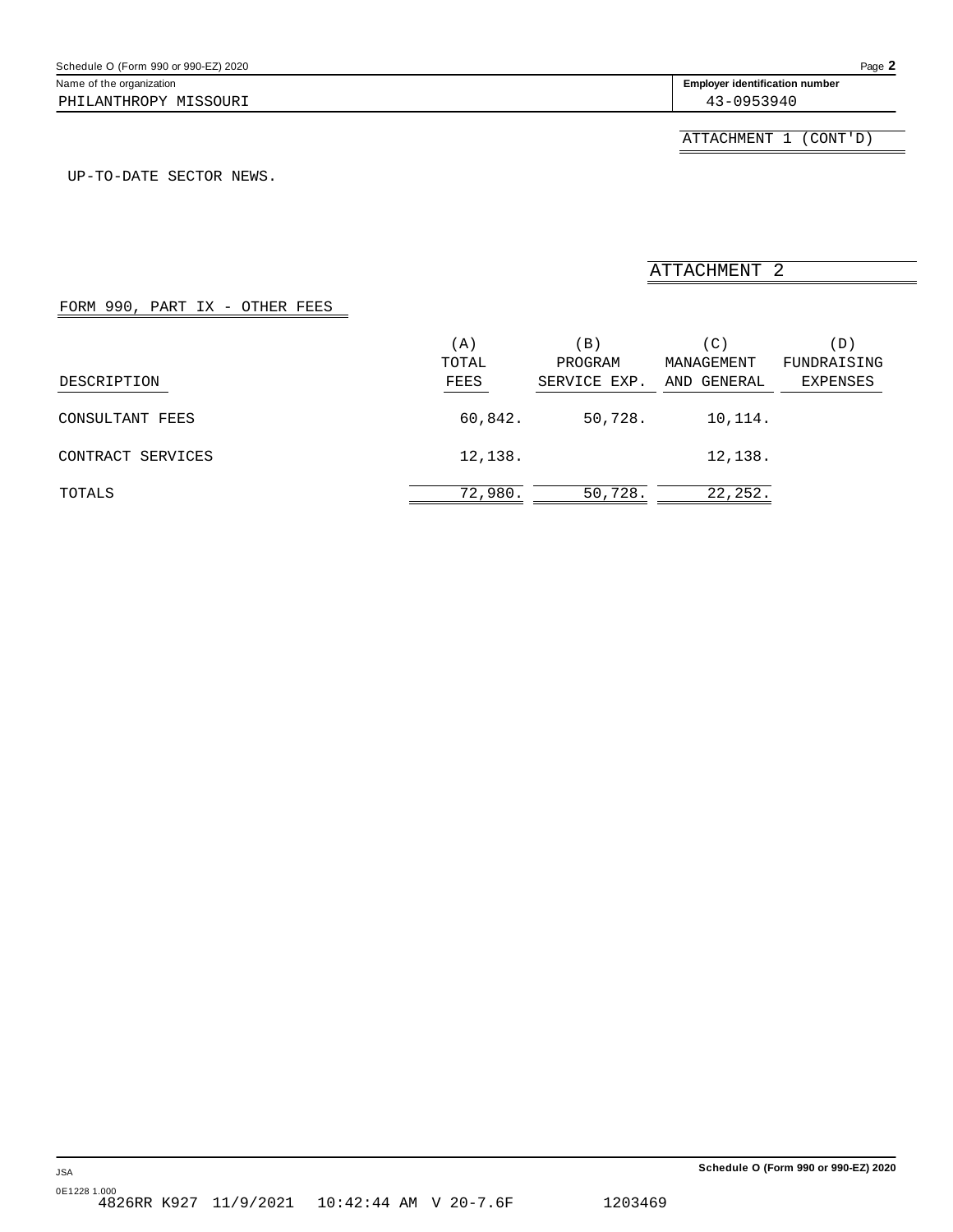

## **State of Missouri**

John R. Ashcroft, Secretary of State

**Corporations Division** PO Box 778 / 600 W. Main St., Rm. 322 Jefferson City, MO 65102

### **Articles of Amendment**

for a Nonprofit Corporation

(Submit with filing fee of \$10.00)

The undersigned corporation, for the purpose of amending its articles of incorporation, hereby executes the following articles of amendment:

|                                                                                                                | Gateway Center for Giving<br>1. The name of corporation is:                                                                                                                                                 |                                                                                   |                        | N00010271 |                                                                                                                                                   |  |  |  |  |  |
|----------------------------------------------------------------------------------------------------------------|-------------------------------------------------------------------------------------------------------------------------------------------------------------------------------------------------------------|-----------------------------------------------------------------------------------|------------------------|-----------|---------------------------------------------------------------------------------------------------------------------------------------------------|--|--|--|--|--|
|                                                                                                                |                                                                                                                                                                                                             | Name                                                                              |                        |           | <b>Charter Number</b>                                                                                                                             |  |  |  |  |  |
|                                                                                                                |                                                                                                                                                                                                             |                                                                                   |                        |           | 2. The amendment was adopted on $\frac{03/18/21}{\text{month/day/year}}$ and changed article(s) $\frac{1}{\text{month/day}}$ to state as follows: |  |  |  |  |  |
|                                                                                                                |                                                                                                                                                                                                             | Article 1. The name of the corporation is Philanthropy Missouri                   |                        |           |                                                                                                                                                   |  |  |  |  |  |
|                                                                                                                | 3. If approval of members was not required, and the amendment(s) was approved by a sufficient vote of the board of directors or incor-<br>porators, check here and skip to number (5): $\sqrt{\phantom{a}}$ |                                                                                   |                        |           |                                                                                                                                                   |  |  |  |  |  |
|                                                                                                                |                                                                                                                                                                                                             |                                                                                   |                        |           |                                                                                                                                                   |  |  |  |  |  |
|                                                                                                                | 4. If approval by members was required, check here and provide the following information:<br>A. Number of memberships outstanding:<br>B. Complete either C or D:                                            |                                                                                   |                        |           |                                                                                                                                                   |  |  |  |  |  |
|                                                                                                                |                                                                                                                                                                                                             | C. Number of votes for and against the amendments(s) by class was:                |                        |           |                                                                                                                                                   |  |  |  |  |  |
|                                                                                                                | Class                                                                                                                                                                                                       | Number entitled to vote                                                           | Number voting for      |           | Number voting against                                                                                                                             |  |  |  |  |  |
|                                                                                                                |                                                                                                                                                                                                             | and the state of the state of the state of the state of the state of the state of |                        |           |                                                                                                                                                   |  |  |  |  |  |
| D. Number of undisputed votes cast for the amendment(s) was sufficient for approval, and was:                  |                                                                                                                                                                                                             |                                                                                   |                        |           |                                                                                                                                                   |  |  |  |  |  |
|                                                                                                                | Class:                                                                                                                                                                                                      | Number Voting undisputed:                                                         |                        |           |                                                                                                                                                   |  |  |  |  |  |
|                                                                                                                |                                                                                                                                                                                                             | <u> Literaturian a provinc</u>                                                    |                        |           |                                                                                                                                                   |  |  |  |  |  |
|                                                                                                                |                                                                                                                                                                                                             |                                                                                   |                        |           |                                                                                                                                                   |  |  |  |  |  |
| The number of votes cast in favor of the amendment(s) by each class was sufficient for approval by that class. |                                                                                                                                                                                                             |                                                                                   |                        |           |                                                                                                                                                   |  |  |  |  |  |
|                                                                                                                |                                                                                                                                                                                                             | to section 355.606, check here to indicate that approval was obtained:            |                        |           | 5. If approval of the amendment(s) by some person(s) other than the members, the board or the incorporators was required pursuant                 |  |  |  |  |  |
|                                                                                                                |                                                                                                                                                                                                             |                                                                                   | (Please see next page) |           |                                                                                                                                                   |  |  |  |  |  |
|                                                                                                                | Name and address to return filed document:                                                                                                                                                                  |                                                                                   |                        |           |                                                                                                                                                   |  |  |  |  |  |
|                                                                                                                | Name: Heather Jaconis                                                                                                                                                                                       |                                                                                   |                        |           |                                                                                                                                                   |  |  |  |  |  |
|                                                                                                                | Address: 2 Oak Knoll Park, Suite 300                                                                                                                                                                        |                                                                                   |                        |           |                                                                                                                                                   |  |  |  |  |  |

City, State, and Zip Code: Clayton, MO 63105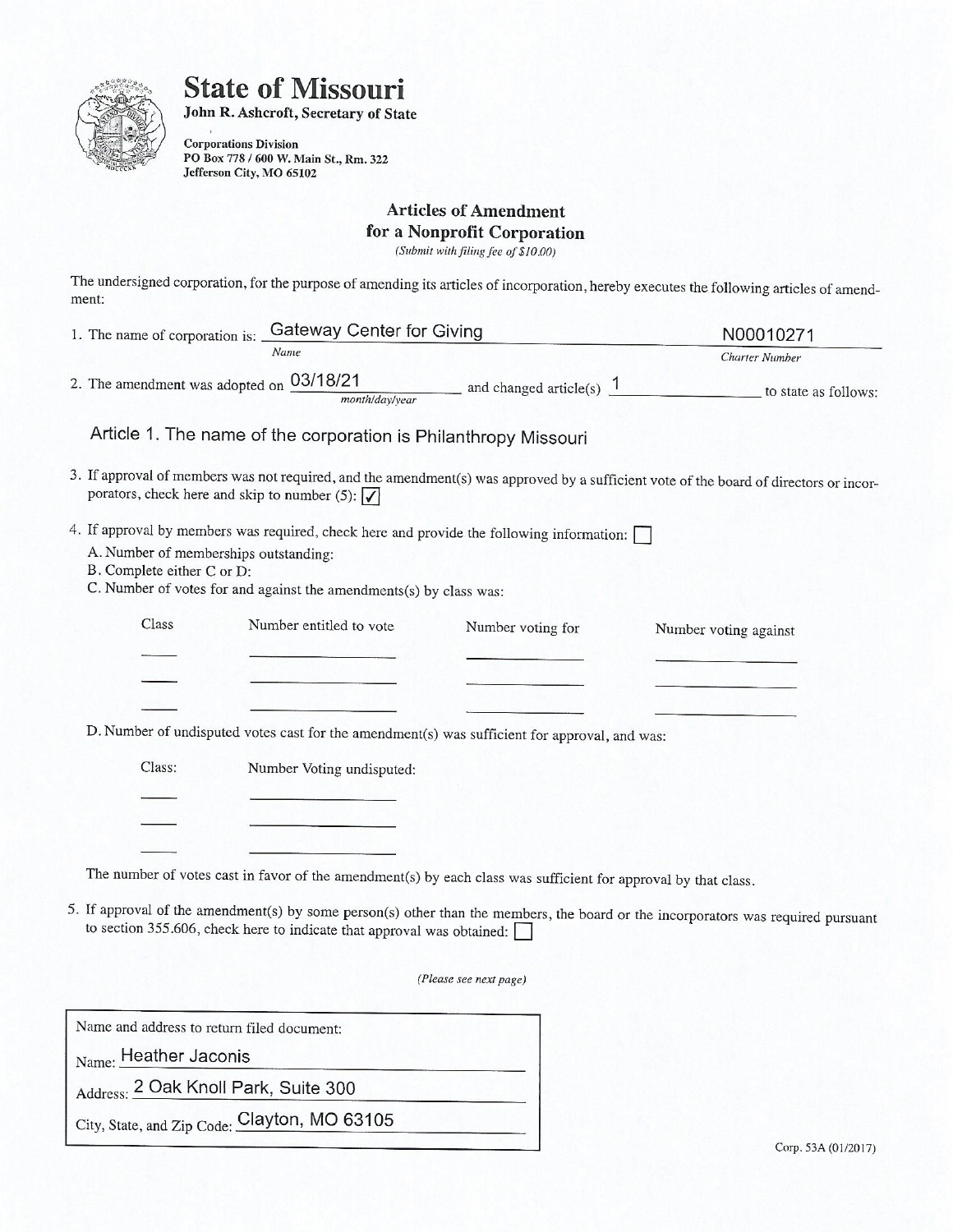In Affirmation thereof, the facts stated above are true and correct:

(The undersigned understands that false statements made in this filing are subject to the penalties provided under Section 575.040, RSMo) Deborah Dubin

 $n_A$ 

Authorized signature of officer or chairman of the board

**Printed Name** 

Date